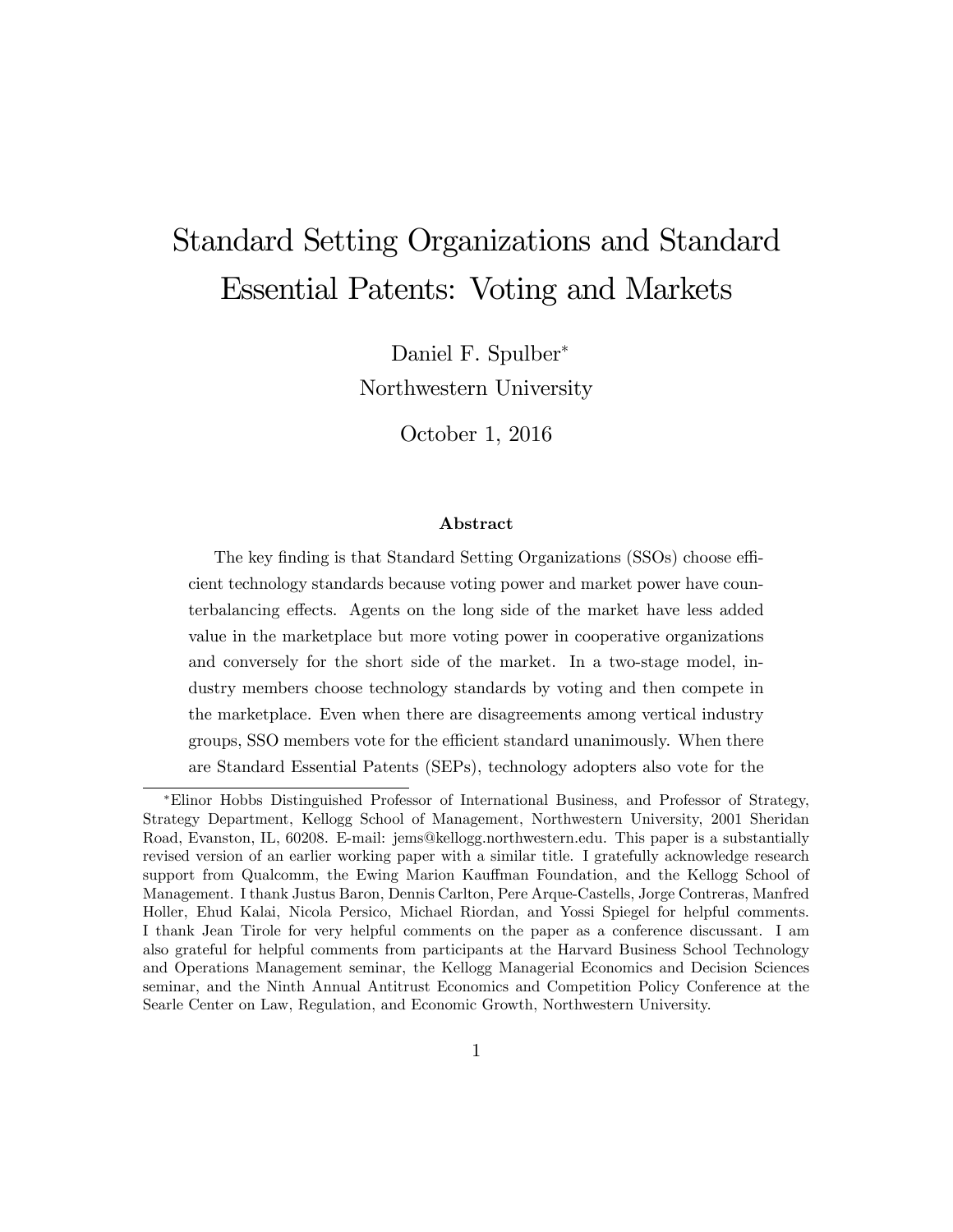efficient standard unanimously. Inventors that own SEPs will support the efficient standard under some voting rules. When there are disagreements within industry groups, SSO members choose efficient standards by majority rule, with or without SEPs. When the efficient standard has SEPs and the inefficient standard does not, SSO members choose the efficient standard with a drastic innovation or, when the innovation is non-drastic, with particular voting rules. The results help explain the choice of technology standards by SSOs, the design of SSO voting rules, and the selection of SSO rules governing intellectual property (IP).

Keywords: Standards; voting; competition; technology, patents, intellectual property, Standard Setting Organizations, Standard Essential Patents JEL Codes: D01, D02, D70, K, L, O3

### I Introduction

Do Standard Setting Organizations (SSOs) choose efficient technology standards? To address the efficiency question requires understanding how standard setting interacts with market competition. I introduce a two-stage model in which industry members vote on standards in an SSO and compete in the market after choosing the standard. SSO members include four types of industry participants: distributors, producers, suppliers, and inventors. The relative numbers of these types of economic agents affect both voting power in the SSO and market power in competition. In the model, technology standards affect markets by changing costs, benefits, outputs, product prices, and licensing royalties. In turn, market outcomes affect voting because industry members anticipate the economic effects of standards.

The key insight of the analysis is that voting power and market power counterbalance each other. I show that SSO members vote for efficient technology standards when markets are competitive. I further show that SSO members vote for efficient standards when inventors own Standard Essential Patents (SEPs) and exercise market power in licensing.<sup>1</sup> When a group of industry members is larger than other

<sup>1</sup>SEPs are patents that "read on" a standard, that is, it is necessary for adopters to license, cross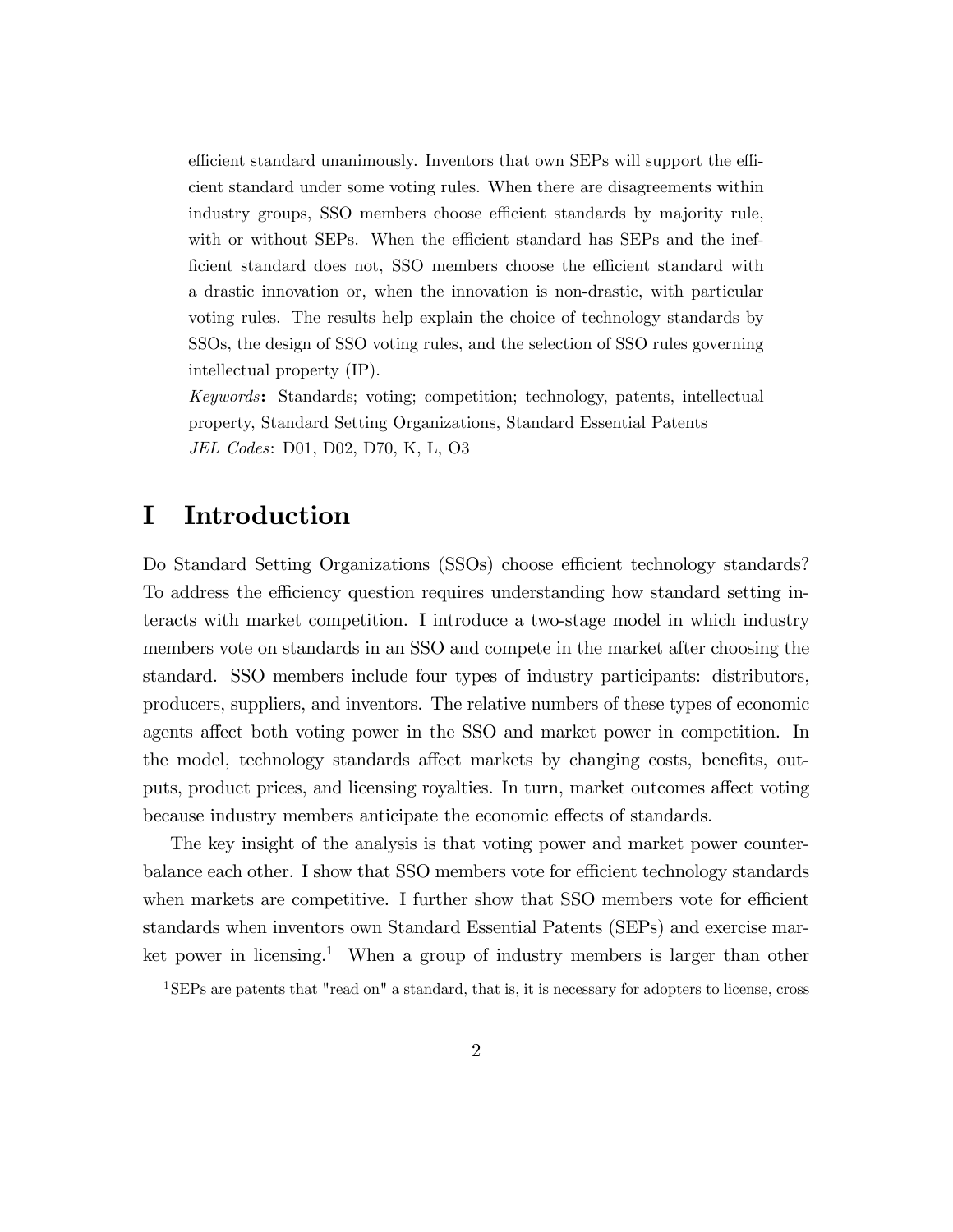groups, they have greater voting power but less market power, and the converse holds as well, so that SSO members choose the efficient standard. Also, when inventors exercise market power, there are incentives for inventors and technology adopters to choose the efficient standard because of the countervailing effects of voting power and market power.

The efficiency question is important because standards have major economic effects. Practically every industry operates on the basis of technology standards, some so mundane and pervasive that we tend not to notice them. For example, everyone is familiar with the number 2 pencil without considering the significance of the underlying standard. Standardization of products and business practices are critical features of most economic transactions. Standardized products include for example auto parts, electrical components, batteries, building supplies, hand tools, and paper cups. Standards are essential to contracts and pricing in Önancial markets including securities, derivatives, and commodity futures. Thus, the economic effects of technology standards extend far beyond a few high-profile legal cases in telecommunications.

Standards provide the coordination needed to achieve technological interoperability in many industries, as evidenced by familiar standards such as USB, LTE, WiFi, HTTP, and MP3. Standards increase market efficiency by lowering transaction costs (Kindleberger, 1983). Industries use standards for adjusting product variety, maintaining product quality and performance, measuring consistently, codifying knowledge, assuring compatibility, articulating a vision of the industry, assuring health and safety, and controlling environmental quality (Swann, 2010). Standards help promote intra-industry international trade (Swann et al., 1996). Standards developed by SSOs complement those set by market transactions and government regulations (Spulber, 2013).

SSOs affect efficiency throughout the economy, with more than one thousand organizations developing hundreds of thousands of technology standards.<sup>2</sup> SSOs involve

license, or own patents that apply to technologies used to implement the standard.

<sup>&</sup>lt;sup>2</sup>There is wide range of industry-specific manufacturing standards organizations. For a directory of these organizations, see http://www.brs-inc.com/Manufacturing/directory.asp, accessed May 17, 2015. In addition to hundreds of specialized industry SSOs there are many general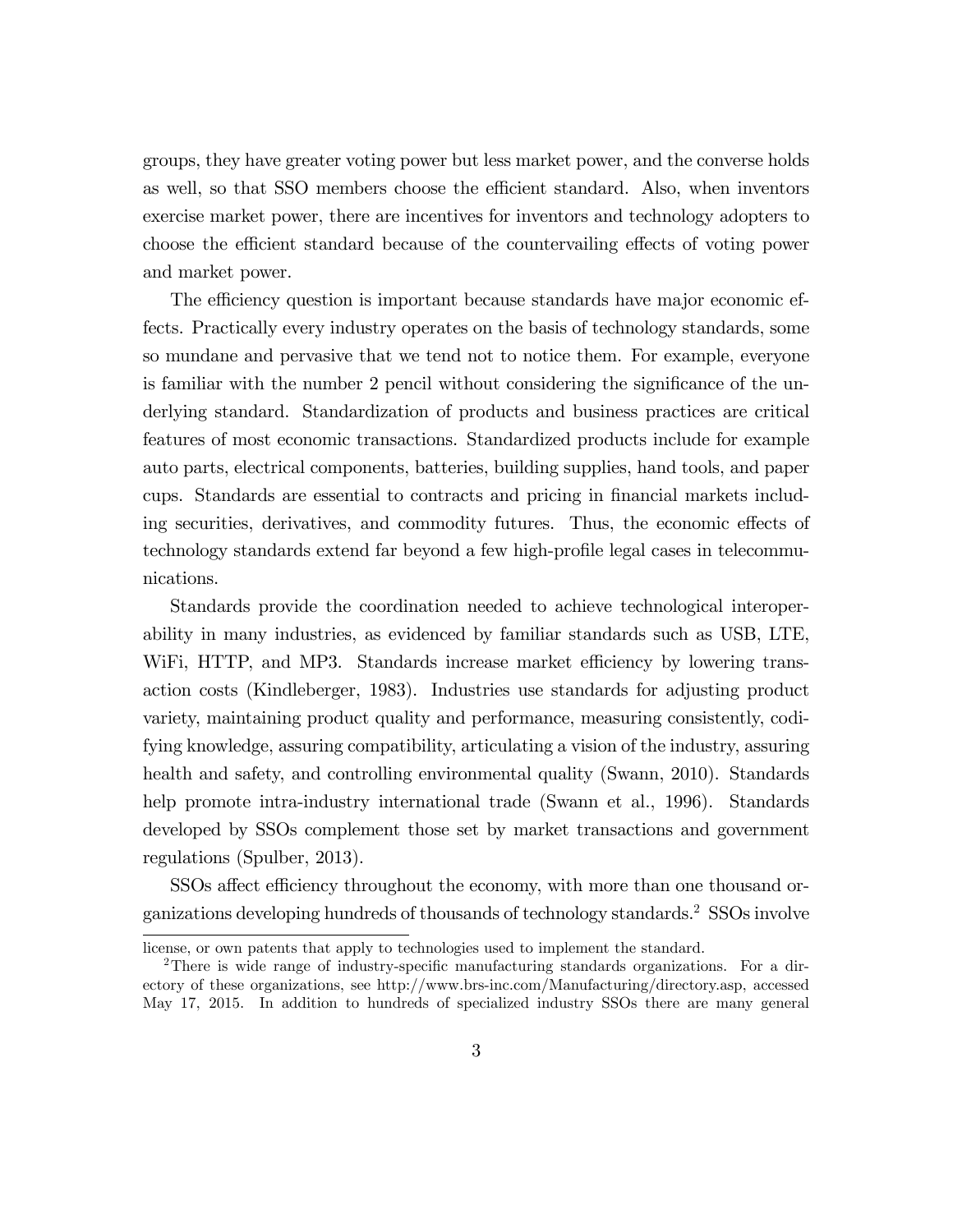many companies; for example, the American National Standards Institute (ANSI) represents more than 125,000 companies.<sup>3</sup> SSOs provide vertical coordination among suppliers, producers and distributors in industries such as aircraft and automobiles. SSOs are important for coordination of research and development (R&D), entrepreneurship, and product innovation in many industries. For example, the European Telecommunications Standards Institute (ETSI) and the Third Generation Partnership Project (3GPP) establish standards for cellular telecommunications networks.<sup>4</sup> The Institute of Electrical and Electronics Engineers (IEEE) develops standards for telecommunications, information technology, and power generation.<sup>5</sup> The International Electrotechnical Commission (IEC) sets standards for electronic and electrical technologies. Various SSOs develop standards for the Internet and the "Internet of Things".<sup>6</sup>

The main results of the analysis are as follows. First, I show that without SEPs, SSO members unanimously choose the efficient standard. This result holds even though preferences over standards differ substantially *among* vertical industry groups. The result builds on the following intuition. Even though there are no finan-

<sup>3</sup>ANSI is an U.S. umbrella group that includes industry organizations; see http://www.ansi.org/about\_ansi/overview/overview.aspx?menuid=1, accessed May 17, 2015.

organizations that develop and distribute standards across broader industry groups. For a database covering many of these groups, see Baron and Spulber (2015), For a list covering 966 industry consortia and other standards organizations and a description of their activities, see Andrew Updegrove, http://www.consortiuminfo.org/links/#.VViiHáViko, accessed May 17, 2015. Perinorm, which is a data base that includes a subset of standards organizations, contains 1.5 million standards documents, see http://www.normen-management.de/Whatis-Perinorm/cn/cmR0bGV2ZWw9cmR0LXN0ZWNrYnJpZWYtcGVyaW5vcm0\*.html, accessed May 17, 2015. IHS lists over 800,000 current and historical standards documents for more than 400 organizations, see https://global.ihs.com/standards.cfm? and https://global.ihs.com/individual\_standards.cfm?, accessed May 17, 2015.

<sup>4</sup>ETSI includes over 800 member organizations (http://www.etsi.org/). 3GPP "covers cellular telecommunications network technologies, including radio access, the core transport network, and service capabilities - including work on codecs, security, quality of service - and thus provides complete system specifications. The specifications also provide hooks for non-radio access to the core network, and for interworking with Wi-Fi networks, " see http://www.3gpp.org/about-3gpp/about-3gpp, accessed May 7, 2015.

<sup>&</sup>lt;sup>5</sup>See http://www.ieee.org/about/today/at\_a\_glance.html, accessed May 7, 2015.

 $6$ These include the World Wide Web Consortium (W3C), the Internet Engineering Task Force (IETF), the Industrial Internet Consortium (IIC), the IEC, the IEEE, ANSI. the International Telecommunication Union (ITU), and the International Organization for Standardization (ISO).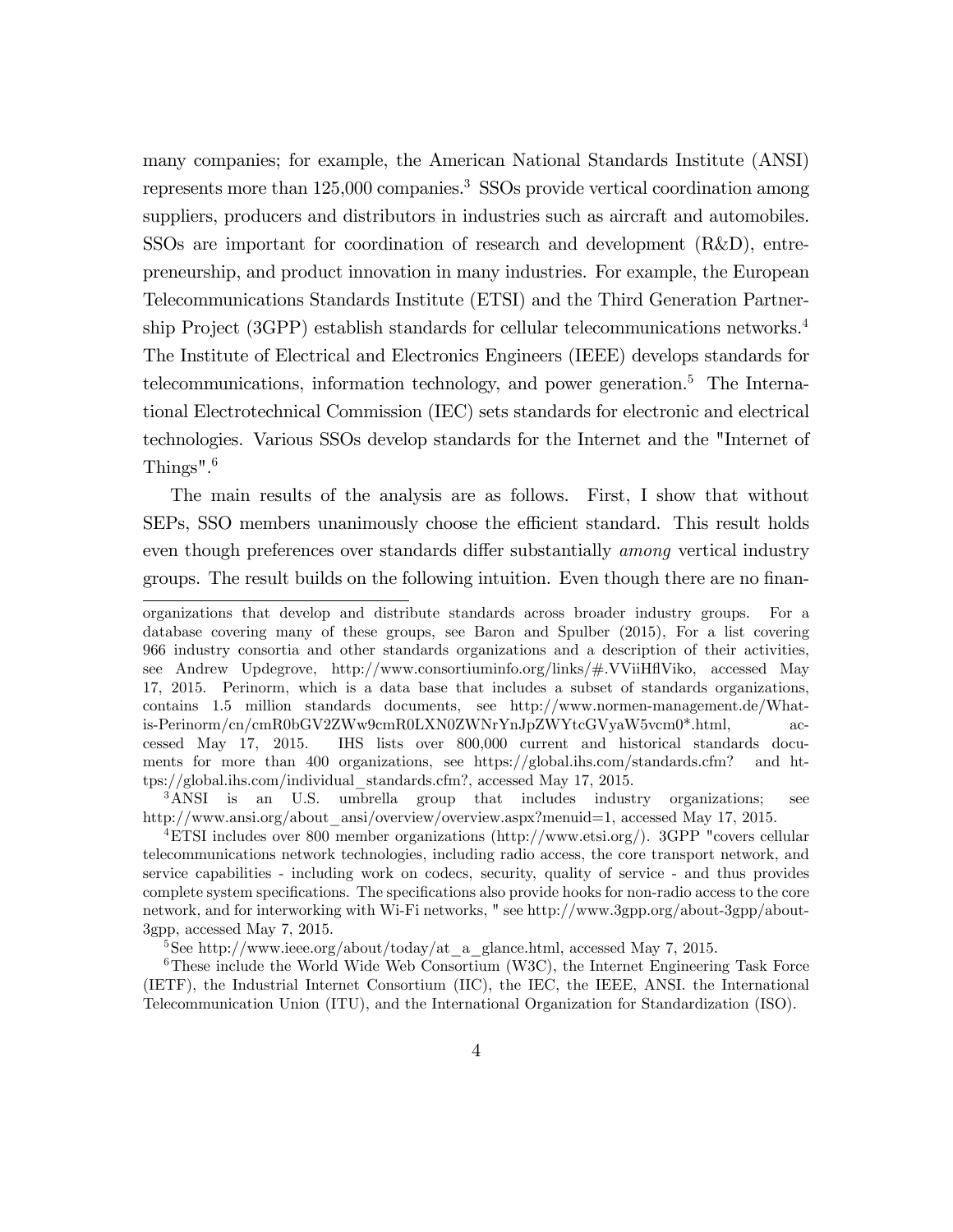cial transfers before voting takes place, agents anticipate the effect of standards on market outcomes after standards are chosen.  $Ex$  post financial transfers in a competitive market equilibrium harmonize  $ex$  ante net benefits so that industry members consistently favor the efficient standard. This result is robust to variations in the membership composition of the SSO, different voting rules, any number of potential standards, and any sizes of the various industry groups.

Market competition induces unanimous voting for the efficient standard in part because of the countervailing effects of the size of industry groups. If the competitive market is not capacity constrained in equilibrium, marginal returns are exhausted. Then, market returns are such that the greatest number of agents are active with the most efficient standard. The returns obtained by inframarginal agents are greatest with the most efficient standards, so that all agents vote for the efficient standard.

If the competitive market is capacity constrained in equilibrium, marginal returns are positive. Then, the relative numbers of different types of economic agents affects their incremental contribution to economic value and their share of marginal returns. Economic agents that are relatively few in number have relatively less voting power in SSOs but tend to have greater market power in competition and vice versa. Agents that are relatively scarce capture economic returns at the margin and favor the efficient standard. Agents that are relatively abundant do not capture returns at the margin and so are indifferent across standards. The countervailing effects of the size of groups of economic agents imply that standards organizations will chose efficient standards and market outcomes will implement those efficient standards.

Second, I show that with SEPs, the SSO again chooses the efficient standard. In the second stage market equilibrium, I show that inventors with SEPs choose licensing offers that maximize licensing royalties. Inventors extract monopoly rents subject to industry capacity constraints and the presence of alternative existing technologies. Individual inventors will prefer those standards for which they have SEPs and will choose the standard that provides them with the greatest average returns. Inventors face a trade-off between voting power and market power, which will rule out their joining larger groups to vote for inefficient standards because that would reduce average licensing revenues. If the SSO is composed only of inventors, the SSO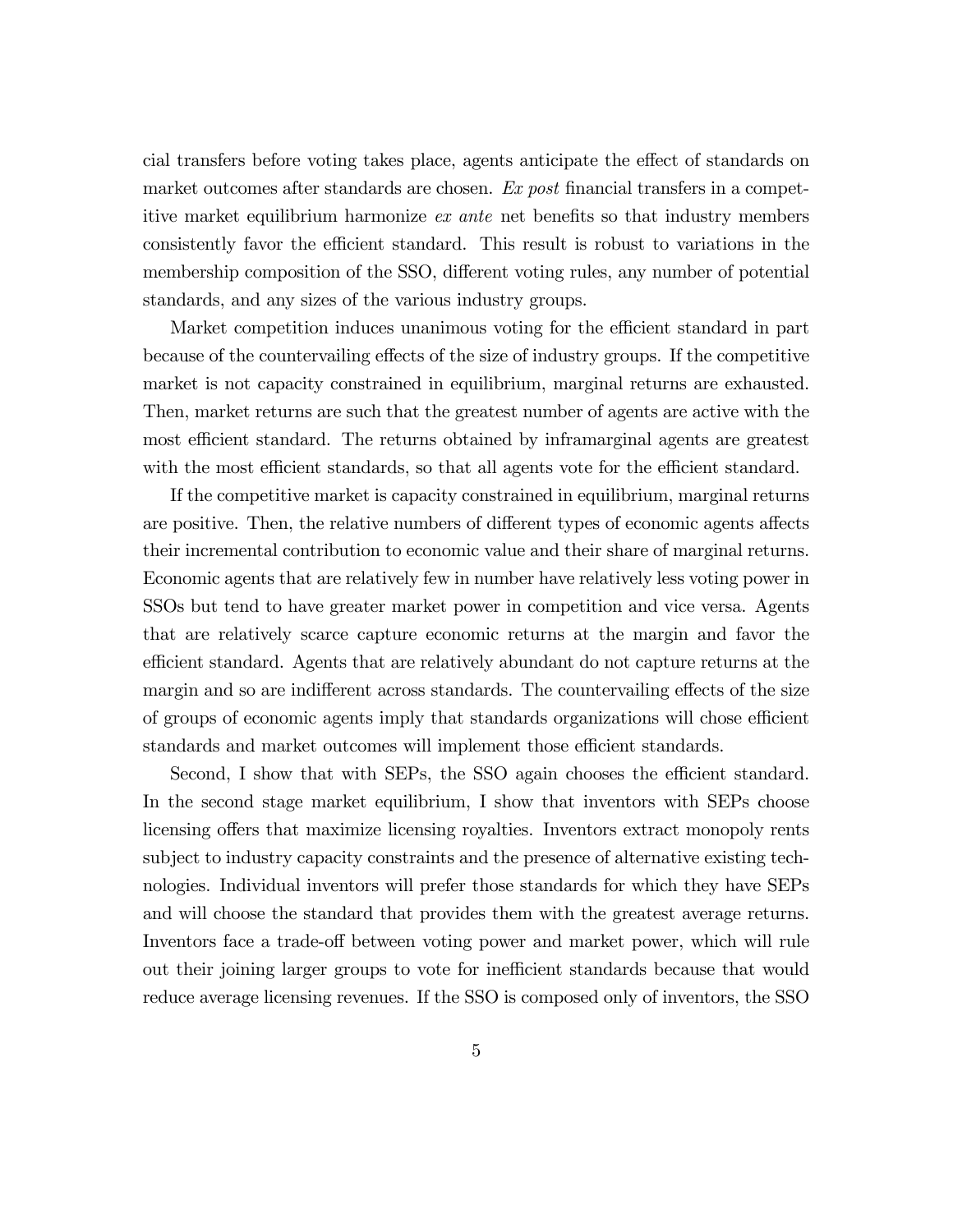can choose voting rules to deter inventors from joining smaller groups to vote for inefficient standards as a means of raising average licensing revenues. So, an SSO composed only of inventors will choose the efficient standard.

Third, I show that an SSO that includes inventors and adopters (distributors, producers, and suppliers) will choose the efficient standard. Because inventors with SEPs for a given standard capture all available incremental returns at the margin, an SSO composed only of technology adopters will choose the efficient standard unanimously. The intuition for this result is that the market equilibrium when inventors with SEPs have market power is comparable to an unconstrained competitive market in which economic rents are exhausted at the margin. As a result, technology adopters again unanimously prefer the efficient standard. If the SSO is composed of both technology adopters and inventors, the unanimous choice of efficient standards by adopters allows the SSO to use less restrictive voting rules such that inventors and adopters choose the efficient standard. In addition, the analysis shows that the choice of an efficient standard is robust to whether or not the SSO has rules that limit *ex post* licensing revenues for SEPs.

Fourth, I consider disagreements about standards within industry groups and show that SSO efficiency can require greater participation by industry groups. When there is disagreement about standards within a group of distributors, producers, or suppliers, that group will no longer support a standard unanimously. This is because even though markets involve transfers among industry groups, they usually do not involve transfers within industry groups. I show instead that when there are disagreements within a group, a majority of the group always supports the efficient standard. The reason for this result is that efficient standards increase the number of active members of the group at the market equilibrium in comparison to other standards, generating greater support for the efficient standard. Combined with the previous result showing unanimity when there is agreement within industry groups, the analysis implies that SSOs will have different voting rules based on the extent of disagreements within industry groups. The voting rules also approach a consensus depending on the extent of the innovation represented by the efficient standard. This analysis helps explain why SSO rules vary along a spectrum from majority voting to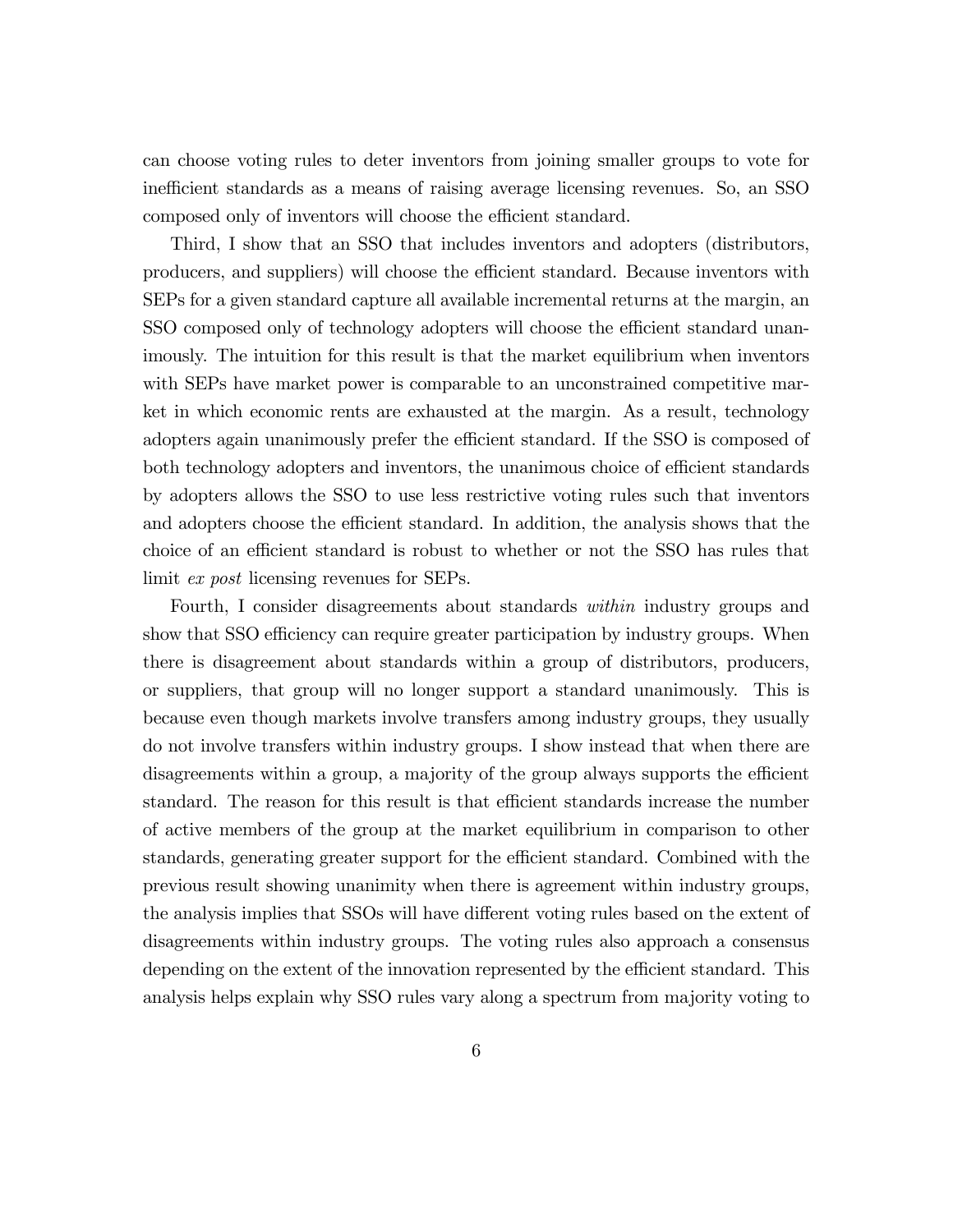full consensus.

Fifth, I compare the choice of a technology standard that requires SEPs with a technology standard that does not require SEPs. There is a potential trade-off between the quality of the standard with SEPs and the cost of patent license royalties. I define a high-quality standard as a *drastic innovation*, extending Arrow's (1962) term for individual inventions to innovations represented by technology standards. A new technology standard is a drastic innovation if and only if total royalties for the SEPs that apply to the standard are not constrained by royalties based on a benchmark standard. I show that with drastic innovations, technology adopters will choose an efficient standard with SEPs even if the alternative standard has no SEPs. With drastic innovations, there is no need for the SSO to regulate ex post royalties and less need for adopters of inventions to participate in SSOs to balance the influence of inventors. Conversely, in industries with non-drastic innovations, SSO members choose the efficient standard with particular voting rules. With nondrastic innovations, I find that there is a greater need for participation by many industry groups in the SSO and that the SSO may choose to implement rules for SEP royalties.

Finally, I explore some of the empirical implications of these results. The model addresses how voting on standards interactions with market competition. In practice, most SSOs choose standards by voting (Goerke and Holler, 1995; Baron and Spulber, 2015). The present results help explain why specific voting rules are observed and also how these rules may vary across SSOs and also vary within particular SSOs over time. The voting rules and membership of SSOs are observable so it is possible to consider empirically the relationship between voting rules and SSO membership.

Theoretical models of SSOs generally have not considered voting. An important exception is the contribution of Goerke and Holler (1995) that focuses on the coordination function of standard setting. They consider the choice between two product standards by two groups of buyers. The buyers benefit from selecting a standard because of network effects even though each group would prefer a different standard. Goerke and Holler (1995) examine voting as a way of addressing multiple Nash equilibria in standards adoption. In their model, a supermajority voting rule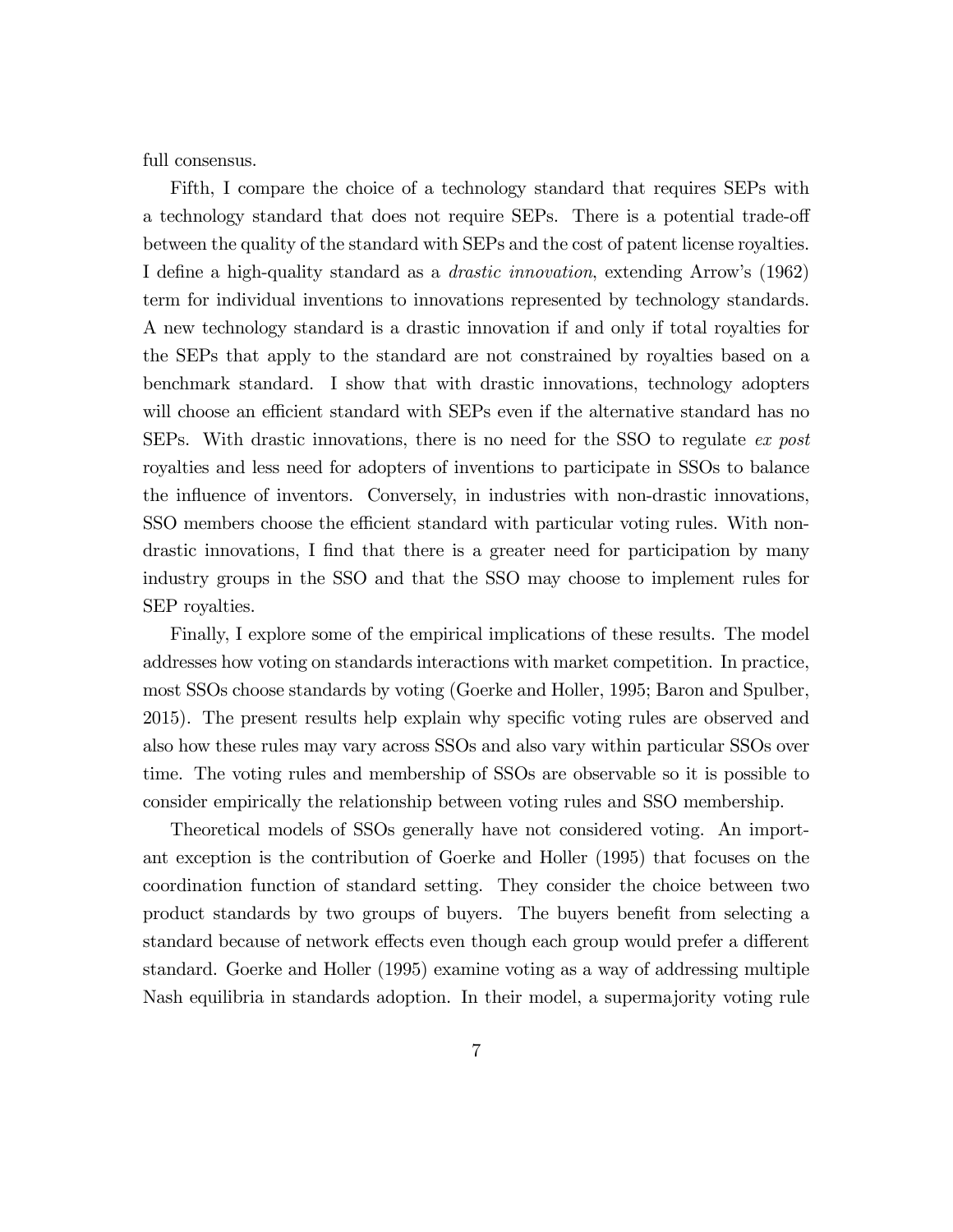is necessary to induce the standards organization to choose an efficient standard. The present model differs from their analysis by considering a market equilibrium after standards are chosen that generates transfers among economic agents. This yields additional results on voting rules when there are disagreements both within and among industry groups. The literature on public goods has considered mixed models in which individuals simultaneously vote on the provision of public goods and engage in market transactions.<sup>7</sup>

In practice, patent licensing involves bargaining between owners of intellectual property (IP) and technology adopters (Spulber, 2016). The present model shows that standards are efficient even if inventors licensing SEPs extract monopoly rents. Bargaining between IP owners and technology adopters does not necessarily involve multiple marginalization as is observed in models of posted prices. The results suggests that in practice SEPs will not generate multiple marginalization and will be consistent with inclusion of many SEPs in inputs and products conforming to a technology standard. The analysis also helps explain variations in SSO rules governing IP disclosure and patent licensing.

Because it considers offers of patent licensing agreements and equilibrium market pricing of royalties, the present analysis differs from models of SEPs in which inventors determine licensing royalties by posting prices. In posted price models, industry participants choose prices that exceed the bundled monopoly level due to free rider effects, see Schmalensee (2009), Lévêque and Ménière (2011), Llanes and Poblete (2014), and Lerner and Tirole (2015). Lerner and Tirole (2015) associate patented technological features with standards and provide conditions under which adopters and inventors choose inefficient technology standards. These studies do not examine voting on standards.

An important implication of the present analysis is that technology standards are an indication of innovation. The incremental effects of the technology standard provide a measure of the effects of the innovation associated with the standard. This

<sup>&</sup>lt;sup>7</sup>On such mixed voting and market models of public goods, see particularly Bowen (1943), Slutsky, (1977), Denzau and Parks (1983), and Greenberg and Shitovitz (1988). On dividing a pie by voting, see for example Rosenthal (1975) and Greenberg (1979).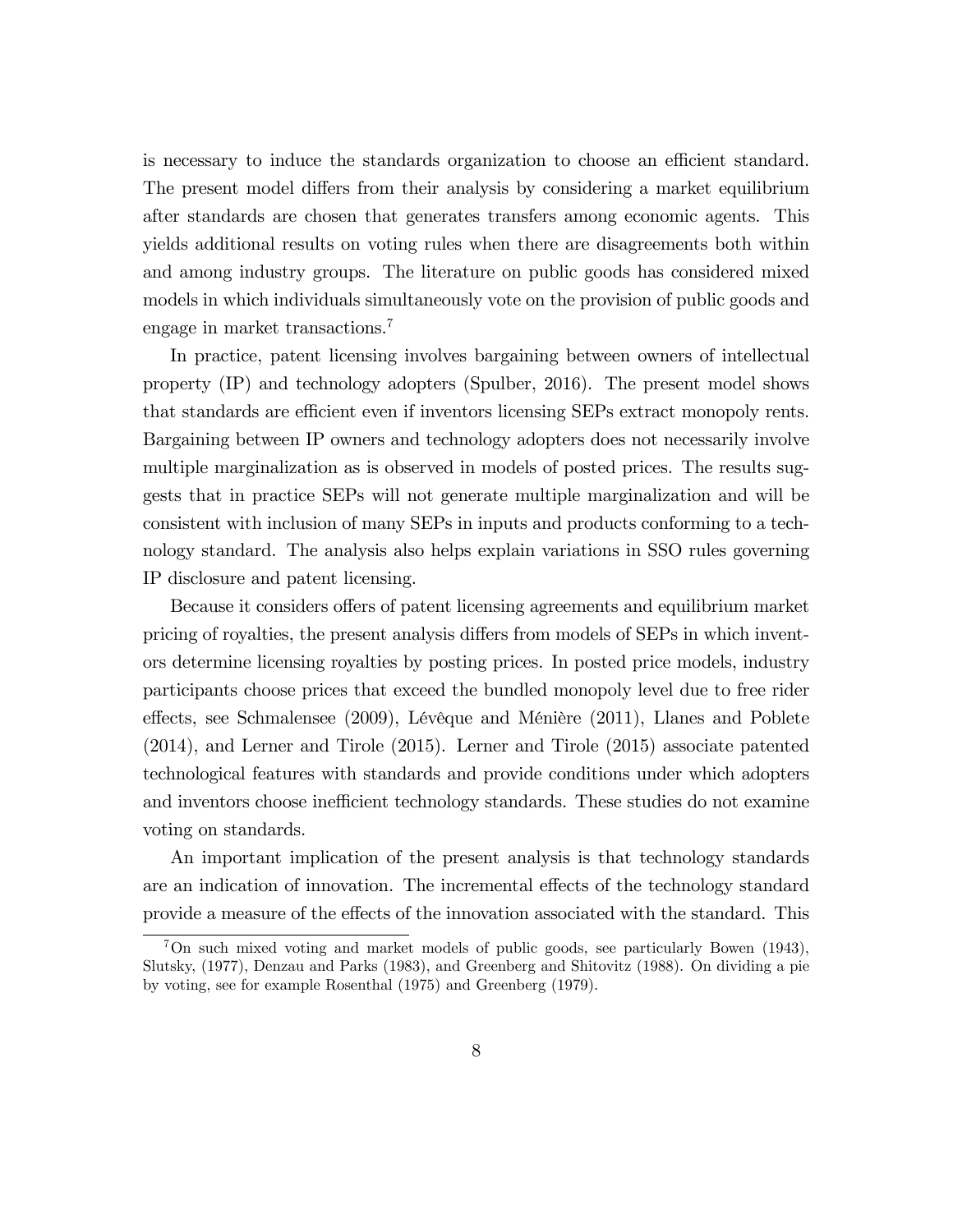is a particularly useful implication of the analysis when a standard has different effects on the various industry groups, such as suppliers, producers, and distributors. This measure of innovation also is useful when complex innovations combine multiple inventions. The standard spells out many technological specifications for both performance and interoperability and in this way provides a summary of the overall innovation.

By indicating the quality of the innovation, determining how a standard affects market outcomes may be useful for empirical analysis. Although the efficiency of standards may not be observable directly, it is possible to observe the conformity of market outcomes with technology standards, including the development of products that include multiple SEPs. The voting rules and IP policies of SSOs also can be useful in understanding how the quality of the innovation interacts with the SSOs' choices of technology standards.

The efficiency of standards observed in the present analysis has implications for antitrust policy towards SSOs and IP. It is often argued that dominance of the SSO by particular interest groups affects the choice of standards. $8$  The main results obtained here suggest instead that the choice of technology standards is efficient for any combination of groups of suppliers, producers, and distributors. Also, the discussion shows that even in the worst case scenario, when inventors with SEPs exercise market power after standards are chosen, SSOs choose efficient standards. The results also help explain why final consumers need not participate in SSOs for outcomes to be efficient.

The results shed some light on why SSOs generally engage in decision making without  $ex$  ante financial transfers, primarily using voting and discussion in committees. The combination of voting and market competition helps clarify the distinction between voting power and market power. Because there are no ex ante transfers, the voting power of players (political power) differs from coalitional power in cooperative games (economic value) as Barry (1980a, 1980b) points out.<sup>9</sup> It is therefore possible

<sup>8</sup>On the role of technology standards in public policy, see Greenstein and Stango (2012).

<sup>9</sup>Barry (1980a, 1980b) distinguishes measures of voting power without transfers from measures such as those in Shapley and Shubik (1954) that are based on voting as a contribution to coalitions.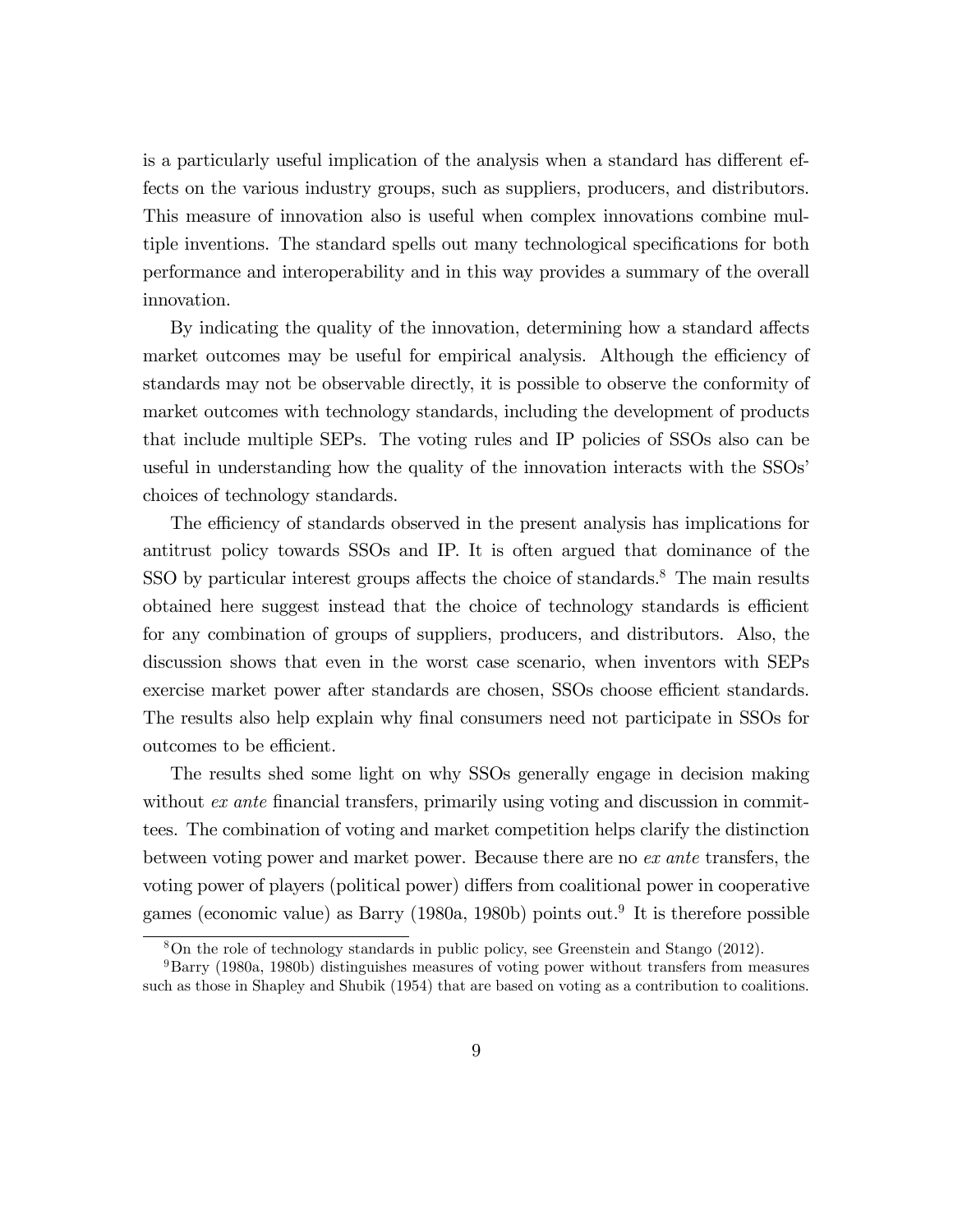to distinguish between voting power in the SSO and market power after standards are established. However, when SSOs choose technology standards, markets create ex post transfers, which explains why it is fruitful to consider the interactions between cooperative standard setting and market competition.

The paper is organized as follows. Section II presents the basic two-stage model of standard setting and market competition. Section III characterizes the equilibrium choice of a technology standard and the resulting market equilibrium prices. Section IV extends the analysis to the choice of a standard when inventors have SEPs. Section V extends the analysis to consider disagreements about standards within vertical industry groups. Section VI discusses some empirical and public policy implications and Section VII concludes the discussion.

## II The basic framework

This section develops a two-stage model of the interaction between a standards organization and market competition. In the Örst stage of the model, the members of the standards organization engage in voting to choose a technology standard. In the second stage of the model, inventors offer licenses for SEPs, industry groups (distributors, producers, and suppliers) apply the technology standard, and royalties and prices are realized at the market equilibrium. The model will be solved by backward induction.

### II.1 The industry

Consider an industry with three vertically differentiated groups consisting of distributors, producers, and suppliers. Distributors denote marketers, wholesalers, retailers, original equipment manufacturers (OEMs), and service providers who sell to final consumers. Producers include manufacturers, assemblers, and supply chain managers. Suppliers include providers of materials, parts, components, software, services, and other primary inputs. This framework allows the study of how the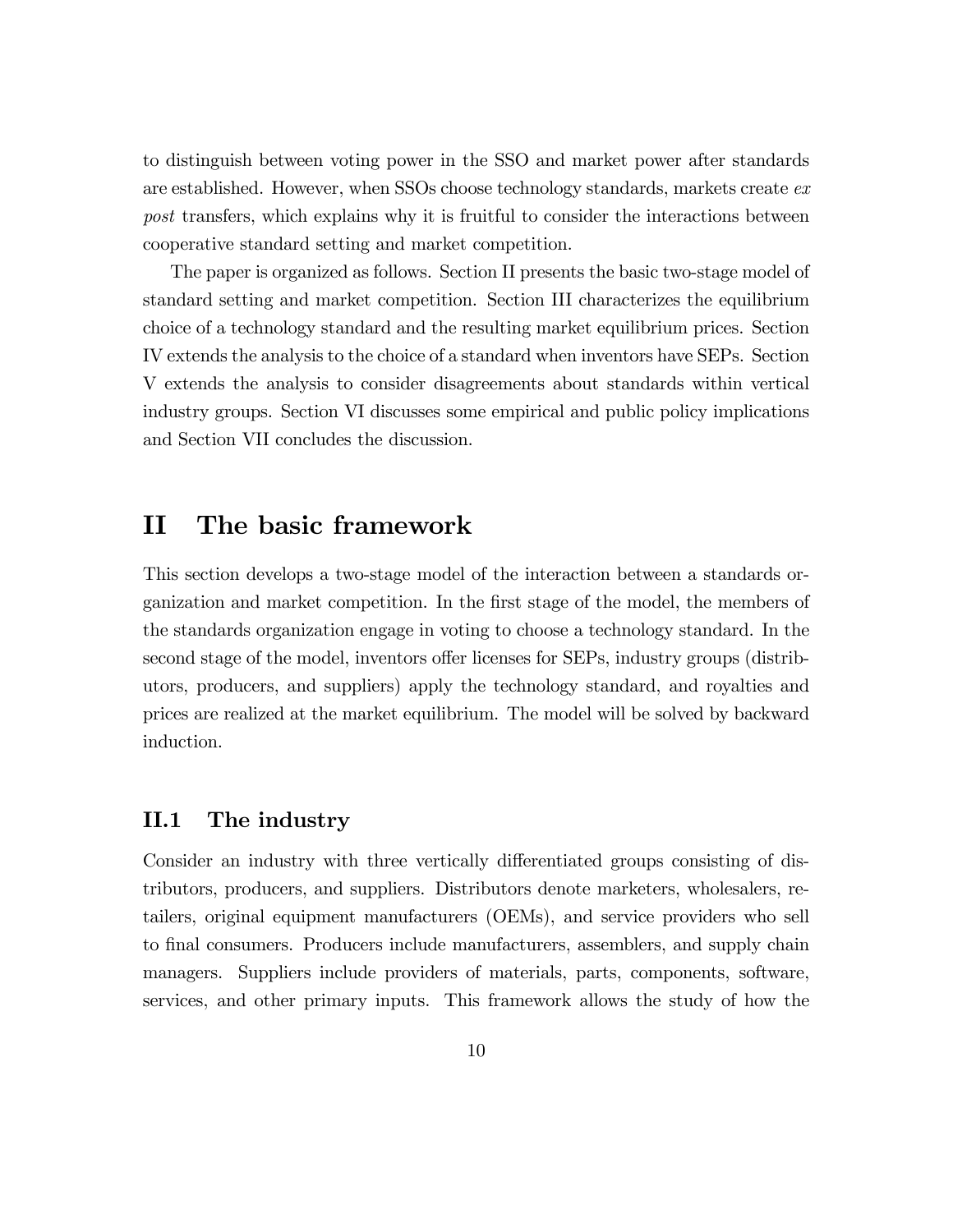allocation of economic rents across vertical levels of the industry affects voting in standards organizations. The discussion extends readily to many industry groups. The discussion also allows vertically integrated industry groups; for example, producers and suppliers may be vertically integrated.

There is a set of potential technology standards  $S = \{s_1, s_2, ..., s_T\}$ . The standards  $s\, \in\, S$  are not necessarily in any order and represent complex multi-dimensional technologies or qualitative descriptions of technologies. Standards are specifications that affect product quality and interoperability of parts and components. Standards apply to inputs, components, and final products and affect production costs and consumer benefits. Participation in the standards organization generates benefits from coordination.<sup>10</sup>

Assume that distributors, producers, and suppliers have unit capacity. This setting helps illustrate how the relative numbers of agents determine the outcome of competition in the market, with the short side of the market generally having greater value at the margin and the long side of the market generally having less value at the margin. At the same time, this setting illustrates how the relative numbers of agents a§ect participation and voting power in the standards organization. This allows us to observe how agent participation affects incremental value in the marketplace and affects voting power in the standards organization.

Distributor types i are uniformly distributed on the interval  $[0, I]$ . Let  $u_i(s) =$  $u(s) - \eta(i) > 0$  represent consumer benefits net of distribution costs for consumers served by a type  $i$  distributor. Assume for ease of presentation that distributors obtain all consumer benefits net of distribution costs. The results also hold if distributors obtain only a share of consumer benefits or if there are no distributors and consumers retain all of their benefits. Producer types  $h$  are uniformly distributed on the interval [0, H] and producer costs are  $c_h(s) = c(s) + \theta(h)$ . Supplier types j are uniformly distributed on the interval  $[0, J]$  and supplier costs are  $k_j(s) = k(s) + \zeta(j)$ .

Assume that the functions  $\eta(i)$ ,  $\theta(h)$ , and  $\zeta(j)$  are differentiable and increasing

 $10$ The returns to coordination are implicit in the benefits of the suppliers, producers and distributors. For the purposes of the present analysis, it is not necessary to specify explicitly the sources of coordination benefits such as economies of scale, network effects, or transaction efficiencies.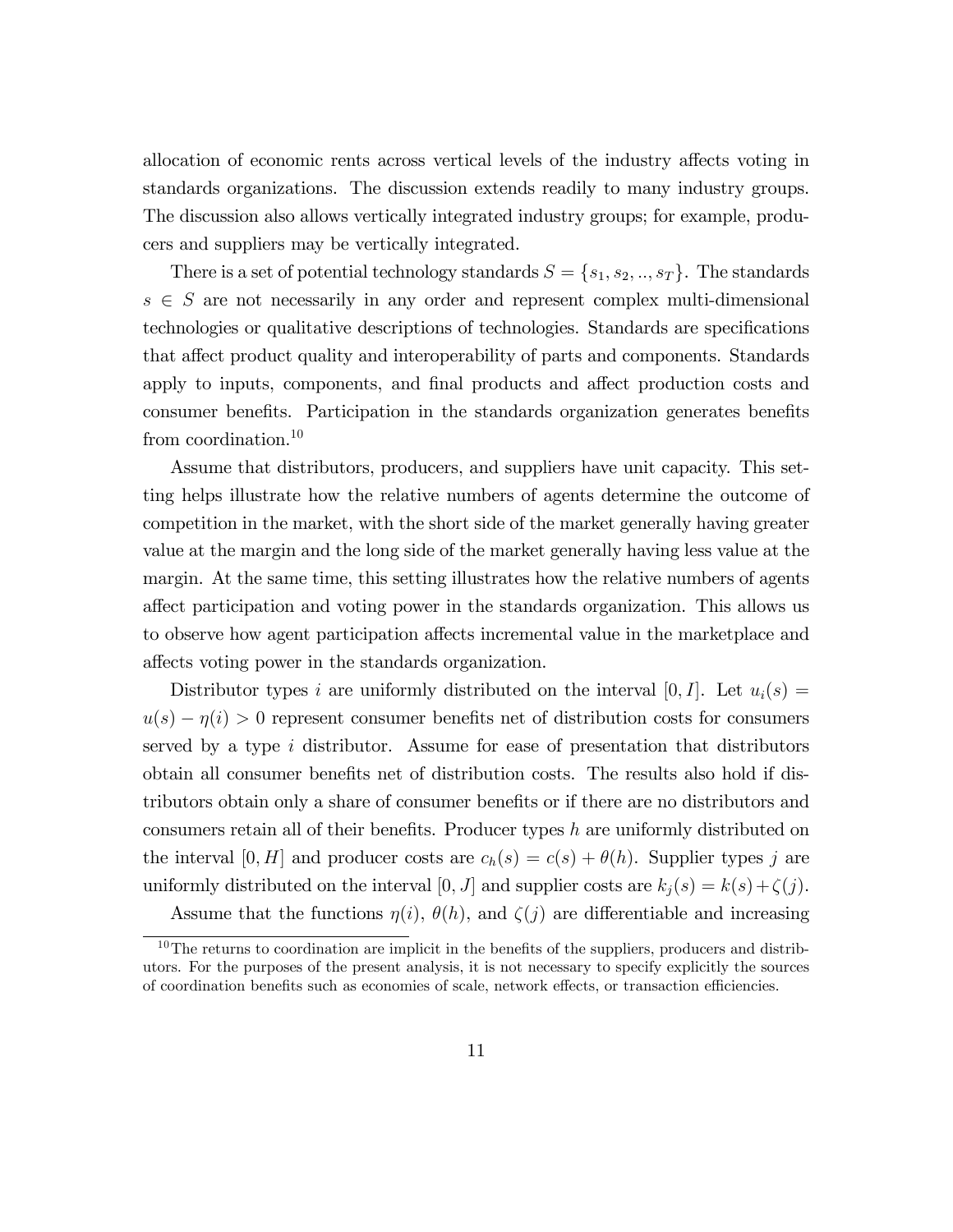for any  $s \in S$ . Notice that there is agreement about the effects of standards within each industry group. A later section considers disagreements about the effects of standards within industry groups. Such disagreements have important consequences for SSO voting rules.

I do not impose ordering restrictions on how standards affect  $u(s)$ ,  $c(s)$ , or  $k(s)$ . This allows there to be disagreements about the effects of standards *among* groups of distributors, producers, and suppliers.<sup>11</sup> Such preferences can generate voting paradoxes of the type identified by Condorcet  $(1976)$  and Arrow  $(1951)$ . As we will see however, the preferences of economic agents are modified by anticipation of market-mediated transfers after standard setting occurs.

Let  $q$  denote industry output. Because all agents have unit capacity, the size of the smallest industry group gives an industry capacity constraint

$$
\overline{q} = \min\{H, I, J\}.
$$
 (1)

The capacities of the three industry groups are strictly complementary in the production of the Önal industry output. If the industry capacity constraint is not binding, economic rents are exhausted at the margin and no group has market power. If the industry capacity constraint is binding, then the scarce group has market power and captures rents at the margin. The framework is sufficiently general that it includes both the presence or absence of market power at the margin.

For ease of presentation, assume that the sizes of each industry group differ,  $H \neq I \neq J$ . This implies that when the industry capacity constraint is binding, the scarce group captures economic rents at the margin due to competition among members of the other groups. If two or more categories of economic agents are of equal size, market prices depend on relative bargaining power, which determines the allocation of rents at the margin. This in turn affects the allocation of rents across industry groups. However, I show in the Appendix that this restriction does not change the results.

<sup>&</sup>lt;sup>11</sup>For example, with three standards, a distributor may have benefits such that  $u(s_1) > u(s_2)$  $u(s_3)$ , a producer may have costs such that  $c(s_2) < c(s_3) < (s_1)$ , and a supplier may have costs such that  $k(s_3) < k(s_2) < k(s_1)$ .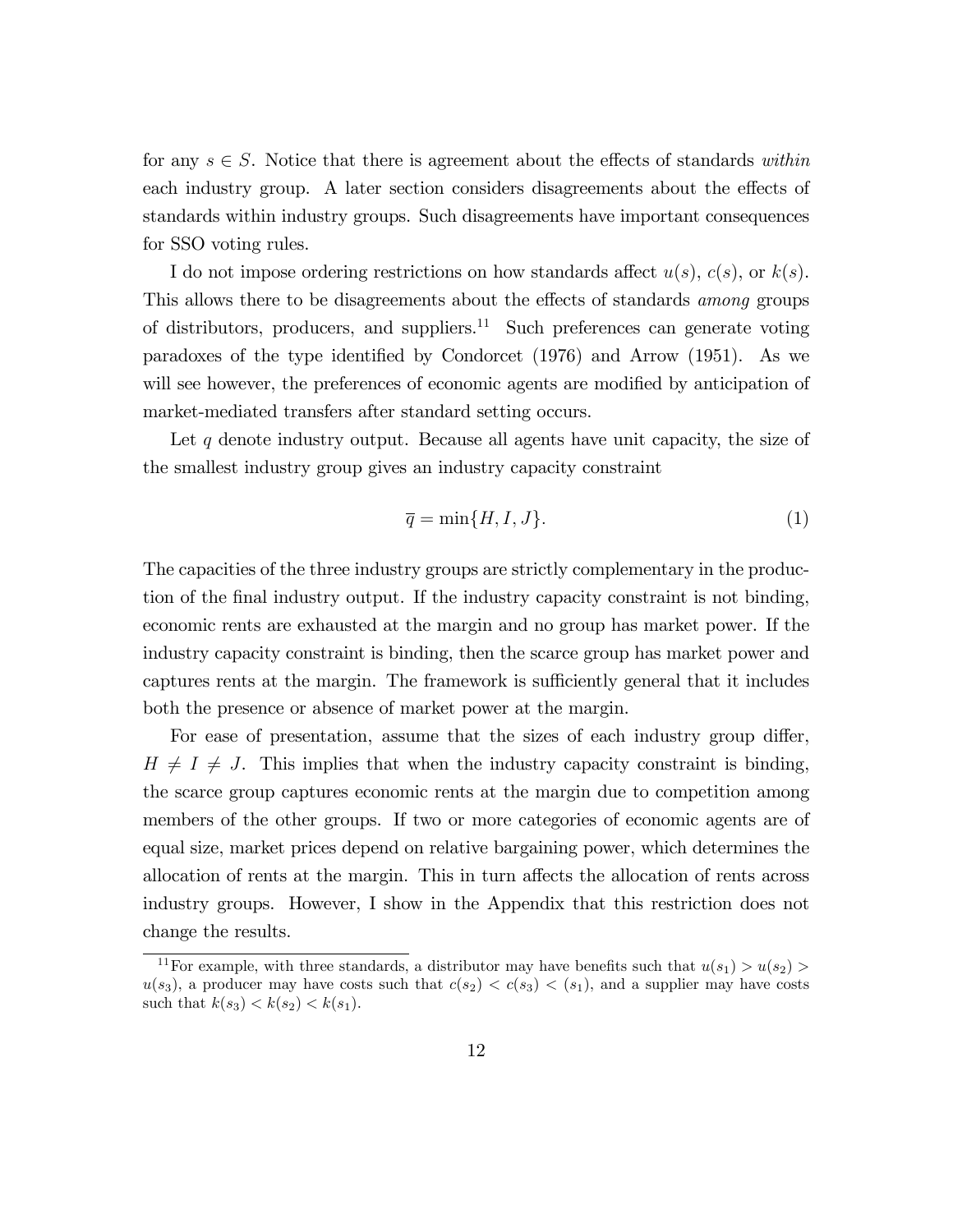Market equilibrium prices are determined by competition among distributors, producers, and suppliers. The output price is  $p(s)$  and the input price is  $r(s)$ . The market equilibrium industry output  $q<sup>0</sup>$  determines the marginal agents for each industry group. Given market equilibrium prices, it follows that active distributors have profits

$$
v_i(s) = u_i(s) - p(s), \qquad i \in [0, q^0].
$$
 (2)

Active producers have profits

$$
\pi_h(s) = p(s) - r(s) - c_h(s), \qquad h \in [0, q^0]. \tag{3}
$$

Active suppliers have profits

$$
g_j(s) = r(s) - k_j(s), \qquad j \in [0, q^0].
$$
 (4)

An agent is active only if it has non-negative profits, and inactive agents have zero profits.

The economic effects of the technologies that make up a standard s are new to the market, so they constitute an innovation in the sense of Schumpeter. I refer to the incremental net benefits of the standard  $\varphi(s)$  as the quality of the innovation,

$$
\varphi(s) \equiv u(s) - c(s) - k(s). \tag{5}
$$

Let  $\psi(q)$  denote the incremental costs of output evaluated at the marginal distributor, producer and seller,

$$
\psi(q) \equiv \eta(q) + \theta(q) + \zeta(q). \tag{6}
$$

Notice that the incremental costs of output are increasing,  $\psi'(q) = \eta'(q) + \theta'(q) + \theta'(q)$  $\zeta'(q) > 0$ . For ease of discussion, let all standards be feasible,  $u(s) - c(s) - k(s) >$  $\psi(0)$ .

The total profits distributors are  $V(s,q) = \int_0^q v_i(s)di$ , which also measures consumer benefits net of distributor costs. The total profits of producers are  $\Pi(s, q)$  =  $\int_0^q \pi_h(s)dh$  and those of suppliers are  $G(s,q) = \int_0^q g_j(s)dj$ . Social welfare equals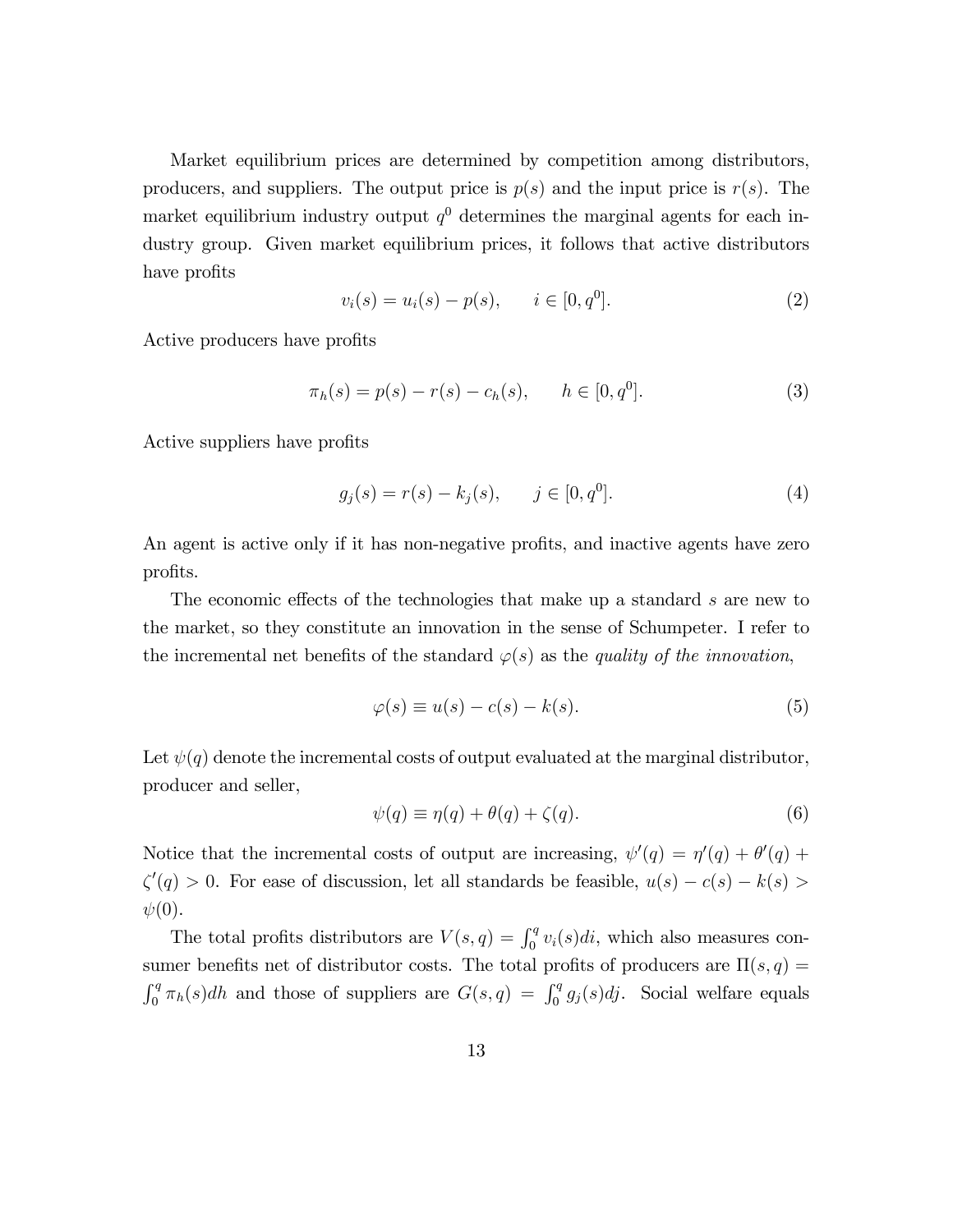$W = V(s, q) + \Pi(s, q) + G(s, q)$  so that

$$
W = \int_0^q u_i(s)di - \int_0^q c_h(s)dh - \int_0^q k_j(s)dj. \tag{7}
$$

It follows that we can write social welfare as a function of the quality of the innovation and output,  $W(\varphi(s), q) = \varphi(s)q - \int_0^q \psi(x)dx$ . The effect of output on social welfare equals the difference between the quality of the innovation and incremental output costs,

$$
\frac{\partial W(\varphi(s), q)}{\partial q} = \varphi(s) - \psi(q). \tag{8}
$$

Let  $s^*$  and  $q^*$  maximize social welfare  $W(\varphi(s), q)$  subject to the industry capacity constraint,  $q \leq \bar{q}$ . Social welfare is strictly concave in output,  $\frac{\partial^2 W(\varphi(s), q)}{\partial q \partial q}$  $-\psi'(q) < 0$ . This implies that there is a unique output  $\hat{q}$  that maximizes social welfare without the capacity constraint,  $\varphi(s) - \psi(\hat{q}) = 0$ . We can write the unconstrained optimal output as a function of the quality of the innovation,  $\hat{q} = \hat{q}(\varphi(s))$ . The unconstrained optimal output is strictly increasing in the quality of the innovation,  $\frac{d\widehat{q}(\varphi(s))}{d\varphi(s)} = \frac{1}{\psi'(\widehat{q}(\varphi))}$  $\frac{1}{\psi'(\widehat{q}(\varphi(s)))} > 0.$ 

The efficient industry output for any standard  $s$  is a function of the quality of the innovation and the industry capacity constraint,

$$
q^*(\varphi(s), \overline{q}) = \min\{\widehat{q}(\varphi(s)), \overline{q}\}.
$$
\n(9)

It follows that industry output  $q^*(\varphi(s), \overline{q})$  exists and is unique for any standard s. Because the set of standards is finite, there exists an efficient standard  $s^*$ . Assume that the efficient standard  $s^*$  is unique. This implies that the efficient output level  $q^* = q^*(\varphi(s), \overline{q})$  is unique as well.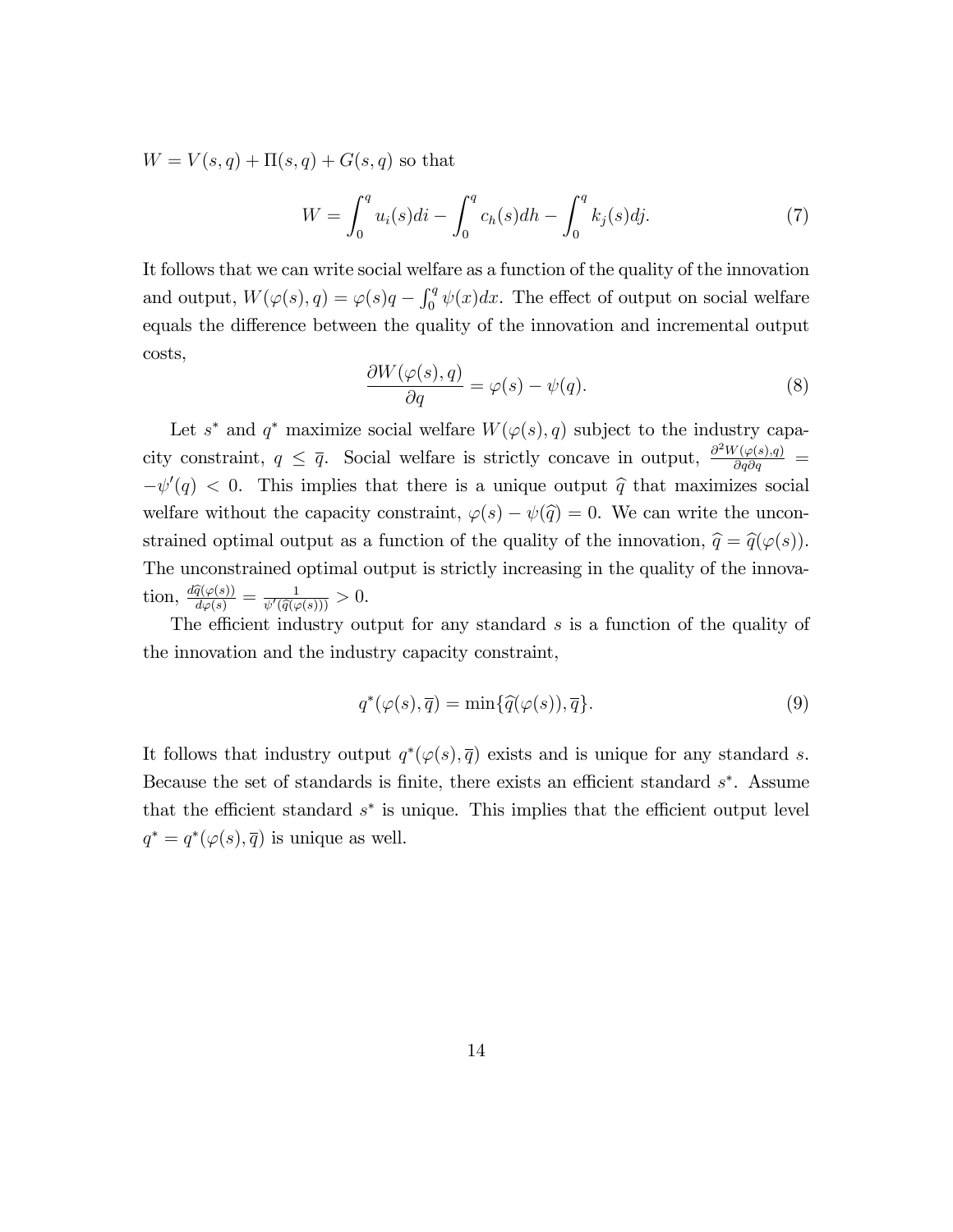#### II.2 Inventors and SEPs

Suppose that there is a set of inventors  $y \in [0, Y]$ , each of whom owns a patent portfolio. Inventors' patent portfolios include SEPs that apply to one or more standards.<sup>12</sup> The potential adopters of the SEPs are distributors, producers, and suppliers. Issues related to patent validity, infringement, or enforcement are beyond the scope of the present discussion.

To represent SEPs, let  $\lambda : [0, Y] \times S \to \{0, 1\}$  be an indicator function such that  $s(s,y) = 1$  if inventor y has patents that are essential for standard s and  $s(s,y) = 0$ otherwise. This setting is sufficiently general that it can represent any association of inventions and standards. The number of inventors with SEPs applying to the standard s is given by

$$
N(s) = \int_0^Y \lambda_s(y) dy.
$$
 (10)

The industry must adopt the SEPs of all  $N(s)$  inventors to implement the standard s. Define  $Y(s) \subseteq [0, Y]$  as the set of inventors  $\{y : \lambda_s(y) = 1\}$ , that is, the set of inventors with SEPs for standard s.

After the standard s is chosen by the SSO, each inventor  $y$  with SEPs for standard s makes a binding commitment to supply patent licenses to each adopter that demands a license up to a maximum number of licenses  $x_y$ . Each technology adopter purchases one license from each inventor with SEPs for the standard. Let  $q_y$  denote the total number of patent licenses for invention y demanded by technology adopters. So, each inventor offers a license schedule  $X_y(q_y)$  given by

$$
X_y(q_y) = \min\{q_y, x_y\}.\tag{11}
$$

For ease of notation, I refer to the license schedule by the maximum number of

<sup>12</sup> In practice, there is an imperfect match between patents and standards because inventors declare their patents to be essential to particular standards. Inventors may have incentives to incorrectly declare their patents as essential to avoid legal penalties or to obtain licensing royalties. Some SSOs providing limited monitoring of what patents inventors declare as essential. Baron and Pohlmann (2015) provide an extensive mapping of patents to technology standards that helps to analyze to analyze the connection between standards and SEPs.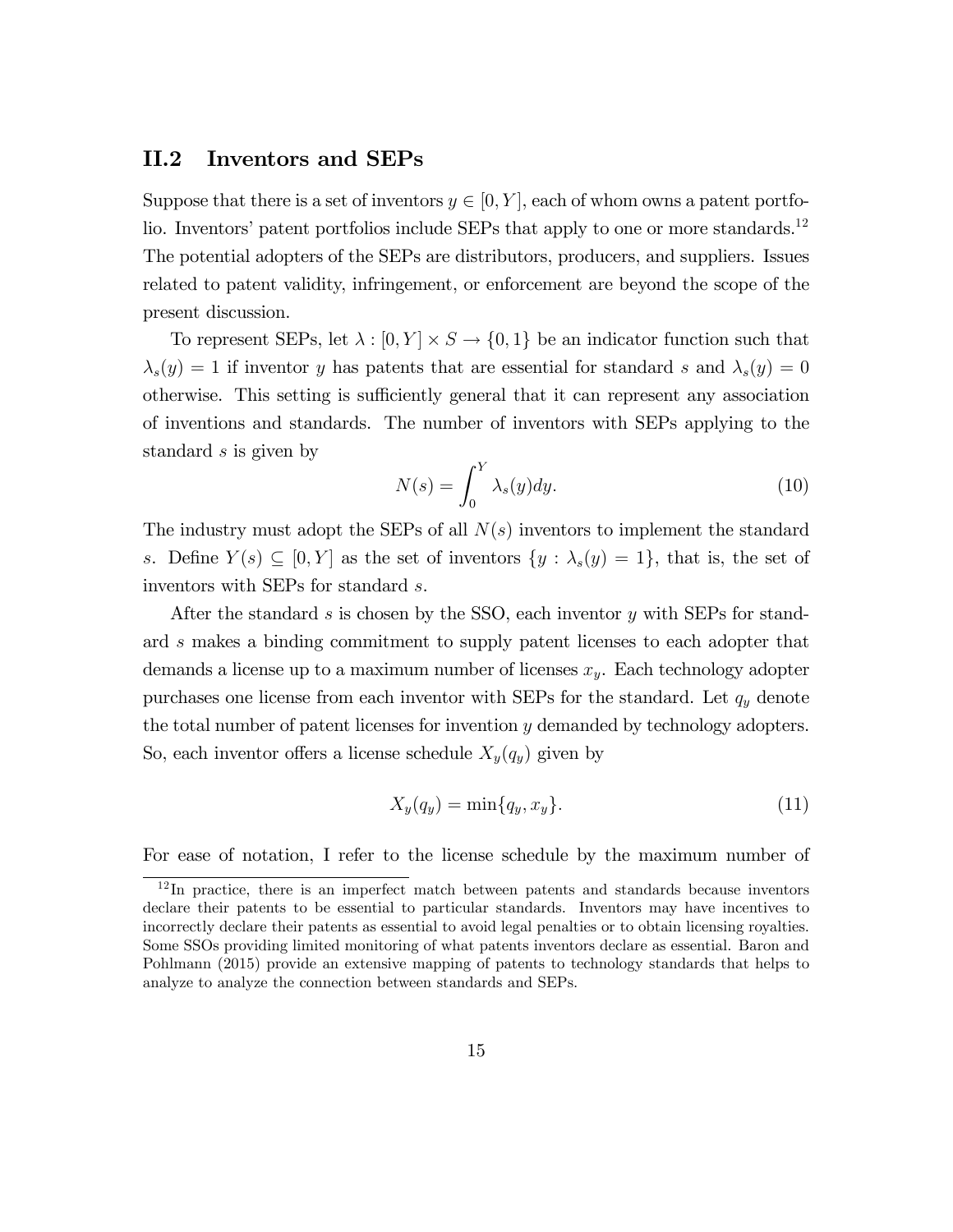licenses offered  $x_y$ . When making license schedule offers, inventors do not know the license schedule of others inventor, the number of adopters that demand licenses, or downstream market output. I consider weakly dominant strategy equilibria in license offers.

After inventors offer license schedules, adopters choose license demands. Technology adopters must license all the SEPs for a given standard. Any or all groups of distributors, producers, or suppliers are technology adopters that pay licensing fees to inventors with SEPs that apply to a particular standard. In practice, a particular patent can be licensed only at one vertical level of the industry. However, there may be SEPs at multiple industry levels because technologies differ among inventors and also because individual inventors can have multiple technologies in their portfolios. Even if different SEPs are required at different vertical levels of production, the SEPs for a particular standard are strict complements for the industry. This implies that industry output cannot exceed the minimum of the maximum license offers,

$$
q \le \min\{x_y : y \in Y(s)\}.
$$

With licensing royalties  $\rho^I(s)$ ,  $\rho^H(s)$ , and  $\rho^J(s)$  obtained from each vertical level of the industry, the profits of producers, distributors, and suppliers are  $\pi_h(s)$  =  $p(s) - r(s) - c_h(s) - \rho^H(s), v_i(s) = u_i(s) - p(s) - \rho^I(s)$ , and  $g_j(s) = r(s) - k_j(s) \rho^{J}(s)$ . Because licensing costs are passed through to consumers, there is no need to distinguish between licensing fees for distributors, producers, or suppliers. So, we can let  $\hat{\rho}(s) = \rho^{I}(s) + \rho^{H}(s) + \rho^{J}(s)$  represent total licensing royalties per unit of output for SEPs that are associated with a given standard s.

The market equilibrium establishes total licensing royalties. At the market equilibrium when the industry capacity constraint is not binding, the marginal agents are such that  $\pi_q(s) = v_q(s) = g_q(s) = 0$  so that

$$
\widehat{\rho}(s) = (u_q(s) - p(s)) + (p(s) - r(s) - c_q(s)) + (r(s) - k_q(s)).
$$
\n(12)

So, at the market equilibrium, marginal benefits equal total royalties per unit of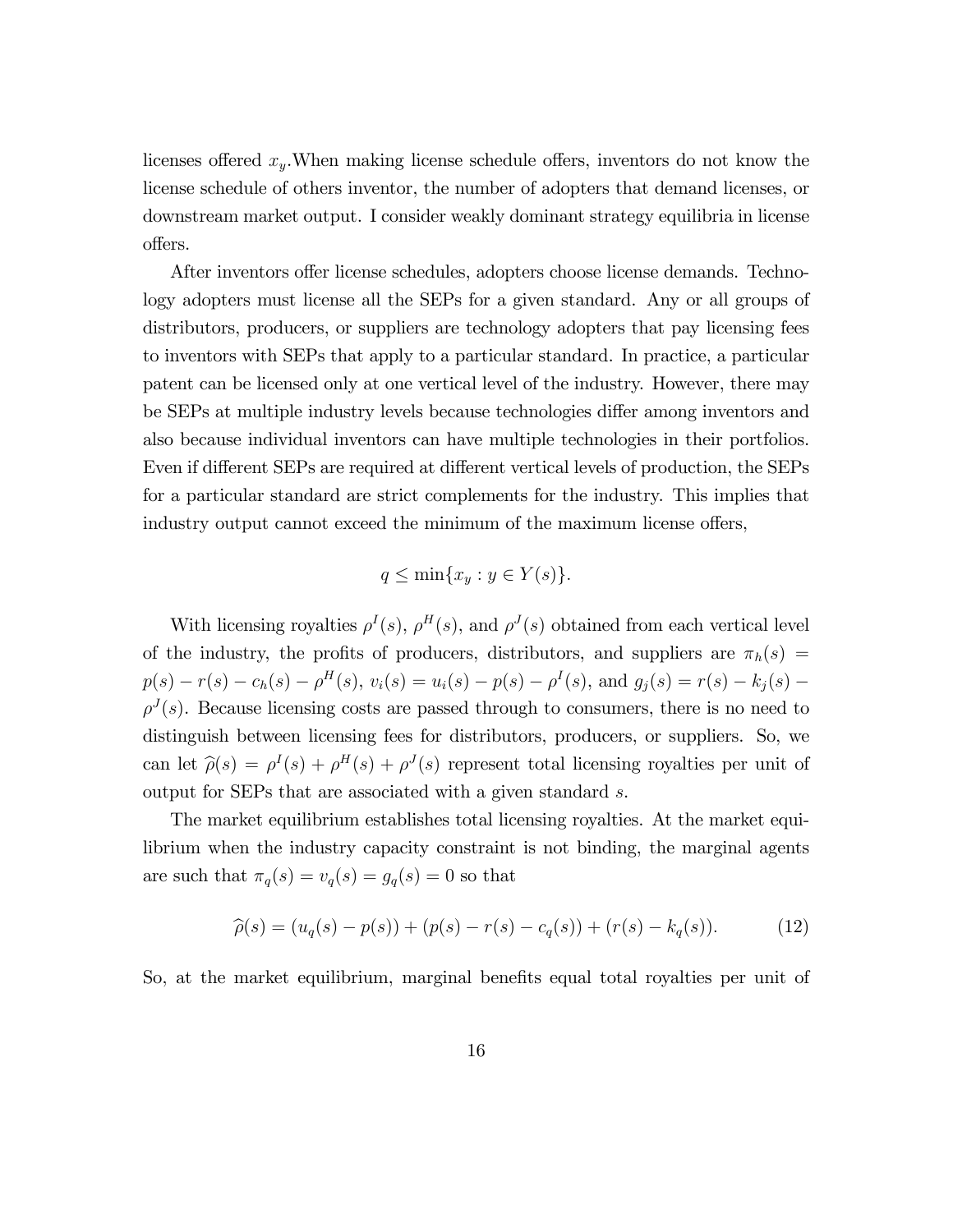output,

$$
\widehat{\rho}(s) = \varphi(s) - \psi(q). \tag{13}
$$

When the industry capacity constraint is binding, this also holds because the number of licenses equals the capacity constraint. The unequal sizes of industry groups imply that two industry groups are larger than the capacity constraint and bid for licenses. So,  $\hat{\rho}(s) = \varphi(s) - \psi(q)$  applies whether or not the industry is capacity constrained,  $q \leq \overline{q}$ .

Total profits for the bundle of inventions  $R = \hat{\rho}(s)q$  can be written as a function of the quality of the innovation and industry output,

$$
R(\varphi(s), q) = (\varphi(s) - \psi(q))q.
$$
\n(14)

Assume that total royalties are evenly divided among inventors with SEPs that apply to a particular standard  $s^{13}$ . This simplifies the discussion although the analysis can be extended readily to allow bargaining with uneven division. <sup>14</sup> Let  $\xi_y(s,q)$ denote licensing revenues for an inventor  $y$  when output equals  $q$  and the standard is  $s$ ,

$$
\xi_y(s,q) = \frac{R(\varphi(s), q)\lambda_s(y)}{N(s)},\tag{15}
$$

for all  $y \in [0, Y]$  and  $s \in S$ .

Assume that the SSO places an upper limit on royalties for each SEP,  $\frac{\hat{\rho}(s)}{N(s)} \leq \frac{\overline{\rho}}{N(s)}$  $\frac{\rho}{N(s)}$ . We can express the SSO's upper limit on total royalties as a lower limit on output,  $q \geq q_\mu$ , where

$$
q_{\mu} \equiv \hat{q}(\mu\varphi(\bar{s}) + (1 - \mu)\varphi(\tilde{s})). \tag{16}
$$

Recall that  $\hat{q}(\cdot)$  is the inverse of  $\psi(q)$ . For the outcome to be feasible, assume that the lower output constraint is less than industry capacity,  $q_{\mu} < \bar{q}$ . The SSO policy constraint is defined as follows. First, suppose that there is an existing technology

 $13$ Each inventor with SEPs for a particular standard obtains an equal share, so it is not necessary to consider the number of patents in the inventor's portfolio.

<sup>14</sup>On bargaining, see Edgeworth (1881), Shapley (1952), Aumann (1987), Aumann and Shapley (1974), and Shubik (1982, 1984).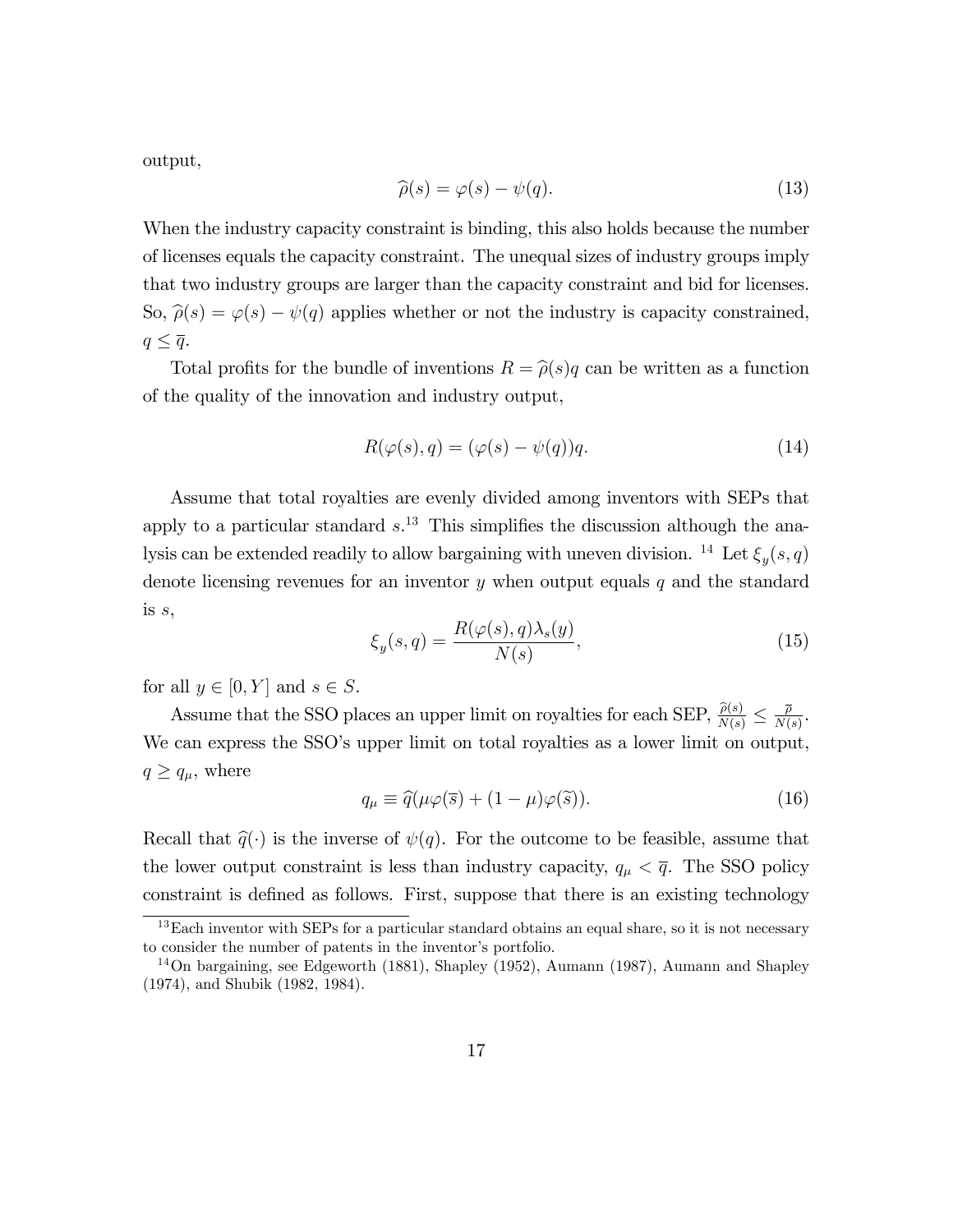standard  $\tilde{s} \neq s^*$  that is based on available in the market without licensing costs,  $\hat{\rho}(\tilde{s}) = 0$ . This is a default technology is available ex post, that is after the standard is chosen. So, distributors, producers, and suppliers can use the existing technology to follow the default standard. This implies that unconstrained total market royalties cannot exceed the incremental benefits of the new standard. If  $\varphi(s) \geq \varphi(\tilde{s})$ , inventors face a constraint on royalties reflecting improvements in the incremental effects of the standard,  $\widehat{\rho}(s) \leq \varphi(s) - \varphi(\widetilde{s}).$ 

Second, the SSO chooses a benchmark standard  $\overline{s} \in S$  that is only available exante, that is before the SSO chooses the standard. Suppose that the benchmark standard is better than the default standard,  $\varphi(\bar{s}) > \varphi(\bar{s})$ . Let  $\mu \in [0, 1]$  be a policy parameter that represents the strictness of SSO controls on royalties. The upper limit on royalties is given by a weighted average of the incremental contributions of the standard in comparison to the default standard and the benchmark standard,

$$
\overline{\rho}(s,\mu) = \mu[\varphi(s) - \varphi(\overline{s})] + (1 - \mu)[\varphi(s) - \varphi(\widetilde{s})]. \tag{17}
$$

So,  $\overline{\rho}(s,\mu) = \varphi(s) - \mu \varphi(\overline{s}) - (1-\mu) \varphi(\overline{s})$ , which gives  $q_{\mu}$ . If  $\mu = 0$ , the SSO does not restrict royalties. The greater is the value of the policy parameter  $\mu$ , the stricter is the SSO's constraint on royalties,  $\frac{\partial \overline{\rho}(s,\mu)}{\partial \mu} = \varphi(\tilde{s}) - \varphi(\overline{s}) < 0.$ 

As a benchmark, consider the profit-maximization problem of a monopoly inventor that offers the entire bundle of SEPs for a particular standard  $s$ ,

$$
\max_{q} R(\varphi(s), q) \text{ subject to } q_{\mu} \le q \le \overline{q}.
$$

Let  $\hat{q}^M(\varphi(s))$  denote the unconstrained profit maximizing output. Assume that the unconstrained profit-maximizing output is unique and satisfied the first order condition,

$$
\varphi(s) - \psi(q) - \psi'(q)q = 0.
$$
\n(18)

If the monopoly output is not unique, let  $\widehat{q}^M$  represent the smallest profit-maximizing output. This is for ease of notation and without loss of generality. If the solution is not unique, I will show that the equilibrium equals the smallest profit-maximizing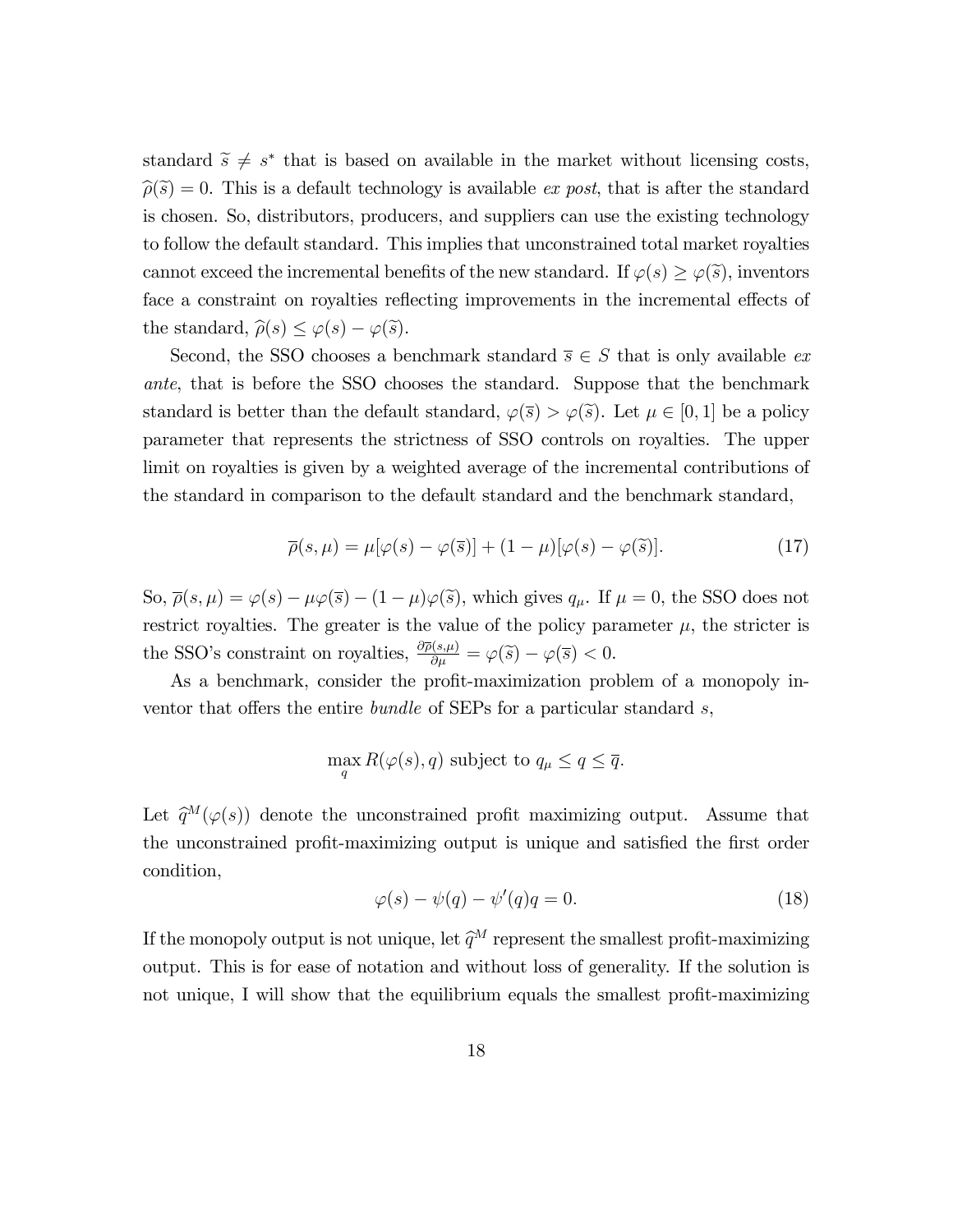output.

The profit-maximizing output depends on the quality of the innovation and the upper and lower limits on output,  $q^M = q^M(\varphi(s), q_\mu, \overline{q})$ , where  $q^M = \widehat{q}^M$  for  $q_\mu \leq$  $\widehat{q}^M \leq \overline{q}$ . The bundled monopoly licensing revenues can be expressed as a function of the quality of the innovation, the SSO policy parameter, and industry capacity,

$$
R^{M}(\varphi(s), q_{\mu}, \overline{q}) = R(\varphi(s), q^{M}(\varphi(s), q_{\mu}, \overline{q})).
$$
\n(19)

#### II.3 Voting in the standards organization

The SSO selects a standard on the basis of voting by its members. The members of the SSO vote simultaneously on the standards in the set S and each member votes for only one standard. Members of the organization vote as individuals not in voting blocs.

In evaluating standards, industry members anticipate the market equilibrium that would be observed after the standard is chosen. So, the functions  $v_i(s)$ ,  $\pi_h(s)$ , and  $g_j(s)$  represent market-mediated preferences over the set of standards of distributors, producers, and suppliers respectively. Assume that if an economic agent is indifferent between standards  $s$  and  $s^*$ , the agent chooses the efficient standard.

One or more industry groups are members of the standards organization. Define the sets of distributors, producers, and suppliers by  $F_I = [0, I], F_H = [0, H]$ , and  $F_J = [0, J]$ . The sets consisting of the union of two industry groups are  $F_{H,I}, F_{H,J}$ , and  $F_{I,J}$  and the full set of industry participants is  $F_{H,I,J}$ . Let  $\Lambda$  denote the possible membership sets of the standards organization excluding inventors,

$$
\Lambda = \{F_H, F_I, F_J, F_{H,I}, F_{H,J}, F_{I,J}, F_{H,I,J}\}.
$$
\n(20)

Let  $F_Y = [0, Y]$  denote the set of inventors with SEPs. When there are inventors with SEPs, the set  $F$  of members of the organization can consist of either adopters  $F \in \Lambda$ , inventors  $F = F_Y$ , or both inventors and adopters  $F = F_Y \cup F'$  where  $F' \in \Lambda$ .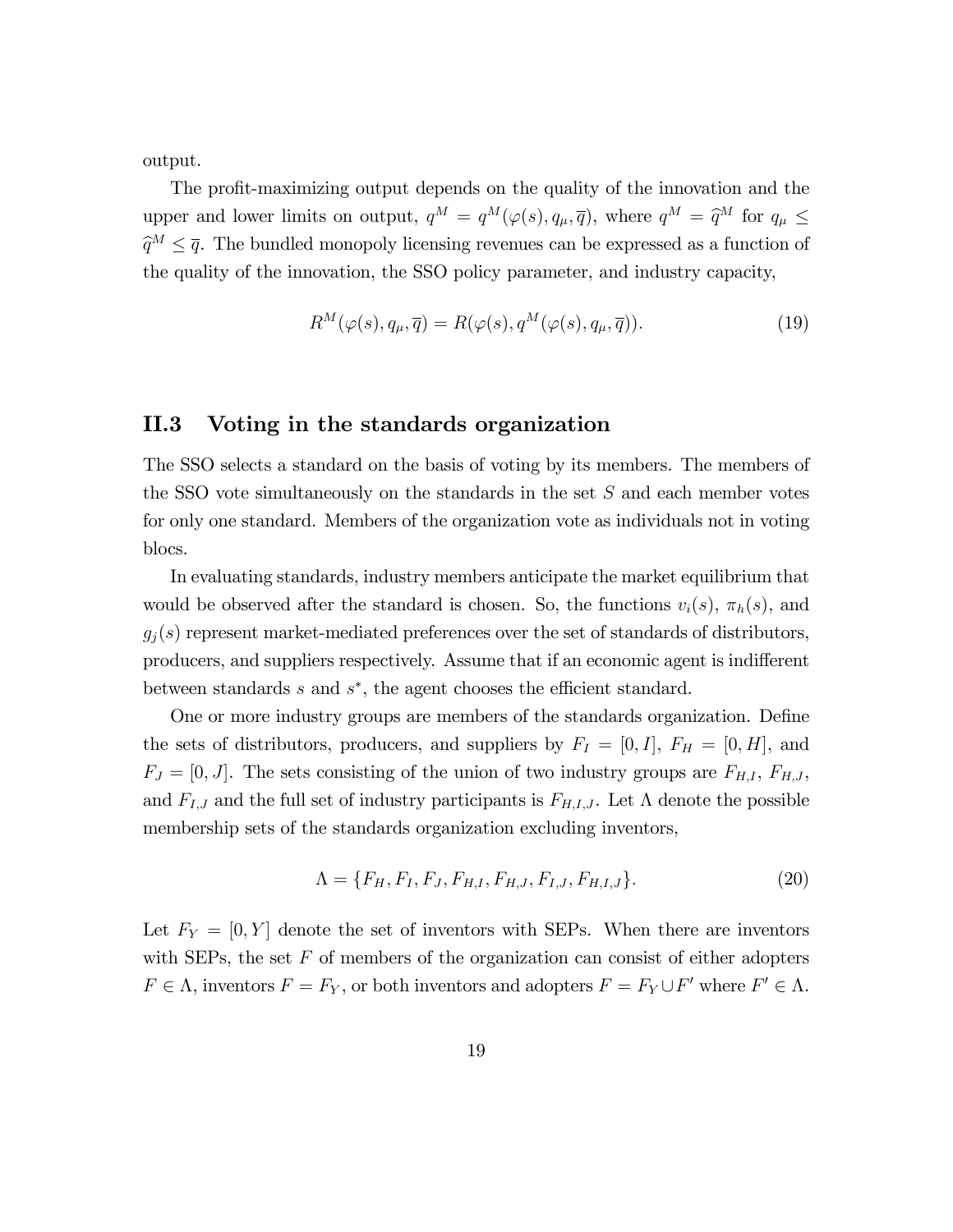Define the voting game by  $g(\delta; F)$ . The set F refers to the members of the organization, all of whom participate in voting. The organization chooses a standard only if the proportion of votes for that standard exceeds the decision rule  $\delta$ , where  $0 \leq \delta \leq 1$ . If  $\delta \leq 1/2$ , ties are resolved in favor of the efficient standard.

#### II.4 Timing

The equilibrium of the two-stage game is as follows.

1. In stage one, the standards organization chooses a standard  $s^0 \in S$  according to the voting game  $q(\delta; F)$ . Depending on whether or not they are members of the SSO, distributors, producers, and suppliers vote for the standard that maximizes their respective net benefits,  $v_i(s)$ ,  $\pi_h(s)$ , and  $g_i(s)$ .

2. In stage two, after the standard is established, distributors, producers, and suppliers transact in the market given the standard  $s^0$ . Market competition determines equilibrium output  $q^0(s)$  and prices  $p(s^0)$  and  $r(s^0)$ .

When there are inventors with SEPs, the two-stage game is modified as follows.

1. In stage one, the standards organization chooses a standard  $s^0 \in S$  according to the voting game  $q(\delta; F)$ . Depending on whether or not they are members of the SSO, inventors and technology adopters (distributors, producers, suppliers) vote for the standard  $s^0 \in S$  that maximizes their respective net benefits  $v_i(s)$ ,  $\pi_h(s)$ ,  $g_j(s)$ , and  $\xi_y(s,q)$ .

2. In stage two,  $N(s^0)$  inventors with SEPs that apply to the standard  $s^0 \in S$  offer licenses  $x<sub>y</sub>$  to potential technology adopters and adopters determine their demand for licenses,  $q_y$ . Market competition determines equilibrium output  $q^0(s^0)$ , total royalties  $\rho(s^0)$ , and prices  $p(s^0)$ ,  $r(s^0)$ .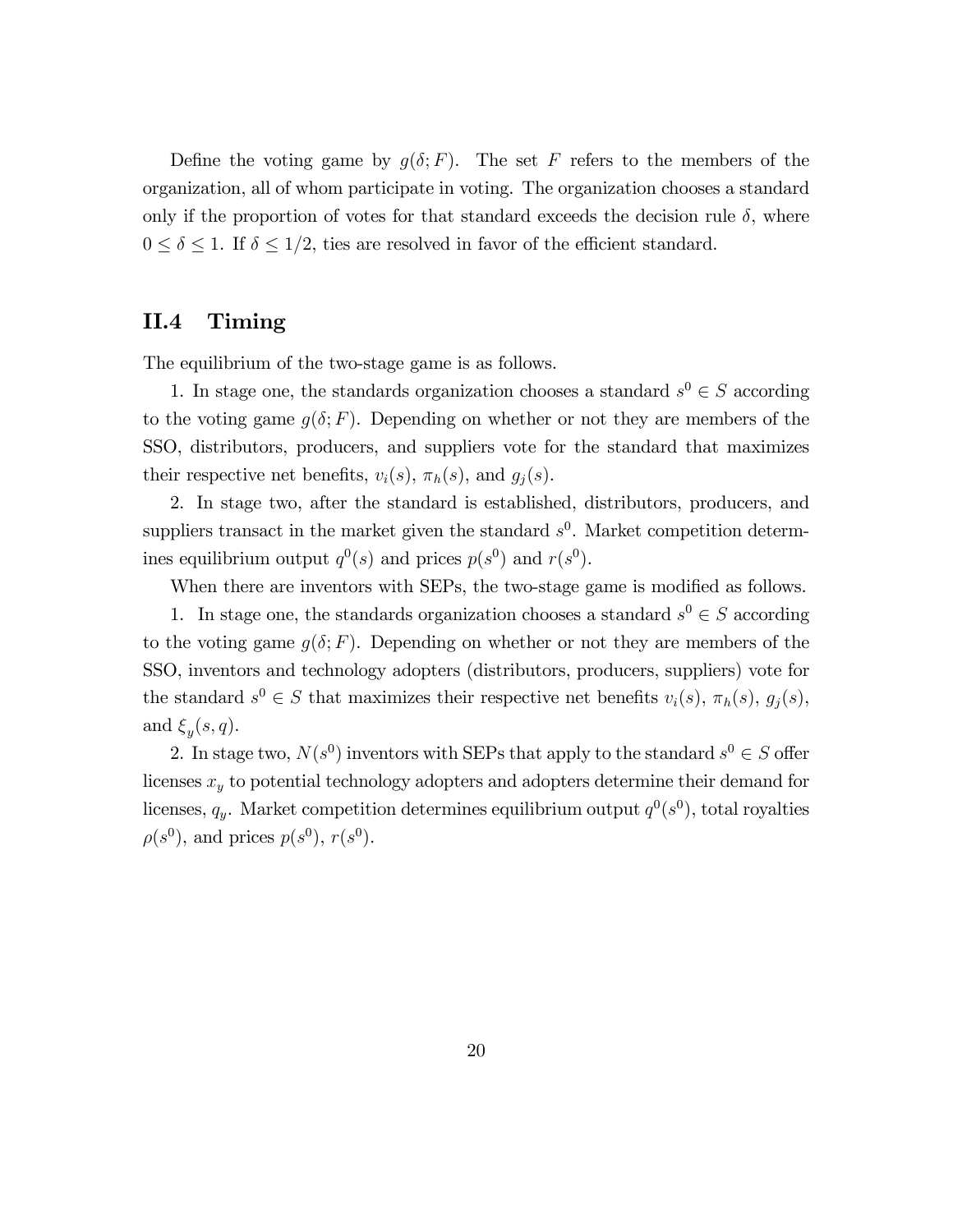## III The technology standard without SEPs and with disagreement among industry groups

This section considers the SSO's choice of a technology standard when there are no SEPs. SSO members vote on the standard in anticipation of its effects on the market equilibrium. The market equilibrium depends on the choice of the technology standard by the SSO. The game is solved by backward induction. The proofs of the main results are given in the appendix.

#### III.1 The competitive market equilibrium

The market equilibrium is perfectly competitive when there are no SEPs. This provides a benchmark for the later discussion of the market equilibrium when there are SEPs. As would be expected, the competitive market equilibrium output equals the efficient output for any standard s,  $q^0 = q^*(\varphi(s), \overline{q})$ . The market equilibrium output and market participation by industry groups depend on the equilibrium standard.

If the industry is not capacity constrained, marginal producers, distributors, and suppliers have zero profits and prices are given by

$$
u(s) - \eta(q) = p(s) = c(s) + \theta(q) + r(s),
$$
\n(21)

$$
r(s) = k(s) + \zeta(q). \tag{22}
$$

It follows that economic rents are exhausted at the margin,  $\varphi(s) = \psi(\hat{q})$ .

When the market equilibrium is capacity constrained, economic rents are positive at the margin,  $\varphi(s) > \psi(\overline{q})$ . Prices depend on the relative numbers of producers, distributors, and suppliers. The members of the relatively abundant industry groups engage in competitive bidding or Bertrand price competition.<sup>15</sup> The members of the scarce industry group have market power and capture economic rents at the margin. The market equilibrium with capacity constraints also is related to Makowski's

<sup>&</sup>lt;sup>15</sup>The allocation of economic rents at the margin is related to the "method of marginal pairs" of Böhm-Bawerk (1891). See Spulber (2006) for additional discussion.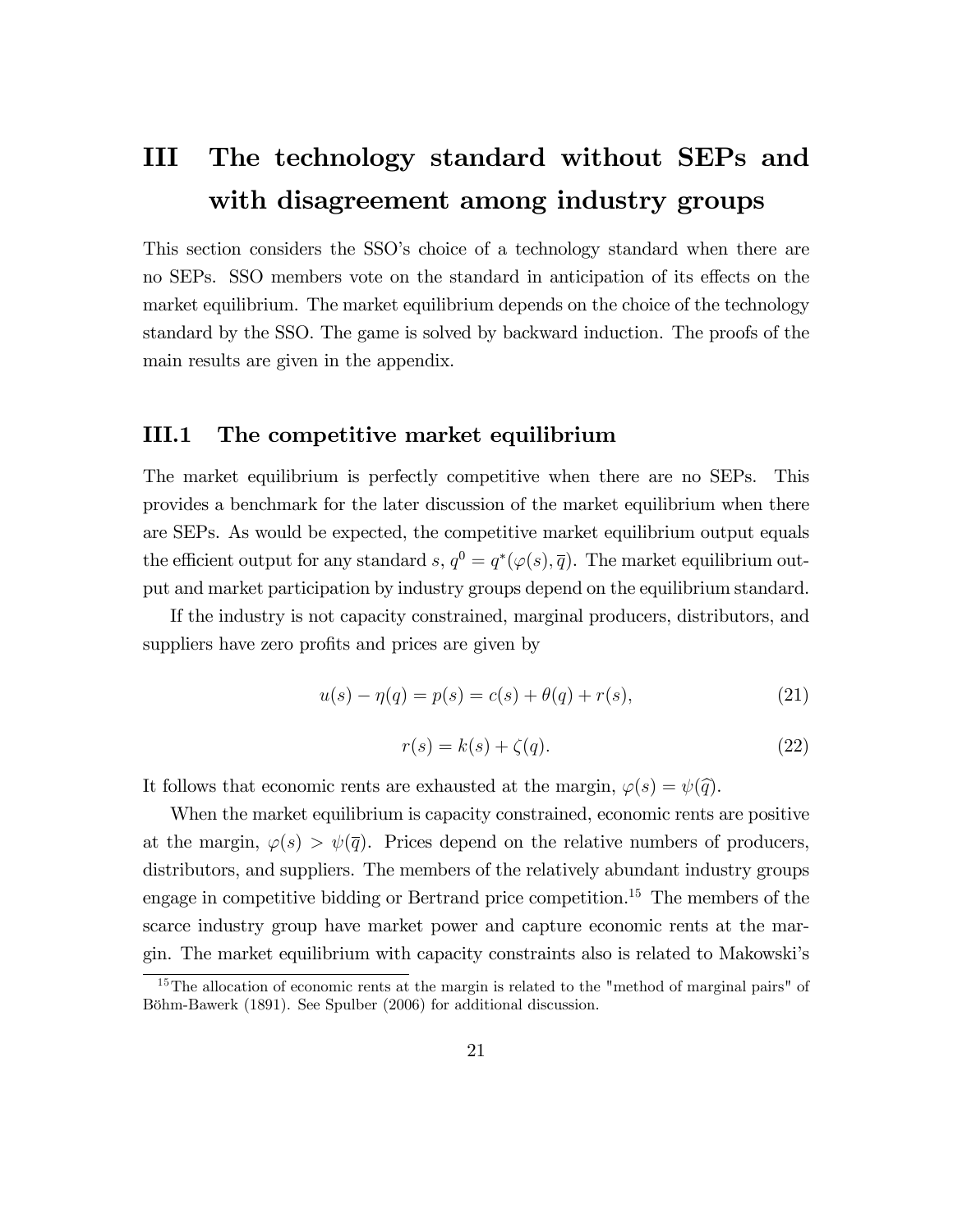(1980a) and Ostroyís (1980) characterization of a competitive equilibrium using the "no surplus" condition.<sup>16</sup>

There are three capacity-constrained market equilibria. (i) If distributors are in the scarce category,  $\bar{q} = I \langle \min\{H, J\} \rangle$ , market equilibrium prices depend on marginal costs of input supply and production at the industry output,  $p(s) = c(s) +$  $\theta(\overline{q}) + k(s) + \zeta(\overline{q})$  and  $r(s) = k(s) + \zeta(\overline{q})$ . (ii) If producers are in the scarce category,  $\overline{q} = H < \min\{I, J\}$ , the market equilibrium output price equals marginal consumer benefits,  $p(s) = u(s) - \eta(\overline{q})$ , and the input price equals the marginal cost of input supply,  $r(s) = k(s) + \zeta(\bar{q})$ . (iii) Finally, if suppliers are in the scarce category,  $\overline{q} = J \langle \text{min} \{H, I\},\$  the market equilibrium output price depends on marginal consumer benefits  $p(s) = u(s) - \eta(\bar{q})$  and the input price equals marginal consumer benefits net of marginal production costs,  $r(s) = u(s) - \eta(\overline{q}) - c(s) - \theta(\overline{q}).$ 

## III.2 The equilibrium technology standard with disagreement among industry groups

The relative numbers of agents in each industry group affect the potential number of votes for technology standards in the standards organization. The members of the standards organization vote on standards taking into account the effects of the standard on their net benefits at the market equilibrium. As shown in the preceding discussion, the relative numbers of economic agents in each industry group also affect the allocation of economic rents at the market equilibrium. The equilibrium standard thus depends on how the relative numbers of agents in each industry group affect both the choice of standards and market outcomes.

Given the efficient industry output, we can write social welfare as a function of the quality of the innovation,

$$
w(\varphi(s)) = \varphi(s)q^*(\varphi(s), \overline{q}) - \int_0^{q^*(\varphi(s), \overline{q})} \psi(x)dx.
$$
 (23)

 $16$ An allocation satisfying the "no surplus" condition allocates to each individual their contribution to total surplus in the economy. See Makowski (1983), Ostroy (1984), and Makowski and Ostroy (1995).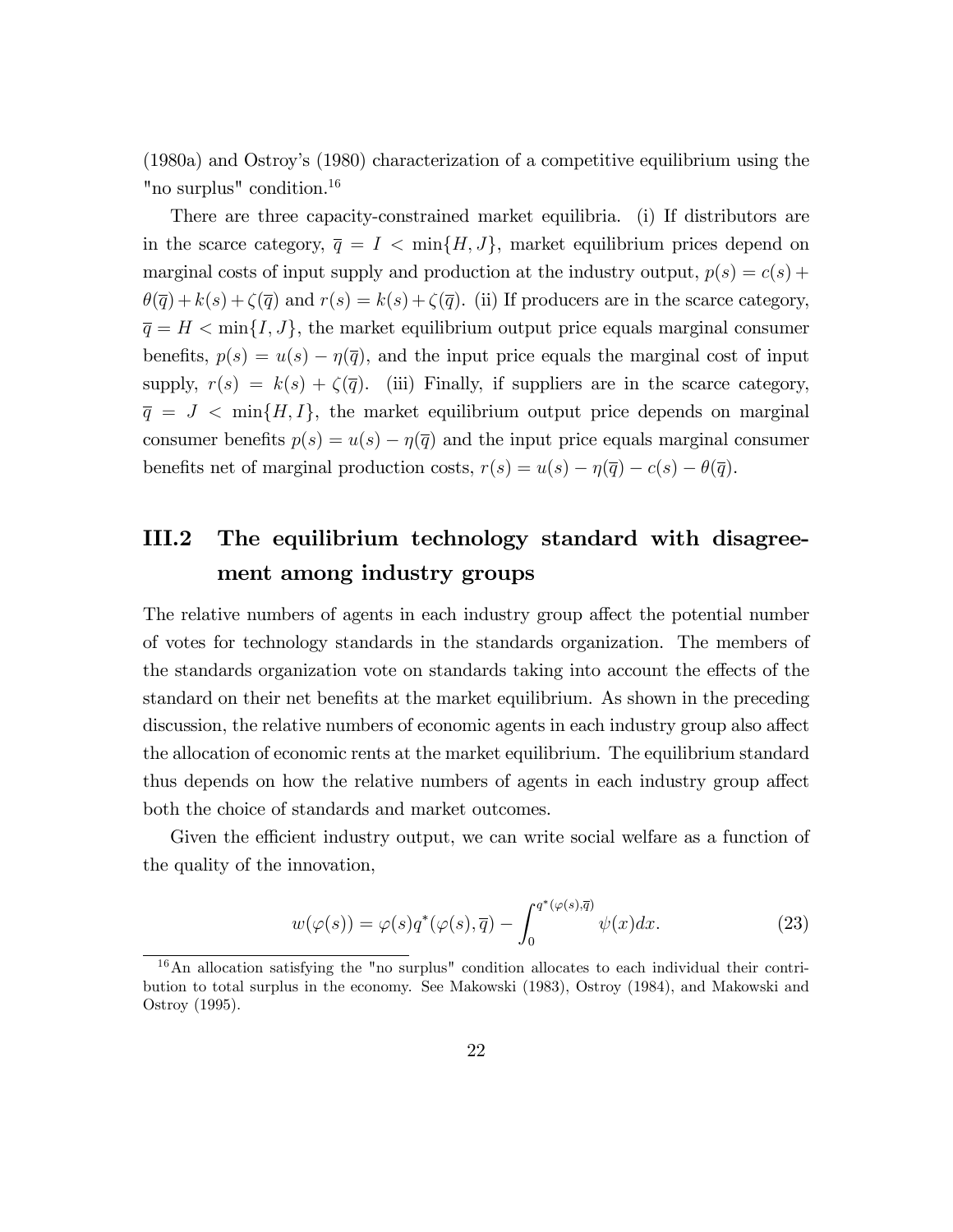By the envelope theorem, it follows that social welfare is strictly increasing in the quality of the innovation,  $w'(\varphi(s)) = q^*(\varphi(s), \overline{q}) > 0$ .

This implies that a standard  $s^*$  maximizes social welfare  $w(\varphi(s))$  over S if and only if it maximizes the quality of the innovation  $\varphi(s)$  over S. This is a useful observation because the innovations represented by  $\varphi(s)$  are important in determining individual agents' votes for standards.

Although the market equilibrium may depend on the relative numbers of agents in each group, I show that the organization's choice of an equilibrium standard does not depend on the relative numbers of agents in each group. The standards organization chooses the efficient standard unanimously because  $ex$  post market equilibrium transfers coordinate distributor, producer, and supplier preferences so that they agree on the choice of the efficient standard. The main result of the analysis is as follows. **PROPOSITION 1.** Without SEPs, for any sizes H, I, J of the industry groups, any number of standards T, any membership set  $F \in \Lambda$ , and any decision rule  $\delta$ , the members of the standards organization unanimously choose the efficient standard  $s^0 = s^*$ .

Proposition 1 shows that the allocation of economic rents at a competitive market equilibrium is sufficient to induce members of a standards organization to vote for the efficient standard. The intuition for the result is as follows. If the market equilibrium is not capacity constrained, equilibrium prices exhaust marginal net benefits. Economic agents thus benefit from having the greatest quality of the innovation. Because the profits of any agent depend on the quality of the innovation, rather than on the effect of the standard on their own benefits or costs, all agents will prefer the efficient standard.

The result continues to hold even if the market equilibrium is capacity constrained. Even if a group of agents has market power after the standard is chosen, this does not translate into voting power in the standards organization. If a group of agents is relatively scarce, its members obtain all marginal net benefits at the market equilibrium. Therefore, the members of the relatively scarce group prefer the efficient standard. If a group of agents is relatively abundant at the market equilibrium, its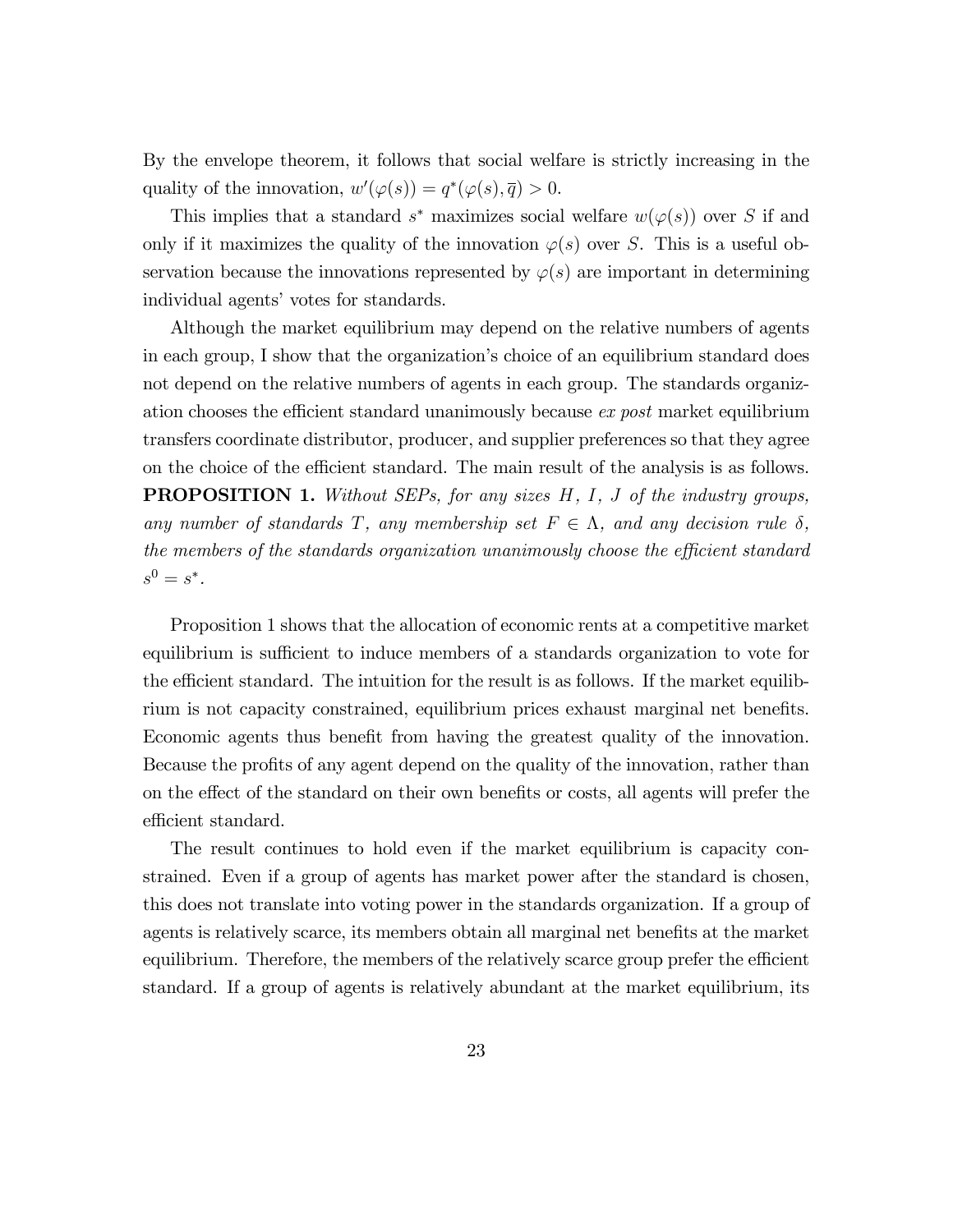members do not obtain a share of marginal net benefits at the market equilibrium. Therefore, members of groups that are relatively abundant at the market equilibrium are indifferent between technology standards and therefore choose the efficient standard.

Proposition 1 demonstrates that with market competition after standard setting, market power counterbalances voting power. It should be emphasized that there is no assumption on how standards affect distributor utility, producer costs or supplier costs. This means that suppliers, producers, and distributors may rank standards in a similar way or very differently in terms of their respective utility or costs. However, the result shows that the preferences of agents over standards are affected instead by the surplus they receive at the market equilibrium. The market equilibrium affects the allocation of surplus to the various industry groups. The market equilibrium generates efficient standards, whether or not industry groups capture returns at the margin.

Although voting on standards potentially depends on the relative numbers of agents in various groups, the market effects of the relative numbers of agents enhance coordination within the standards organization. Because the efficient standard is chosen unanimously, it follows that the result is robust to whether any one or two or all three groups participate in the standard-setting process. This suggests that even if a standards organization does not have representation by a particular industry group, it will have an incentive to choose the efficient standard. Because markets determine rent transfers, unanimity is preserved without only some groups participating.

This also suggests that consumer representatives need not participate in the SSO to generate a welfare maximizing outcome. Suppose that instead of distributors, final consumers have utility  $u_i(s)$  and do not participate in the SSO. Then, participation only by input suppliers and producers would be sufficient for the SSO to select the efficient standard unanimously.

Because voting is unanimous, the result is robust to majority, relative majority, and super-majority voting. In addition, the result also suggests that industries with multiple organizations may choose the same standards. In practice, some standards organizations adopt or incorporate the standards of other organizations. Many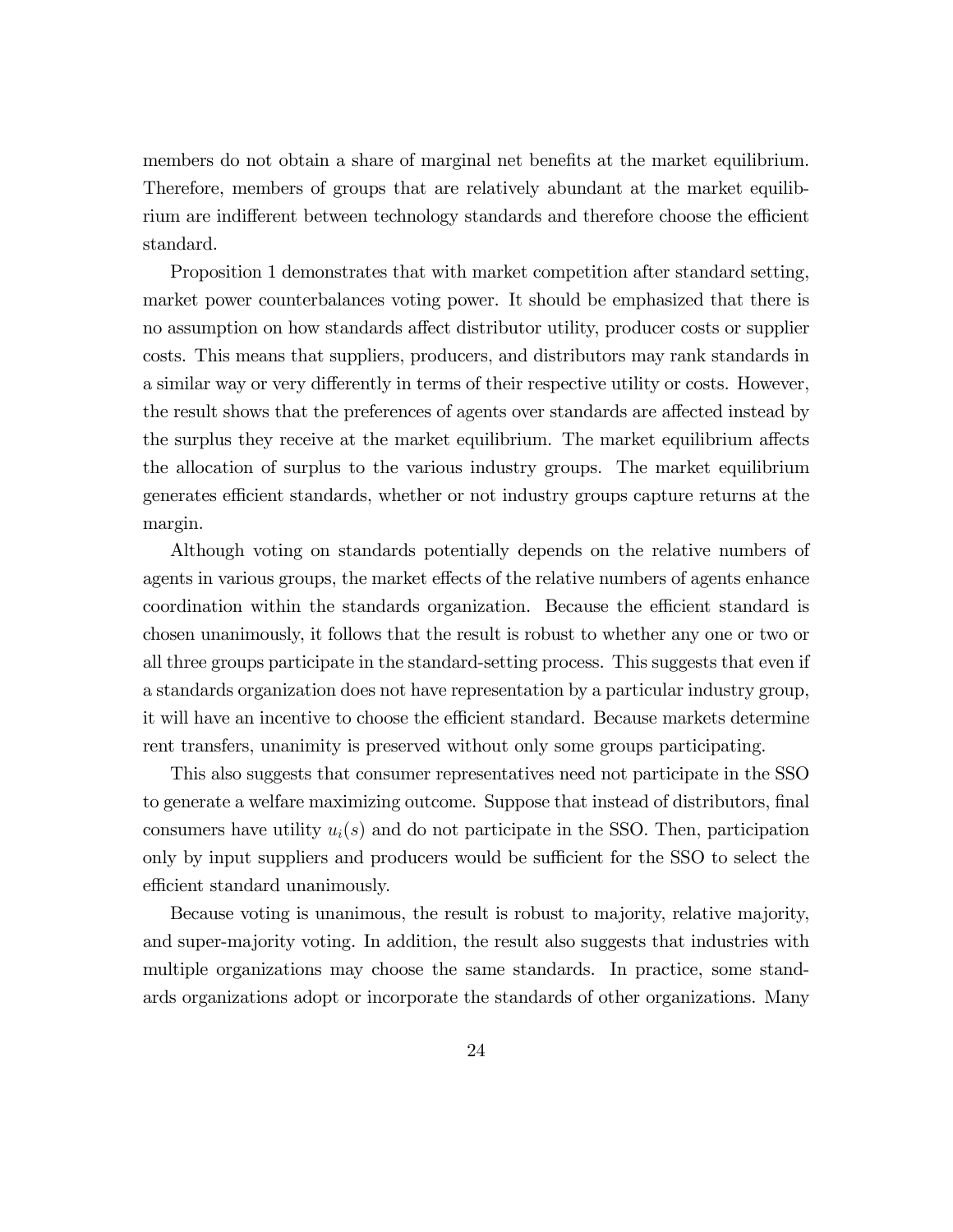standards organizations are able to operate effectively with super-majority voting rules and appear to operate by consensus. In later sections, I consider conditions under which consensus may not be achieved.

Voting on standards combined with a competitive market equilibrium after the standard is chosen leads to an efficient market outcome.

**PROPOSITION 2.** The market equilibrium output is efficient,  $q^0 = q^*(\varphi(s^*), \overline{q})$ . The equilibrium standard s<sup>\*</sup> maximizes the market equilibrium output  $q^*(\varphi(s), \overline{q})$ and the total profits of distributors  $V(s, q^*(\varphi(s), \overline{q}))$ , producers  $\Pi(s, q^*(\varphi(s), \overline{q}))$ , and suppliers  $G(s, q^*(\varphi(s), \overline{q}))$  over the set of standards S.

This result shows that voting on standards and market competition generate the efficient outcome. In equilibrium, the technology standard and industry output maximize social welfare.

## IV The technology standard with SEPs and with disagreement among industry groups

This section extends the basic model to consider standard setting when inventors have SEPs. The standards organization potentially includes technology adopters (distributors, producers, suppliers) and inventors. In the first stage of the model, the members of the SSO vote to choose a technology standard. In the second stage of the model, inventors with SEPs for the standard choose licensing royalties offered to technology adopters. Then, adopters apply the technology standard and compete in the market.

#### IV.1 The market equilibrium and efficiency with  $SEPs$

After the standard is chosen, inventors offer license schedules  $X_y(q_y) = \min\{q_y, x_y\}$ to technology adopters who then choose license demands. The characterization of the equilibrium applies reasoning developed in Spulber (2015, 2016).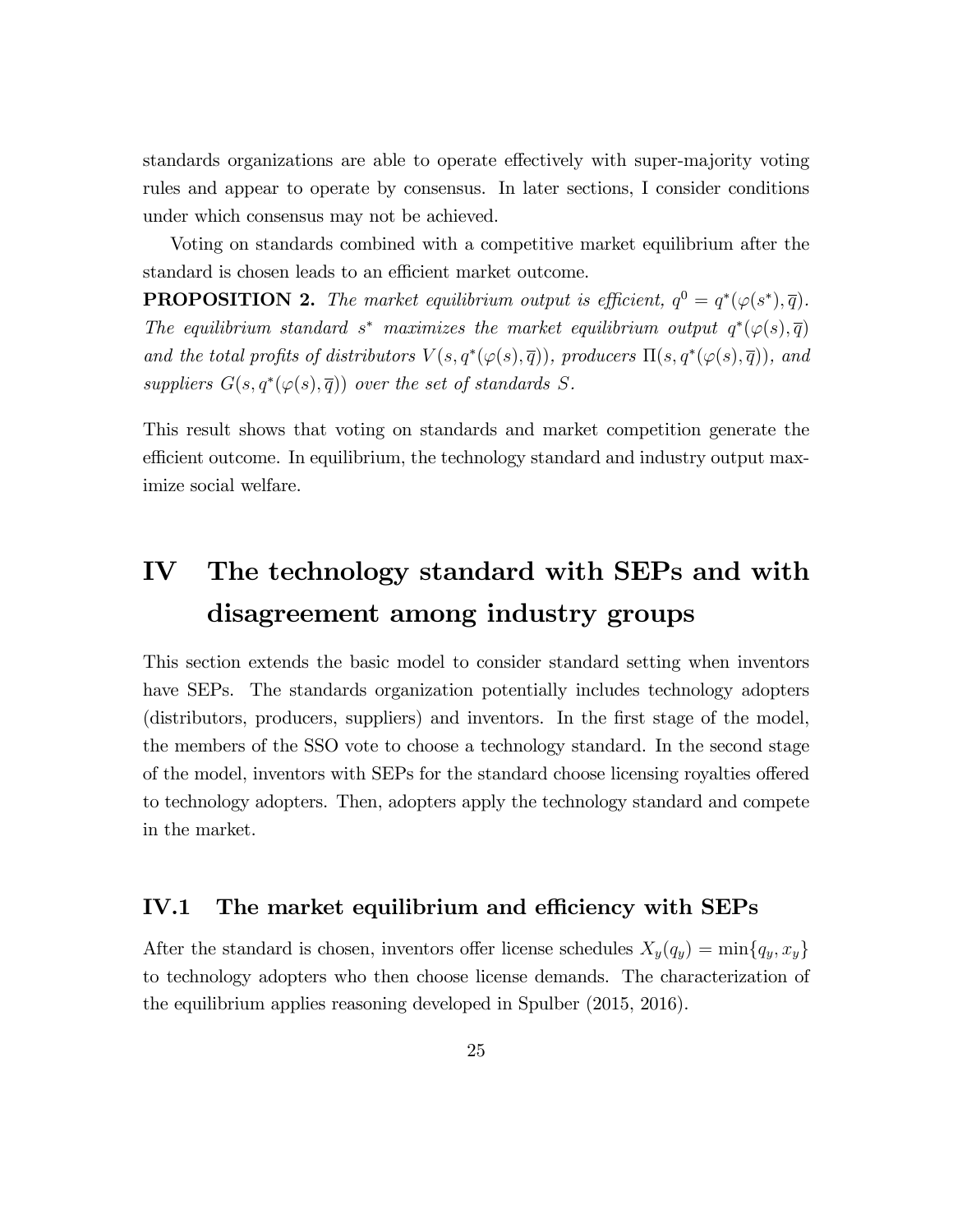**PROPOSITION 3.** There exists a unique weakly dominant strategy equilibrium in license offers,  $x_y^0$ ,  $y \in Y(s)$ . For any given standards, the equilibrium maximum license offers are equal to the bundled monopoly output  $x_y^0 = q^M(\varphi(s), q_\mu, \overline{q})$  and equilibrium industry output equals the bundled monopoly output  $q^0 = q^M(\varphi(s), q_\mu, \overline{q}).$ 

Proposition 3 shows that inventors with SEPs choose the joint-profit maximizing outcome even though they choose license offers non-cooperatively. Inventors with SEPs obtain monopoly profits subject to limitations from SSO royalty constraints. The intuition for this result is that inventors take into account the effects of their license offers on the market outcome. The monopoly output is the unique weakly dominant strategy because if other inventors choose maximum offers above the monopoly level, an inventor would have an incentive to choose a maximum offer at the monopoly level. Conversely, if other inventors choose maximum offers below the monopoly level, an inventor would be indifferent between an offer at the monopoly level and any offer above the lowest of the other offers.

Proposition 3 shows that the equilibrium license offers eliminate multiple marginalization. The efficiency of the licensing differs from the outcome in which inventors choose royalties noncooperatively, as in the Cournot (1838) complementary monopolies model.<sup>17</sup> In the Cournot pricing model, the downstream market is perfectly competitive and inventors choose total royalties greater than the monopoly level. In the present model, downstream markets also are perfectly competitive, but total royalties do not exceed the monopoly level.

Proposition 3 implies that licensing revenues for any inventor y can be written using monopoly revenues,

$$
\xi_y(s, q_\mu, \overline{q}) = R^M(\varphi(s), q_\mu, \overline{q}) \frac{\lambda_s(y)}{N(s)},
$$
\n(24)

for all  $y \in [0, Y]$  and  $s \in S$ . Second-best social welfare, which is social welfare

<sup>&</sup>lt;sup>17</sup>In practice, patent licensing usually involves bargaining rather than posted prices; see Spulber (2016) and the references therein.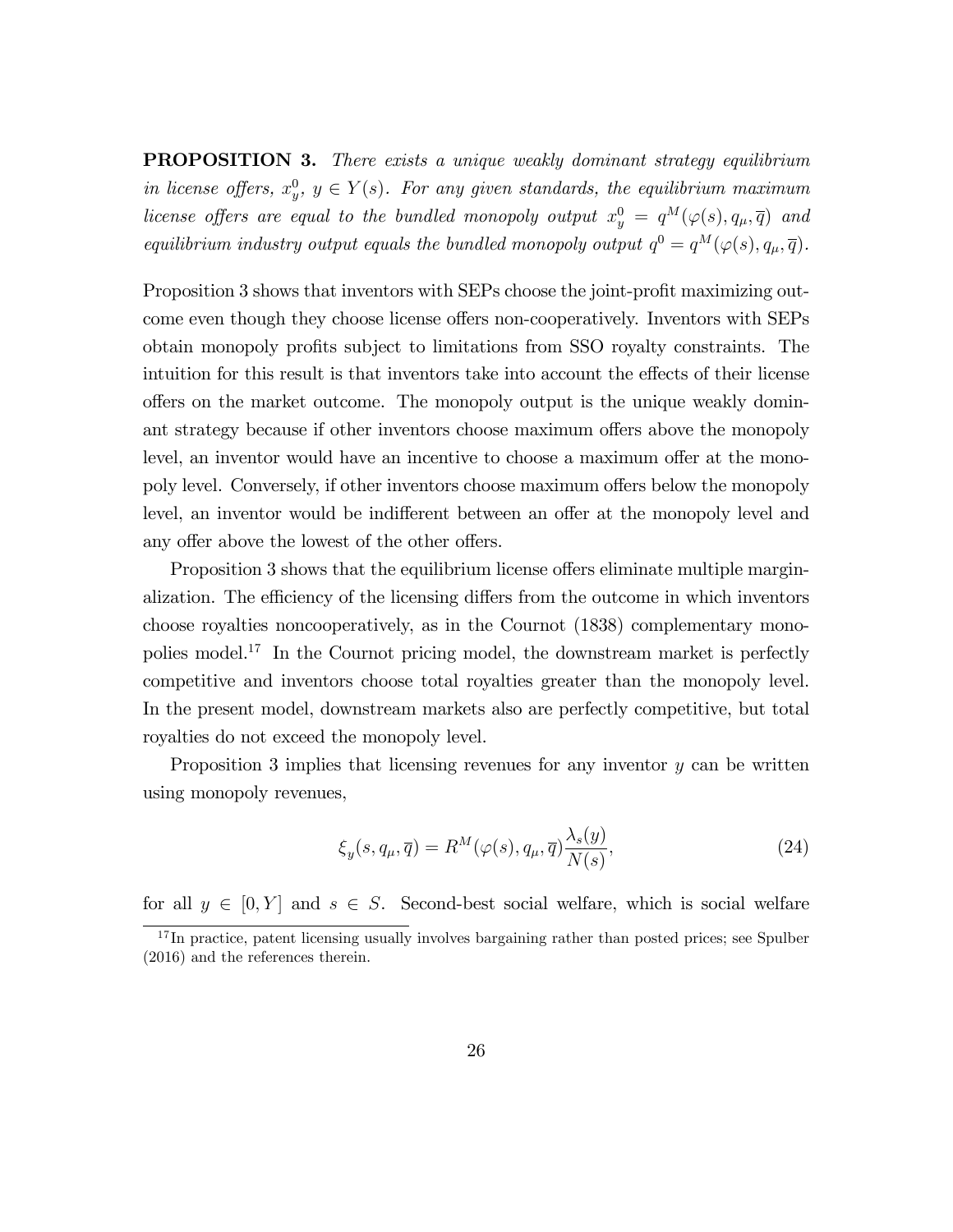evaluated at the monopoly output, depends on the quality of the innovation,

$$
w^M(\varphi(s), q_\mu, \overline{q}) \equiv W(\varphi(s), q^M(\varphi(s), q_\mu, \overline{q})). \tag{25}
$$

This can be shown to imply that the first-best technology standard also maximizes second-best social welfare. This result will be useful in evaluating the choice of the technology standard with SEPs.

**PROPOSITION 4.** The first-best technology standard s<sup>\*</sup> is the unique standard that maximizes inventors' monopoly revenue  $R^M(\varphi(s), q_\mu, \overline{q})$  and also is the unique standard that maximizes second-best social welfare  $w^M(\varphi(s), q_\mu, \overline{q})$ .

Based on the efficiency of the standard, we can characterize the effects of the standard on output and profits.

**PROPOSITION 5.** The market equilibrium output at the efficient standard  $s^*$  is greater than or equal to that with other standards,  $q^M(\varphi(s^*), q_\mu, \overline{q}) \ge q^M(\varphi(s), q_\mu, \overline{q})$ for  $s \neq s^*$ ,  $s \in S$ . The equilibrium standard  $s^*$  maximizes the total profits of distributors  $V(s, q^M(\varphi(s), q_\mu, \overline{q}))$ , producers  $\Pi(s, q^M(\varphi(s), q_\mu, \overline{q}))$ , and suppliers  $G(s, q^M(\varphi(s), q_\mu, \overline{q}))$ over the set of standards S.

The following result shows that technology adopters (distributors, producers, and suppliers) choose the efficient standard unanimously. The result shows that adopters choose the efficient standard whether or not inventors with SEPs participate in the SSO.

**PROPOSITION 6.** For any number of inventors Y with SEPs, for any sizes H, I, J of the industry groups that adopt inventions, any number of standards T, any membership set  $F \in \Lambda$  or  $F = F_Y \cup F'$  where  $F' \in \Lambda$ , any decision rule  $\delta$ , and for all values of the policy parameter  $\mu$ , technology adopters unanimously choose the efficient standard  $s^0 = s^*$ .

This result establishes that adopters unanimously choose the efficient standard even if there are SEPs. This shows that even though inventors obtain monopoly rents and capture all returns at the margin, adopters still prefer the efficient standard. If adopters outvote inventors, or at least outvote inventors who do not favor the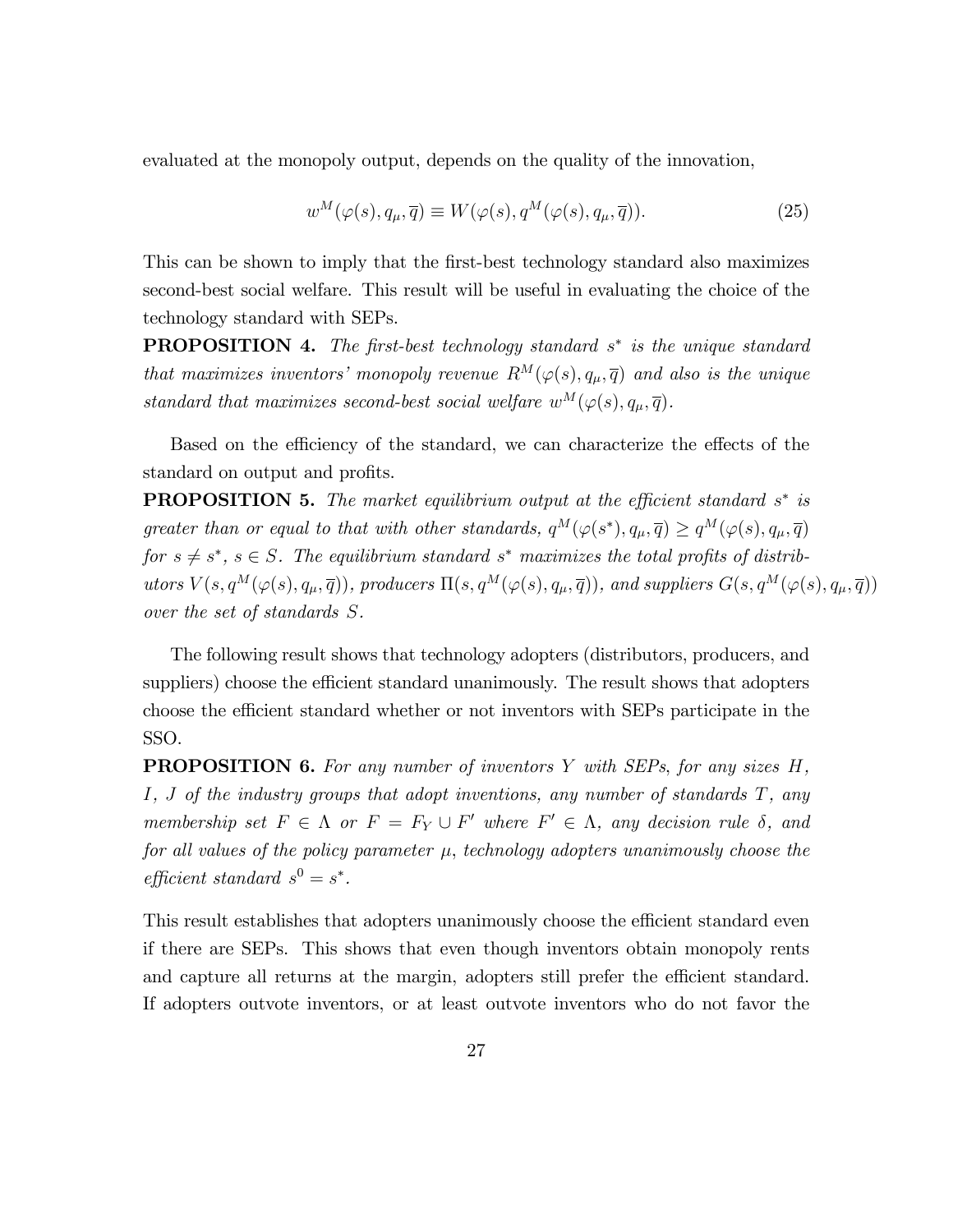efficient standard, then the SSO chooses the efficient standard. The next section considers voting by inventors.

The intuition for this result is as follows. If the industry capacity constraint is binding for all standards, adopters are indifferent across standards and marginal adopters are unaffected by the standard, so adopters are indifferent across standards and choose  $s^*$ . If the SSO output constraint is binding across standards, then again adopters are indifferent and choose  $s^*$ . If neither output constraint is binding across standards, then more adopters have positive profits with the efficient standard than with other standards, so all adopters choose  $s^*$ . If the lower output constraint is binding for some standards but nonbinding for other standards, it follows that the constraint cannot be binding at the efficient standard. This holds because unrestricted output is increasing in the quality of the innovation. By increasing output in comparison to other standards, the efficient standard increases the number of adopters with positive profits, so all adopters choose  $s^*$ .

#### IV.2 The equilibrium standard with voting by inventors

Now consider how inventors vote on standards. In the absence of transfers among inventors, it is clear that inventors will vote only for those standards to which their SEPs apply. It is easy to construct examples that rule out inventors choosing the efficient standard. For example, suppose that there are three inventors and two standards, s' and s''. Inventor 1 has SEPs only for standard s' and inventors 2 and 3 have SEPs only for standard s''. Then, a majority of inventors always will choose the standard  $s''$ , whether or not it is efficient.

To make sure that the efficient standard is attainable for a group consisting only of inventors, we can require that a majority of inventors own SEPs that apply to that standard,  $\frac{N(s^*)}{Y} > \frac{1}{2}$  $\frac{1}{2}$ . Then, it is possible for a majority of inventors to choose the efficient standard. This requirement would not rule out a majority of inventors having SEPs for other standards.

Inventors face an interesting trade-off between the level of total licensing revenues and the number of inventors sharing revenues. A more efficient standard could involve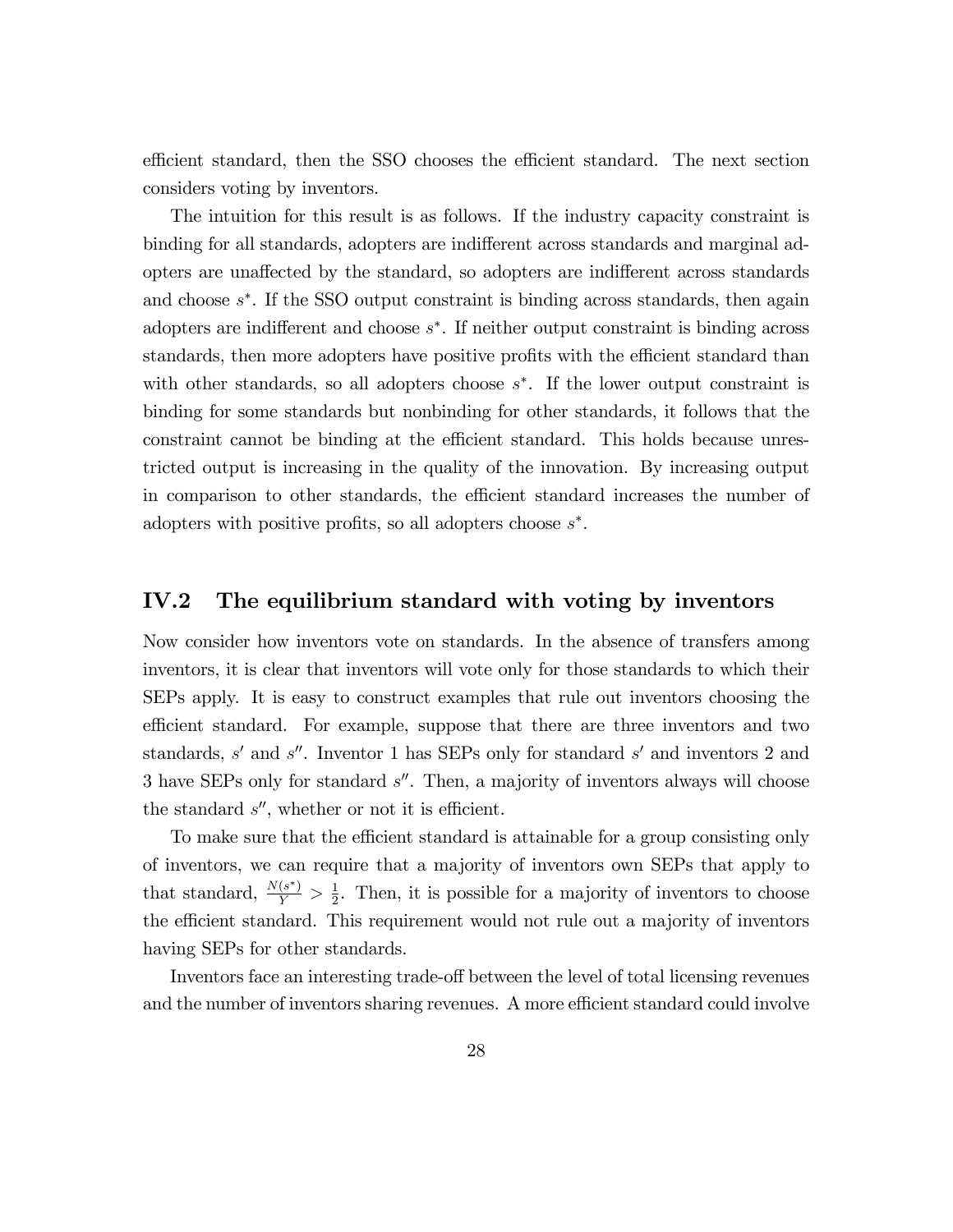a greater number of owners than a less efficient standard. So, more owners can increase total revenues and yet lower the revenue per inventor. This has important effects on voting. For example, suppose that there are seven inventors and two standards, s' and s''. The standards generate revenues  $R' = 110$  and  $R'' = 100$ , so that standard  $s'$  is the efficient standard. Suppose further that three inventors have SEPs that cover only the standard  $s'$ , two inventors have SEPs that cover the standard  $s''$ , and two inventors own SEPs that cover both standards. This implies that the revenue per inventor for  $s'$  is 22 and the revenue per inventor for the standard  $s''$  is 25. Then, three inventors will choose standard  $s'$  and four inventors will choose standard  $s''$ . So, although a majority of inventors owns SEPs for the efficient standard, a majority of inventors will choose the inefficient standard  $s''$  to obtain larger shares of lower revenues.

The example shows that inventors could choose the inefficient standard because of "defections" to the smaller group by two of the inventors that own SEPs applying to the efficient standard.<sup>18</sup> This situation would be ruled out in general by the voting rule  $\delta = \frac{N(s^*)}{Y}$  when a majority of inventors owns SEPs for the efficient standard.

Consider the choice of a technology standards by a group of inventors. The inventors play the voting game  $q(\delta; F_Y)$ .

PROPOSITION 7. If  $\frac{N(s^*)}{Y} > \frac{1}{2}$  $\frac{1}{2}$  and  $\delta = \frac{N(s^*)}{Y}$  $\frac{(s)}{Y}$ , then for any number of standards  $T$ , for any number of inventors  $Y$  with SEPs, and for all values of the policy parameter  $\mu$ , inventors choose  $s^*$ .

This result is another aspect of the trade-off between voting power and market power. A larger group of inventors could have sufficient voting power to support a less efficient standard. However, a less efficient standard would offer lower average returns to those inventors that own SEPs that apply to the efficient standard.

The intuition for this result is that inventors with SEPs for both the efficient standard and a competing inferior standard will not join a larger group of inventors to support the inferior standard. The inferior standard generates lower total revenues

<sup>&</sup>lt;sup>18</sup>One way to rule out this situation is to assume that if  $Y(s) \cap Y(s') \neq \emptyset$ , then either  $N(s) \leq \frac{N}{2}$  or  $N(s) \ge N(s^*).$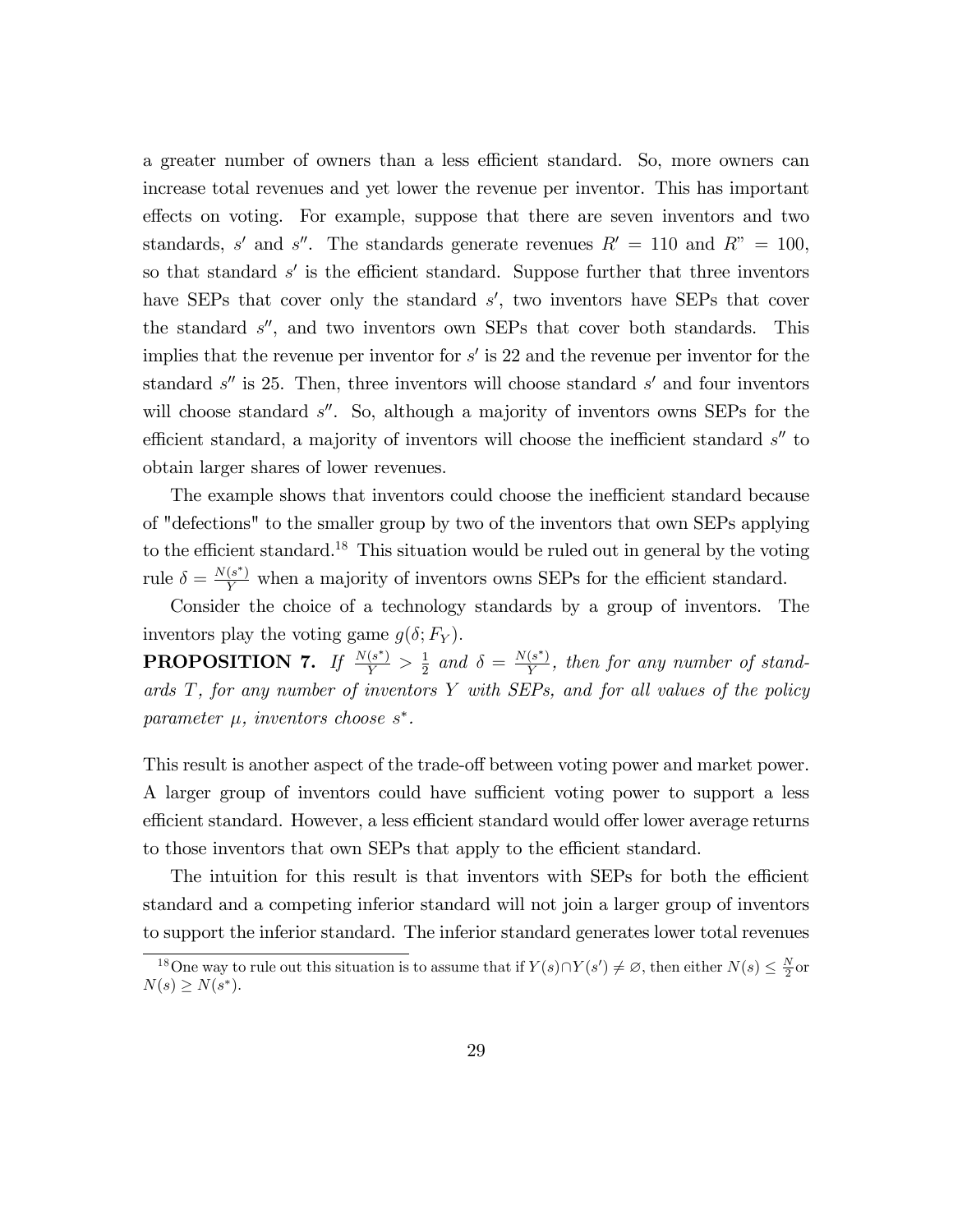and the larger size of the group will lower average revenues. So, each member of the group of inventors with SEPs applying to the efficient standard would obtain lower revenues by choosing an alternative standard. The voting rules blocks defections to smaller groups that would have higher average revenues with an inefficient standard.

Inventors' choice of the efficient standard is not affected by the value of the SSO policy parameter  $\mu$ . The equilibrium monopoly royalty is  $\rho^M(\varphi(s)) = \varphi(s)$  –  $\psi(q^M(\varphi(s), q_\mu, \overline{q}))$ . If either the upper or the lower output constraint is binding, per-unit royalties vary exactly with the quality of the innovation,  $\frac{d\rho^M(\varphi(s))}{d\varphi} = 1$ . If neither of the output constraints is binding, per-unit royalties only partly reflects the effects of the standard,

$$
\frac{d\rho^M(\varphi(s))}{d\varphi}=1-\psi'(q^M(\varphi(s),q_\mu,\overline{q}))\frac{d\widehat{q}^M(\varphi(s))}{d\varphi}\leq 1,
$$

because  $\psi(q)$  is increasing in q and  $\hat{q}^M(\varphi(s))$  is increasing in  $\varphi(s)$ . So, per-unit royalties and total royalties are nondecreasing in  $\varphi(s)$ . This implies that inventors will choose the efficient standard for any value of  $\mu \in [0, 1]$ .

Now consider a mixed standards organization that consists of both inventors and technology adopters. Because adopters unanimously prefer the efficient standard, but inventors prefer standards that depend on their inventions, there are incentives for as many adopters as possible to join the SSO.

Assume that all  $H + I + J$  adopters and all Y inventors join the SSO. Assume further that adopters plus inventors with SEPs for  $s^*$  outnumber inventors without SEPs for  $s^*$ ,

$$
H + I + J + N(s^*) \ge Y - N(s^*).
$$

This rules out the possibility that the largest group in the SSO is a group of inventors having SEPs for an inefficient standard but not for the efficient standard.

There are two possibilities. Suppose first that  $H + I + J \ge N(s^*)$ . This rules out the possibility that some of the  $N(s^*)$  inventors would defect to a smaller group of inventors to choose an inefficient standard because they would be outvoted by adopters. From the proof of Proposition 6, recall that none of the  $N(s^*)$  inventors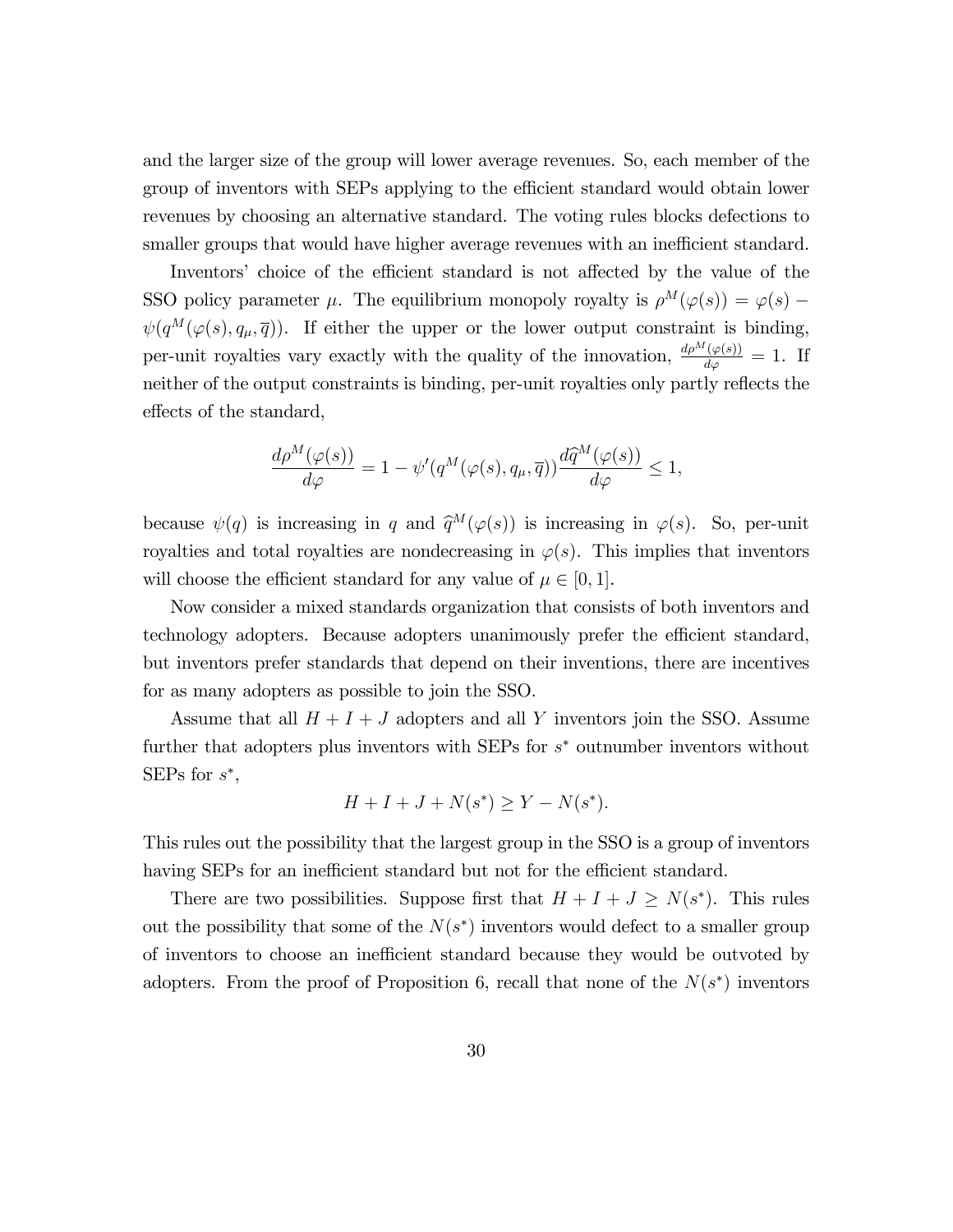with SEPs for  $s^*$  would defect to a larger group of inventors because that would reduce average earnings. So, given these assumptions, the SSO would choose  $s^*$  by majority rule.

Alternatively, suppose that  $H + I + J < N(s^*)$ . In this situation, the SSO could apply a voting rule  $\delta(s^*)$  equal to

$$
\delta(s^*) = \frac{H + I + J + N(s^*)}{H + I + J + Y}.
$$
\n(26)

This voting rule would block inventors with SEPs for  $s^*$  defecting to a smaller group  $N(s)$  such that  $H + I + J < N(s)$  for any  $s \neq s^*$ . It follows that with the voting rule  $\delta(s^*)$ , the SSO would choose  $s^*$ . From  $H + I + J + N(s^*) \ge Y - N(s^*)$ , note that  $\delta(s^*) \ge 1/2$ , so the SSO would at least require majority rule.

COROLLARY 1. Let all adopters and inventors be members of the SSO and  $H + I + J + N(s^*) \geq Y - N(s^*)$ . Then, for any number of standards T, and for all values of the policy parameter  $\mu$ , if either  $H + I + J \ge N(s^*)$  and  $\delta = 1/2$  or  $H + I + J < N(s^*)$  and  $\delta = \delta(s^*)$ , the SSO chooses s<sup>\*</sup>.

## V The technology standard with disagreements among and within industry groups

The basic framework studied thus far demonstrates that market equilibrium prices are sufficient to align the interests of distributors, producers, and suppliers. The alignment of interests was observed both with market competition and with monopoly when inventors have SEPs. However, the market may not align these interests as effectively when there are disagreements within industry groups about the effects of a standard. This implies a need for greater participation of industry groups to improve the efficiency of the SSO.

To represent disagreements within the group of distributors, partition the set of standards S into two nonempty sets  $\{S_A^I, S_B^I\}$ . For standards  $s_A$  in  $S_A^I$ , preferences of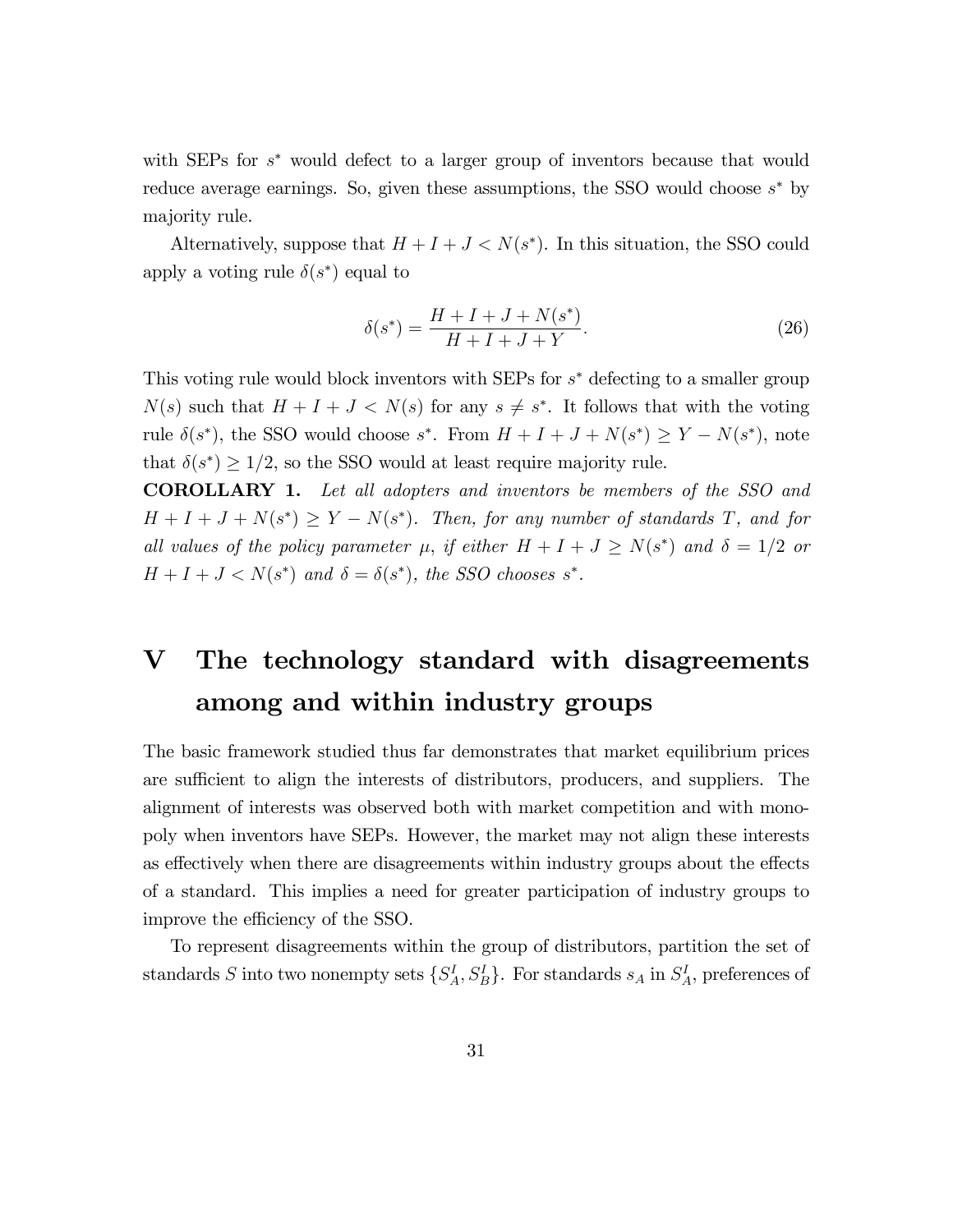distributors are represented as before, with low types receiving the greatest benefits,

$$
u_i(s_A) = u(s_A) - \eta(i), \qquad i \in [0, I]. \tag{27}
$$

However, for standards  $s_B$  in  $S_B^I$ , the preferences of distributors are opposite those for standards in  $S_A^I$ , with high types receiving the greatest benefits,

$$
u_i(s_B) = u(s_B) - \eta(I - i), \qquad i \in [0, I]. \tag{28}
$$

If the market equilibrium output is  $q$ , active distributors for standards in  $S_A^I$  are  $i \in [0, q]$  and active distributors for standards in  $S_B^I$  are  $i \in [I - q, I]$ .

Let the partition  $\{S_A^H, S_B^H\}$  represent disagreements within the group of producers and let the partition  $\{S_A^J, S_B^J\}$  represent disagreements within the group of suppliers. The partitions of the set of standards are different for the three industry groups. With disagreements within and among industry groups, the market equilibrium outputs and prices remain the same as in Section II. The welfare measures and other notation remain the same. So, the only effect of disagreements within industry groups is on voting for standards.

Proposition 8 shows that we can write the number of votes for the efficient standard as a function of the quality of the innovation,  $H(\varphi(s^*)), I(\varphi(s^*)),$  and  $J(\varphi(s^*)).$ This allows us to define a voting rule  $\delta(\varphi(s^*); F)$  as a function of the quality of the innovation for any  $F \in \Lambda$ . The voting rule is the ratio of the votes for the efficient standard of each group that is in the SSO divided by the number of members of the SSO. For example, if all three groups are members of the SSO, the voting rule equals

$$
\delta(\varphi(s^*); F_{H,I,J}) = \frac{H(\varphi(s^*)) + I(\varphi(s^*)) + J(\varphi(s^*))}{H + I + J}.
$$
\n(29)

Proposition 8 shows that a majority of members of each group votes for the efficient standard and the number of votes for the efficient standard increases with the quality of the innovation.

**PROPOSITION 8.** Without SEPs, for any sizes H, I, J of the industry groups, any number of standards T, any membership set  $F \in \Lambda$ , and disagreements within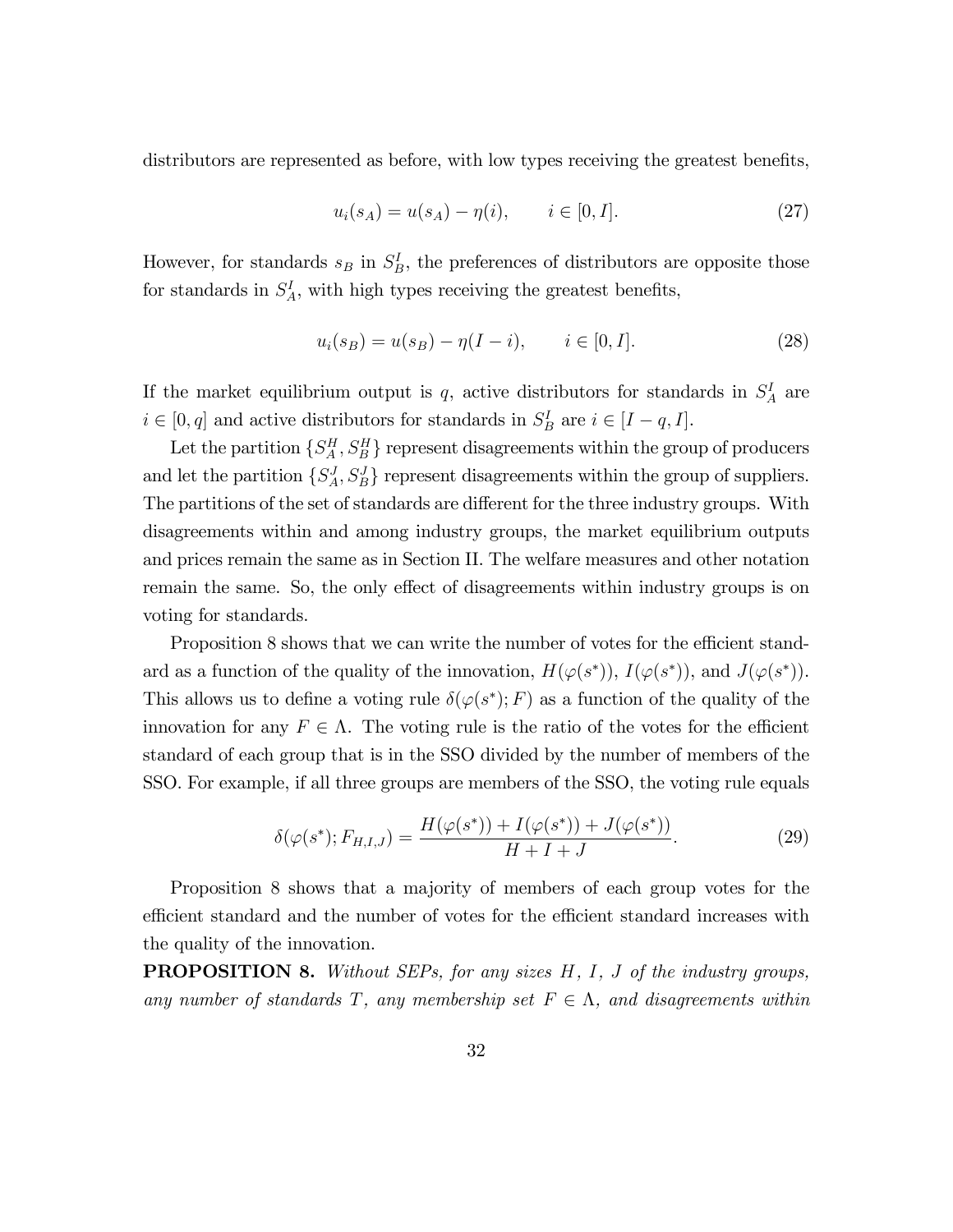each industry group, technology adopters in the SSO choose the efficient standard  $s^0 = s^*$  by majority rule,  $\delta(\varphi(s^*); F) \geq \frac{1}{2}$  $\frac{1}{2}$ . The number of votes for the efficient standard,  $H(\varphi(s^*)), I(\varphi(s^*)),$  and  $J(\varphi(s^*)),$  and the voting rule  $\delta(\varphi(s^*); F)$  are nondecreasing in the quality of the innovation  $\varphi(s^*)$ .

Because a majority of each group favors the efficient standard, it follows that a majority of members of an SSO composed of any set  $F \in \Lambda$  also will favor the efficient standard. The proof is based on the fact that industry output is greater at the efficient standard than with other standards.

The intuition of the proof is as follows. Consider first the set of distributors. The efficient standard is in one of the sets in the partition, say  $s^* \in S_A$ . Then, distributors will unanimously prefer  $s^*$  over other standards in  $S_A$ . Now compare the efficient standard with a standard in  $S_B$ . If active distributors for the two standards are distinct groups, and some distributors are inactive for both standards, the indifferent distributors vote for the efficient standard. Because the efficient standard increases output, a greater number of distributors are active under the efficient standard, and combined with the indifferent distributors, a majority of distributors vote for the efficient standard. Conversely, if active distributors for the two standards are not distinct groups, there must exist a distributor that is indifferent between the two standards. Because the efficient standard increases output, there must be a majority of distributors that prefers the efficient standard,  $\frac{I(\varphi(s^*))}{I} \geq \frac{1}{2}$  $\frac{1}{2}$ . The same result holds for producers and for suppliers.

The proof of Proposition 8 shows that a tie between two standards very rarely occurs within any group. Consider distributors for example. A tie requires several conditions to be satisfied simultaneously: the market is capacity constrained for the two standards, distributors are not in the scarce category of agents, and the groups of active distributors for the two standards overlap with each other. This implies that a tie cannot occur when all industry groups are included in the SSO.

Propositions 1 and 8 help explain why different standards organizations have different voting rules. Suppose that all three industry groups are members of the SSO. When there is agreement on ranking standards within all three industry groups, a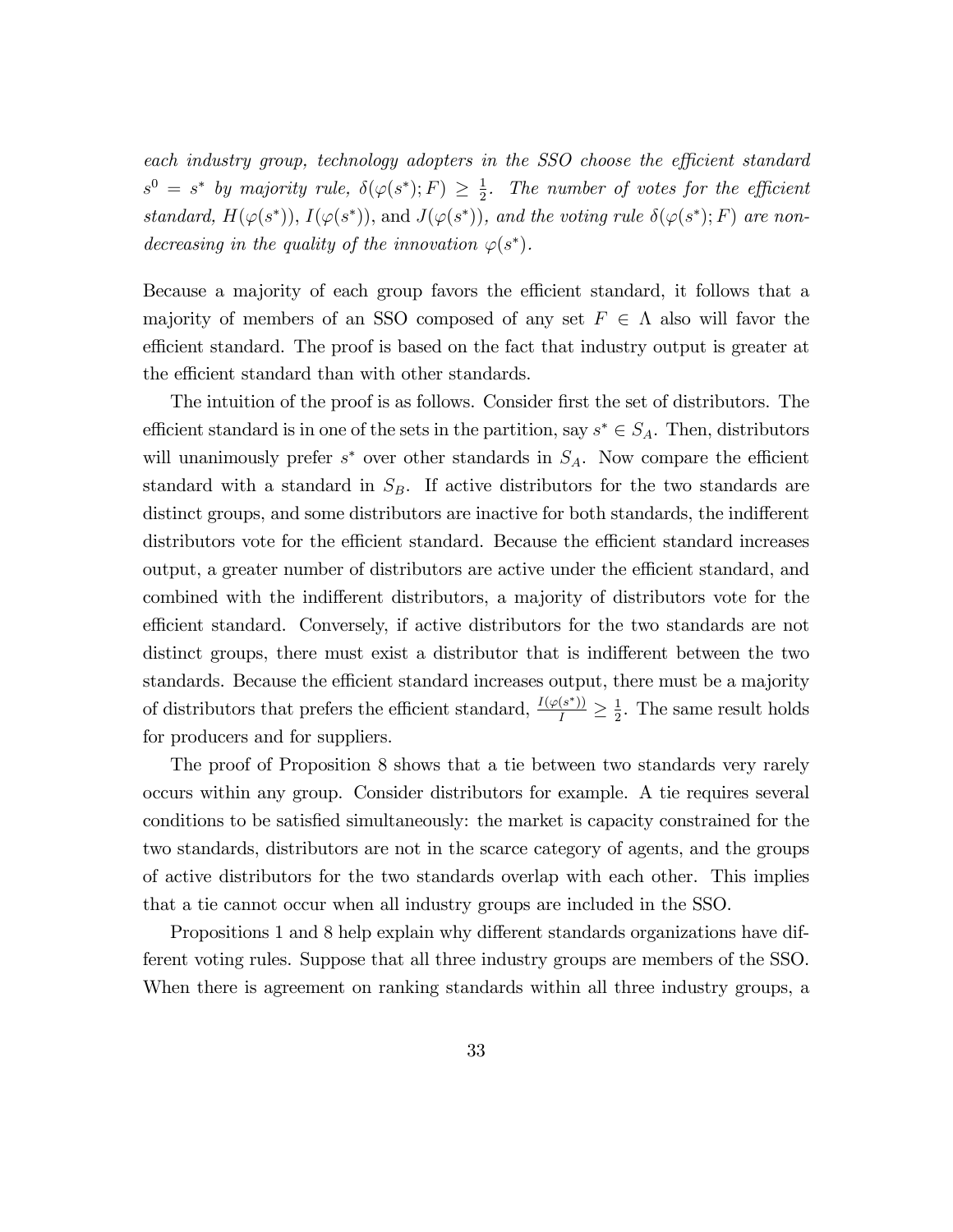near-consensus voting rule can be implemented, as shown by Proposition 1. When there are disagreements within all three groups, a majority voting rule can be implemented. The greater is the extent of the innovation, the more likely it is that the SSO can adopt a supra-majority voting rule because  $\delta(\varphi(s^*); F)$  is nondecreasing in  $\varphi(s^*).$ 

In addition, when only one or two groups have disagreements, voting rules between the majority and near-consensus levels may be sufficient to achieve an efficient outcome. Suppose for example that distributors are the only group with internal disagreements, so  $\frac{I(\varphi(s^*))}{I} \geq \frac{1}{2}$  $\frac{1}{2}$ . Producers and suppliers choose the efficient standard unanimously by Proposition 1. So, an SSO composed of all three industry groups chooses the efficient standard with a voting rule given by

$$
\delta = \frac{H + I(\varphi(s^*)) + J}{H + I + J} \ge \frac{2H + I + 2J}{2(H + I + J)}.
$$

If the three groups are about the same size, this implies that the voting rule is  $\delta>5/6.$ 

Consider now voting when there are SEPs and when there are disagreements within industry groups. We can write the number of votes for the efficient standard as a function of the quality of the innovation,  $H^M(\varphi(s^*))$ ,  $I^M(\varphi(s^*))$ , and  $J^M(\varphi(s^*))$ . This allows us to define a voting rule  $\delta^M(\varphi(s^*); F)$  for any  $F \in \Lambda$  as a function of the quality of the innovation. The voting rule  $\delta^M(\varphi(s^*); F)$  is the ratio of the votes for the efficient standard of each group in the SSO divided by the number of members of the SSO. For example, if all three groups are members of the SSO, the voting rule equals

$$
\delta^{M}(\varphi(s^{*}); F_{H,I,J}) = \frac{H^{M}(\varphi(s^{*})) + I^{M}(\varphi(s^{*})) + J^{M}(\varphi(s^{*}))}{H + I + J}.
$$
\n(30)

**PROPOSITION 9.** For any number of inventors Y with SEPs, any sizes  $H, I, J$ of the industry groups, any number of standards T, any membership set  $F \in \Lambda$ , , and disagreements within each industry group, technology adopters in the SSO choose the efficient standard  $s^0 = s^*$  by majority rule,  $\delta^M(\varphi(s^*); F) \geq \frac{1}{2}$  $\frac{1}{2}$ . The number of votes for the efficient standard,  $H^M(\varphi(s^*)), I^M(\varphi(s^*)),$  and  $J^M(\varphi(s^*)),$  and the voting rule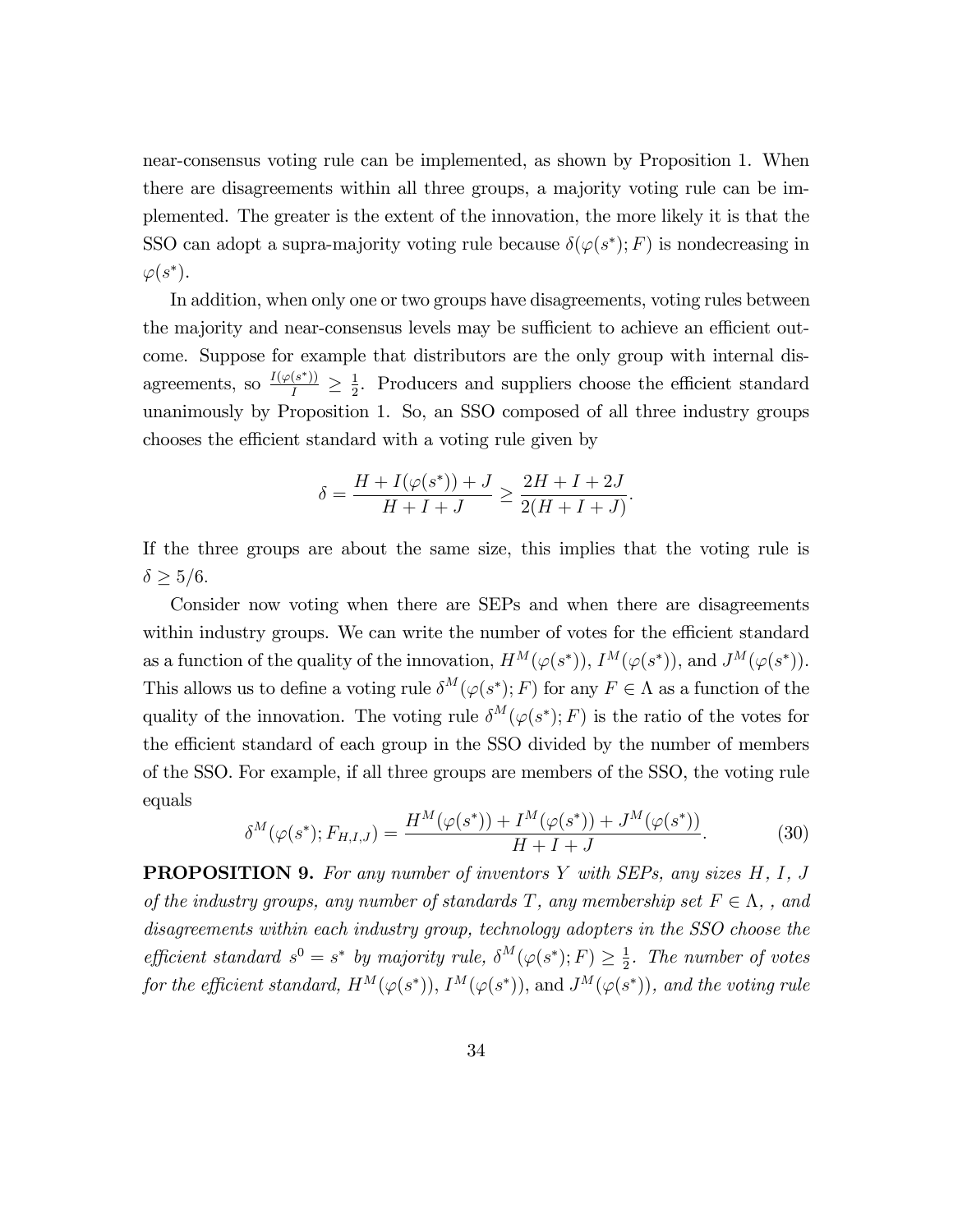$\delta^M(\varphi(s^*); F)$  are nondecreasing in the quality of the innovation  $\varphi(s^*)$ .

The intuition for the proof of Proposition 9 is the same as that for Proposition 8. When inventors have SEPs, output is still increasing in the quality of the innovation. This implies that a majority of the members of any group will vote for the efficient standard. So, the more significant is the innovation  $\varphi(s^*)$ , the closer is the voting rule to a consensus.

Consider now a mixed standards organization that consists of inventors and all technology adopters.

COROLLARY 2. Let all adopters and inventors be members of the SSO and suppose that adopters who favor the efficient standard outnumber inventors who do not have SEPs for the efficient standard,  $H(\varphi(s^*)) + I(\varphi(s^*)) + J(\varphi(s^*)) \geq Y - N(s^*)$ . Then, for any number of standards T, and for all values of the policy parameter  $\mu$ , if  $H(\varphi(s^*)) + I(\varphi(s^*)) + J(\varphi(s^*)) \ge N(s^*)$ , the SSO will choose s<sup>\*</sup> by majority rule. Conversely, if  $H(\varphi(s^*)) + I(\varphi(s^*)) + J(\varphi(s^*)) < N(s^*)$  and  $\frac{N(s^*)}{Y} > \frac{1}{2}$  $\frac{1}{2}$ , the SSO will choose  $s^*$  if it adopts the voting rule

$$
\delta(\varphi(s^*)) = \frac{H(\varphi(s^*)) + I(\varphi(s^*)) + J(\varphi(s^*)) + N(s^*)}{H + I + J + Y}.
$$

This voting rule prevents defection of inventors to a smaller group to increase average revenues. Because a majority of inventors has SEPs for the efficient standard,  $\frac{N(s^{*})}{Y} > \frac{1}{2}$  $\frac{1}{2}$ , a majority of adopters votes for the efficient standard, which implies that  $\delta(\varphi(s^*))>\frac{1}{2}$  $\frac{1}{2}$ .

The main problem with disagreements within groups is that the market equilibrium need not provide ex post transfers that induce consensus. However, in this case it is also possible for alliances to form. In particular, agents that are high-cost under one standard and low-cost under another standard can form alliances with those agents that have the opposite situation. For example, distributors with opposite preferences across standards can form alliances. The alliances involves contractual transfers among members of the group, including mergers, acquisitions, industry consortia, technology sharing, and subcontracting production or distribution. Compan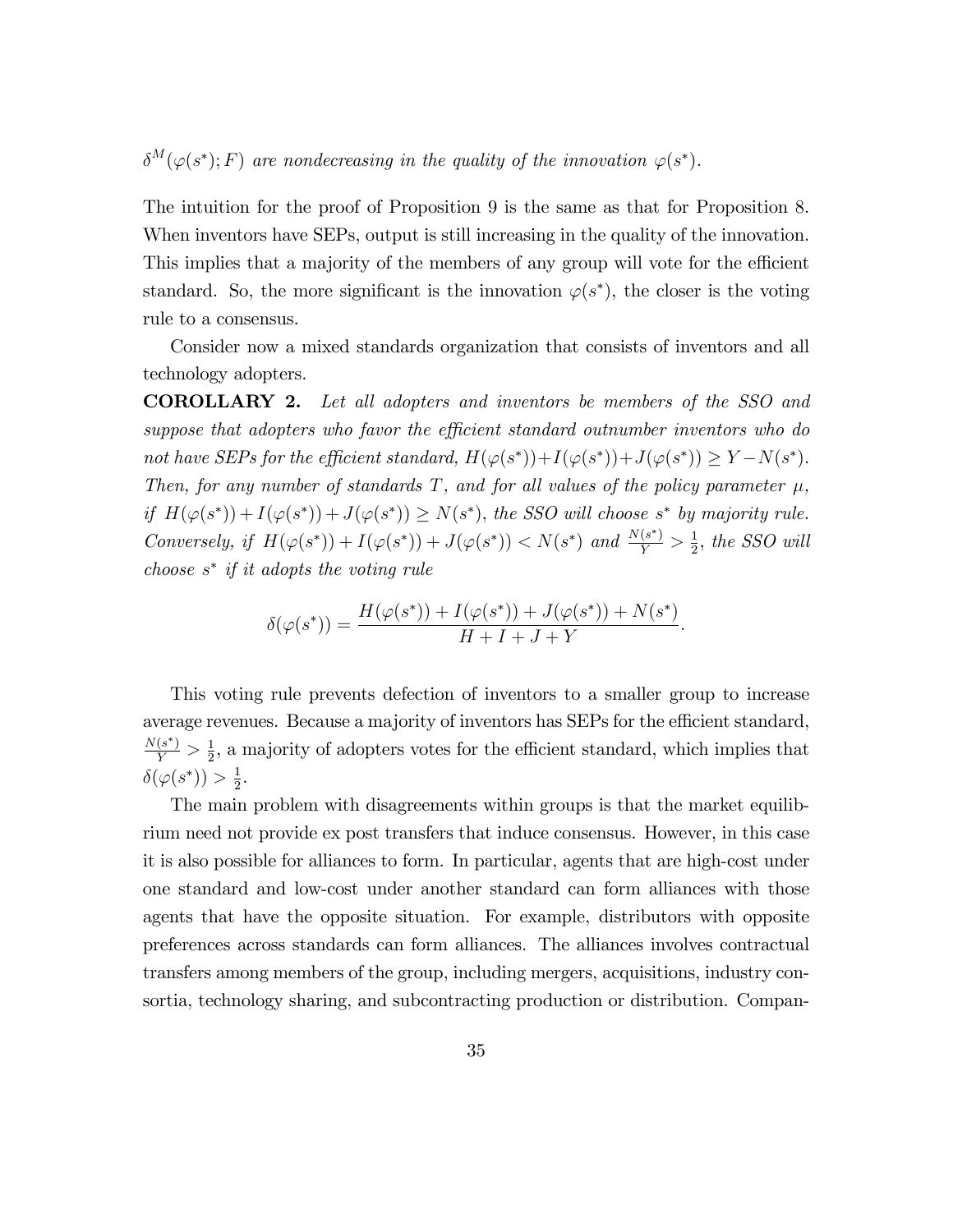ies form alliances to develop technology and to sponsor standards in SSOs (Axelrod et al., 1995).

Alliances can form ex ante and determine transfers contingent on the outcome of standard setting. Such alliances would serve to align preferences and coordinate voting in the standards organization. So, alliances with transfers would allow the standards organization to implement near-consensus voting rules even with disagreements. So, the evolution of the industry and agreements among industry participants affect the formation and rules of SSOs.

Conversely, the rules of SSOs could affect market agreements within industry groups. Suppose that standards organizations choose consensus rules. Suppose also that diverse agents later enter the industry so that there are disagreements within industry groups. Then, the SSO rules may generate incentives for some agents to form alliances as means of addressing the voting requirements. Such alliances would induce voting for efficient standards.

## VI Choosing between technology standards with and without SEPs

We now consider what happens when the efficient standard  $s^*$  has SEPs but the benchmarket standard  $\bar{s}$  does not.<sup>19</sup> For ease of discussion, we only consider these two standards although the results hold with many standards. We already have seen that the SSO will choose the efficient standard if both or neither have SEPs. If the efficient standard does not have SEPs but the benchmark standard does have SEPs, the SSO will choose the efficient standard the efficient standard would have an additional advantage.

The standards organization compares the innovation given by the efficient standard  $\varphi(s^*)$  with the incremental effects  $\varphi(\overline{s})$  of the benchmark standard  $\overline{s}$ . If the benchmark standard were to have no SEPs, this would place an upper limit on total

 $19$ I am grateful to Dennis Carlton for a helpful discussion that suggested this comparison.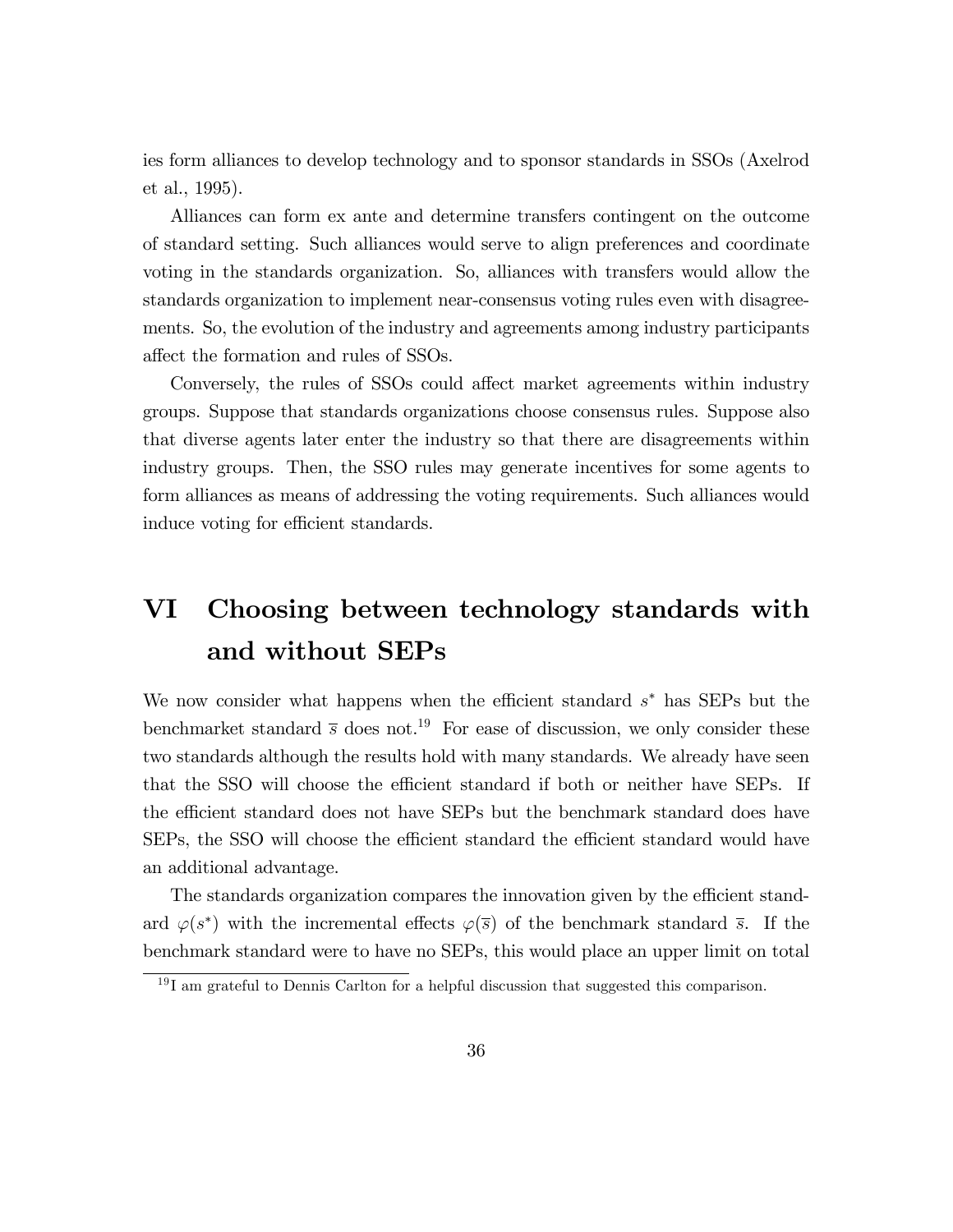per-unit royalties equal to the incremental contribution of the standard in comparison to the benchmark,

$$
\overline{\rho}(s) = \varphi(s) - \varphi(\overline{s}). \tag{31}
$$

We can apply the SSO's policy constraint to characterize the extent of the innovation associated each standard. We extend Arrowís (1962) terminology for individual inventions to the innovation represented by a standard s. Recall that the unconstrained monopoly royalty is  $\widehat{\rho}^M(\varphi(s)) = \varphi(s) - \psi(\widehat{q}^M(\varphi(s))),$  where  $\widehat{q}^M(\varphi(s))$  is the unconstrained monopoly output.

**DEFINITION 1.** The innovation  $\varphi(s)$  is *drastic* if the royalty constraint is nonbinding,  $\hat{\rho}^M(\varphi(s)) \leq \overline{\rho}(s)$  and is non-drastic if the royalty constraint is binding,  $\widehat{\rho}^M(\varphi(s)) > \overline{\rho}(s).$ 

The following result brings together all of the main themes of our analysis. It shows that there is a tradeoff between the quality gains from the efficient standard and the royalty payments to SEP owners. Define a critical value of the SSO's policy parameter as follows,

$$
\mu^* = \frac{\varphi(s^*) - \psi(\widehat{q}^M(\varphi(s^*))) - \varphi(\widetilde{s}),}{\varphi(\overline{s}) - \varphi(\widetilde{s})}.
$$

PROPOSITION 10. A. When there are disagreements across industry groups, the following hold. If the technology standard with SEPs  $s^*$  is a drastic innovation, technology adopters choose the efficient standard unanimously whether or not the SSO restricts royalties on SEPs. If the innovation  $\varphi(s^*)$  is non-drastic, technology adopters choose the efficient standard unanimously if the SSO policy parameter is such that  $\mu \geq \mu^*$ .

B. When there are disagreements across and within industry groups, the following hold. If the technology standard with SEPs  $s^*$  is a drastic innovation, technology adopters choose the efficient standard by majority rule whether or not the SSO restricts royalties on SEPs. If the innovation  $\varphi(s^*)$  is non-drastic, technology adopters choose the efficient standard by majority rule if the SSO policy parameter is such that  $\mu \geq \mu^*$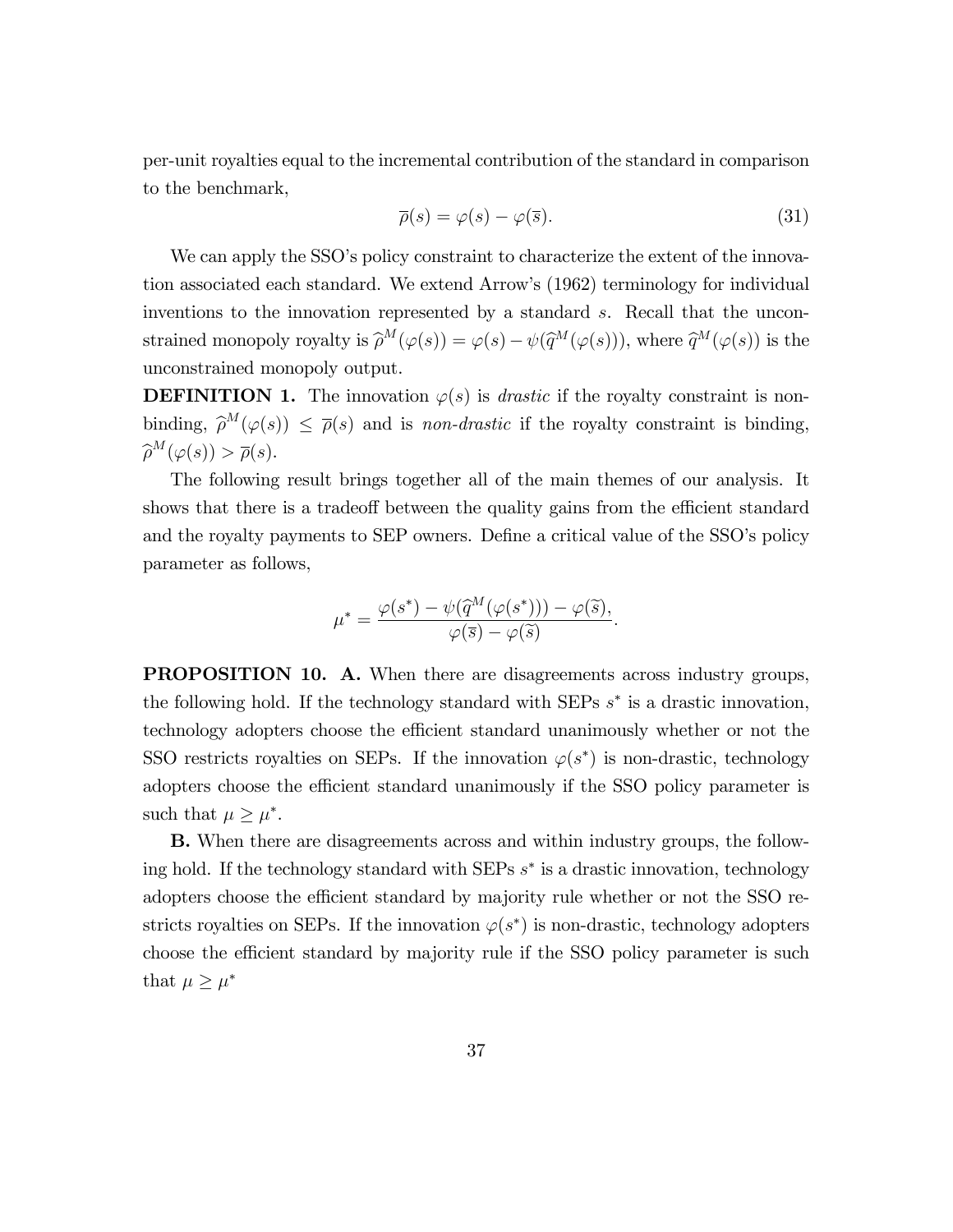The result follows from the definition of the SSO's royalty limit,  $\bar{\rho}(s, \mu) = \varphi(s)$  $\mu\varphi(\bar{s}) - (1 - \mu)\varphi(\tilde{s})$ . The result finds that for drastic innovations, the presence of SEPs need not affect efficiency even if the technologies needed for the alternative standard are available without any licensing fees. The result suggests that we should observe efforts to regulate royalties when efficient innovations are non-drastic and have SEPS but alternative standards do not have SEPs. The tradeoff between the quality of the innovation and royalties only requires SSO regulation with non-drastic innovations.

Setting the policy parameter at  $\mu = 1$  implies that  $\bar{\rho}(s, 1) = \bar{\rho}(s)$ . The tightest policy benchmark is equivalent to the greatest minimum output level,  $q_1 = \hat{q}(\varphi(\bar{s}))$ .<sup>20</sup> This implies that the innovation  $\varphi(s)$  is *drastic* if the tightest minimum output constraint is nonbinding,

$$
\widehat{q}^M(\varphi(s)) \ge q_1,
$$

and the innovation  $\varphi(s)$  is non-drastic if the tightest minimum output constraint is binding,  $\hat{q}^M(\varphi(s)) < q_1$ . This implies that for drastic innovations, the lower output constraint  $q \ge q_\mu$  is not binding for any  $\mu$ . The policy parameter does not affect equilibrium royalties per unit of output. So, with drastic innovations, adopters and inventors are not affected by an increase in the policy parameter  $\mu$ .

Conversely, suppose that the innovation is non-drastic and the lower output constraint is binding. Then, adopters prefer increases in the policy parameter and inventor prefer reductions in the policy parameter. This is because an increase in the policy parameter  $\mu$  would decrease royalties per unit of output,  $\frac{d\rho(\varphi(s))}{d\mu}$  =  $-\psi'(q_{\mu})\frac{dq_{\mu}}{d\mu}$  < 0. Because the unconstrained output maximizes  $R(\varphi(s), q)$ , an increase in  $\mu$  would decrease total licensing revenue for inventors. When the innovation is nondrastic and the lower output constraint is binding, agent profits are  $\pi_h(s) = \theta(q_\mu) - \theta(h), v_i(s) = \eta(q_\mu) - \eta(i), \text{ and } g_j(s) = \zeta(q_\mu) - \zeta(j).$  So, total

<sup>&</sup>lt;sup>20</sup>Note that the lower output constraint is increasing in  $\mu$ ,  $\frac{dq_{\mu}}{d\mu} = \hat{q}'(\mu\varphi(\bar{s}) + (1 - \mu)\varphi(\tilde{s}))[\varphi(\bar{s}) - \varphi(\tilde{s}))[\varphi(\bar{s})]$  $|\varphi(\widetilde{s})| > 0.$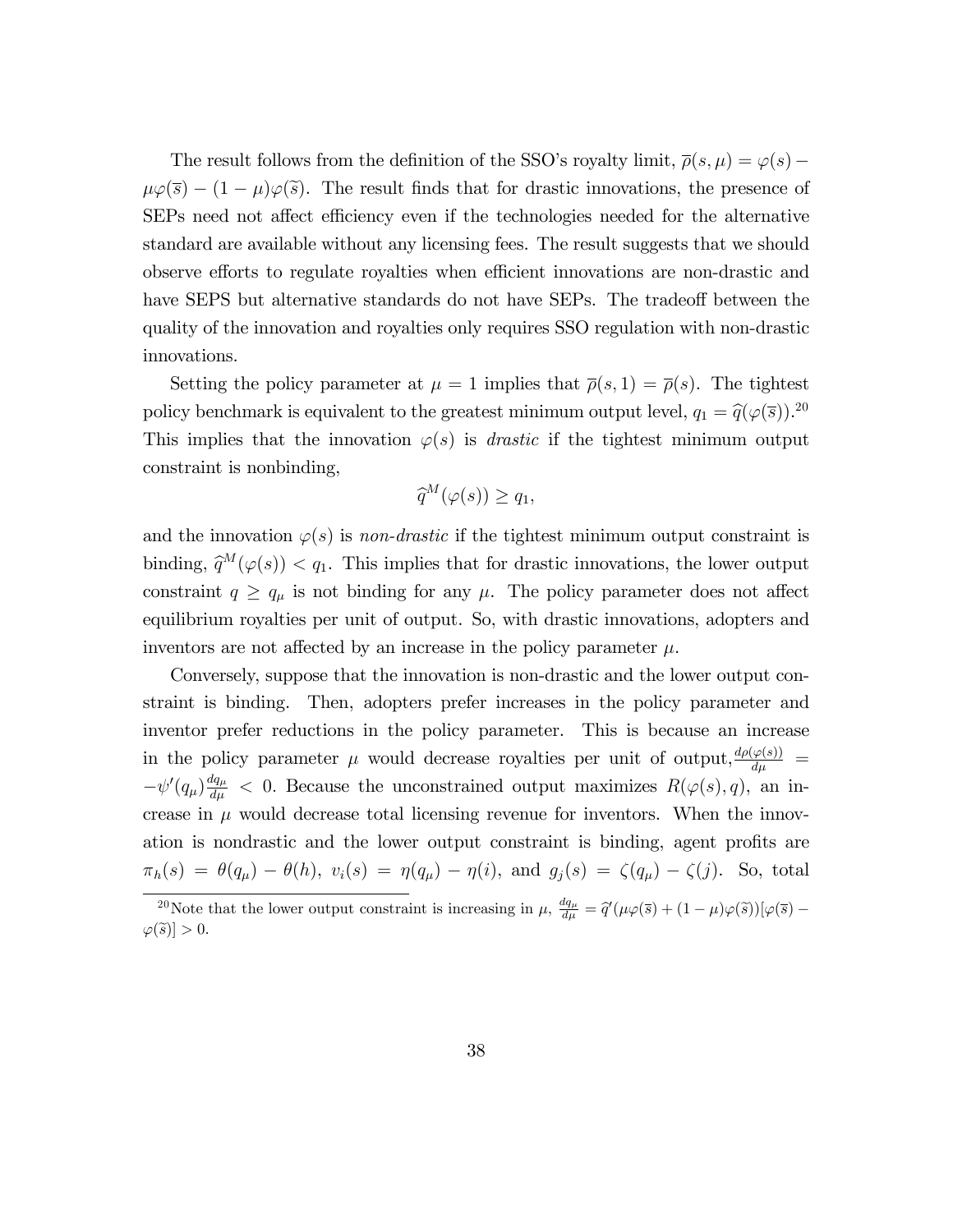distributor profits are increasing in  $\mu$ ,

$$
\frac{d}{d\mu} \int_0^{q_\mu} v_i(s)di = \eta'(q_\mu)q_\mu \frac{dq_\mu}{d\mu} > 0,
$$

and similarly for producers and suppliers.

This discussion implies that tighter price regulation by the SSO increases social welfare if and only if the innovation represented by the efficient standard is nondrastic and the lower output constraint is binding at the efficient standard.

**PROPOSITION 11.** Second-best social welfare is increasing in the SSO's policy parameter,

$$
\frac{dw^M(\varphi(s^*))}{d\mu} > 0,
$$

if and only if  $\widehat{q}^M(\varphi(s^*)) < \widehat{q}(\mu\varphi(\overline{s}) + (1 - \mu)\varphi(\widetilde{s})).$ 

This effect is possible only if the efficient standard is a non-drastic innovation and inventors with SEPs for the efficient standard have sufficient market power. This may help explain variations in the IP rules of standards organizations, with SSOs in some industries focusing more on restricting ex post royalties as compared to other industries. When industries have incremental innovations, there may be a greater desire by distributors, producers, and suppliers to limit ex post royalties than when innovations are proceeding by leaps and bounds.

Proposition 11 also helps explain variation across industries in participation in standards organizations. In industries with incremental innovations, there is a greater need for participation by many industry groups to counterbalance inventors. However, with sufficiently dynamic technological change, the standards organization can contain a greater proportion of inventors.

Propositions 10 and 11 suggest how the mission and membership of standards organizations change over time. In some industries, more significant technological changes occur in the early stages of industry development than in more mature stages. As a consequence, we may observe that in the early stages of industry development, inventors and early adopters dominate standards organizations. In later stages of industry development, greater numbers of distributors, producers, and suppliers par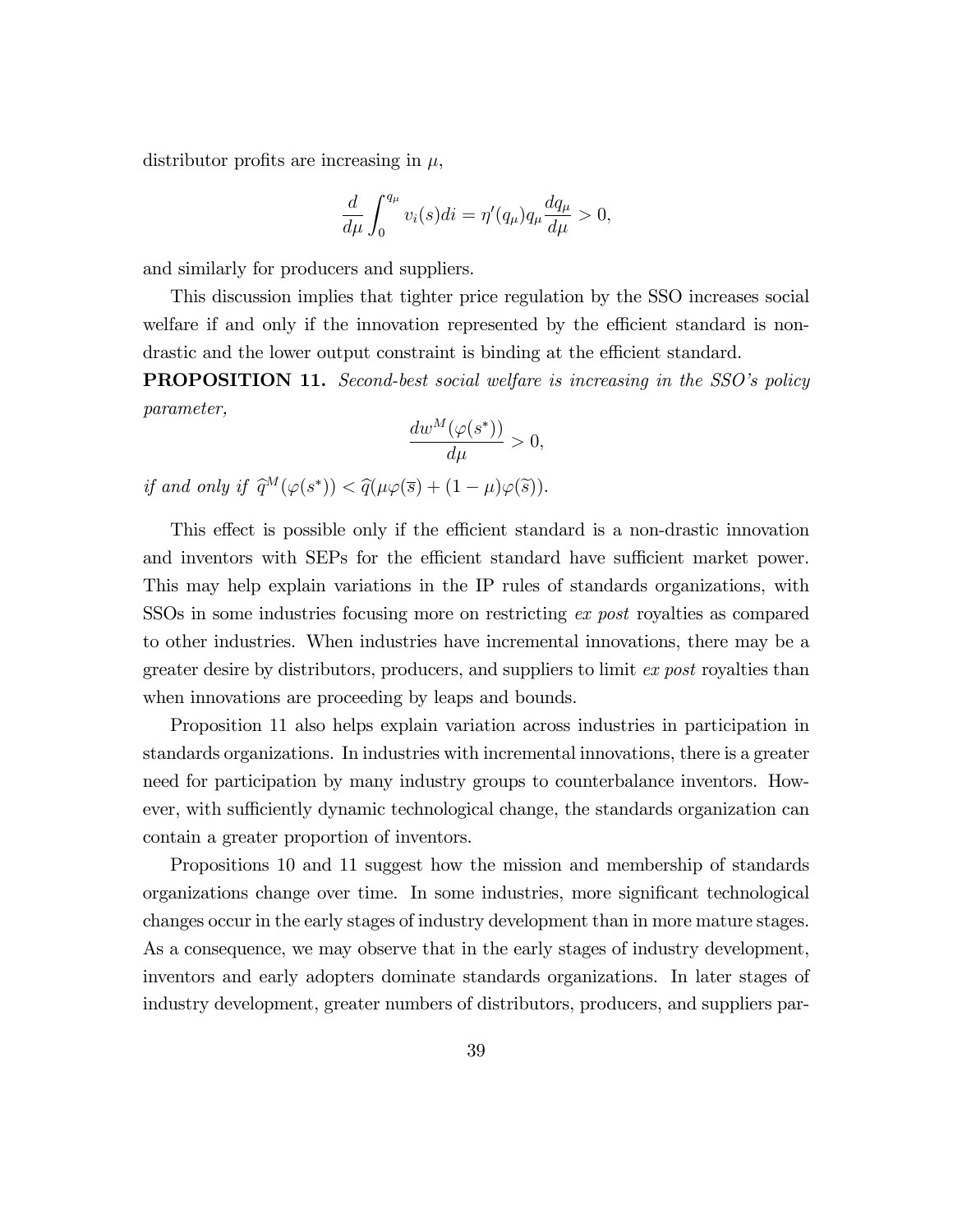ticipate in the standards organizations. Greater participation of technology adopters in the standards organizations over time is consistent with a desire to regulate licensing royalties as the pace of innovation diminishes.

The participation of inventors and early adopters in the initial stages of industry development also is likely to reflect the composition of the market. There are likely to be fewer distributors, producers and suppliers in the market in the early stages of industry development. Over time, innovation stimulates industry growth and more distributors, producers and suppliers enter the market and then begin to participate in standards organizations. This suggests that in the initial stages of industry growth, inventors and early adopters may battle over the direction of technological change. Licensing royalties will be less important because of the beneficial effects of drastic innovations. In the later stages of industry growth, the focus of standards organizations may shift to licensing royalties, reflecting the effects of both market composition and the rate of technological change.

### VII Discussion

Standards provide indicators of innovation because they represent combinations of many inventions and because new or revised standards reflect changes in technology. The efficiency of standards often cannot be observed directly so that theoretical analysis of standard setting becomes all the more necessary. This section considers some empirical implications of the analysis. Then, the discussion briefly examines some public policy aspects of technology standards.

### VII.1 Empirical implications

There is a substantial empirical literature on standards organizations, including SSOs, standards development organizations (SDOs), industry consortia (Baron et al. 2014), alliances, and trade associations. Leiponen (2008) studies 3GPP and finds that industry associations and consortia facilitate the activities of SSOs; see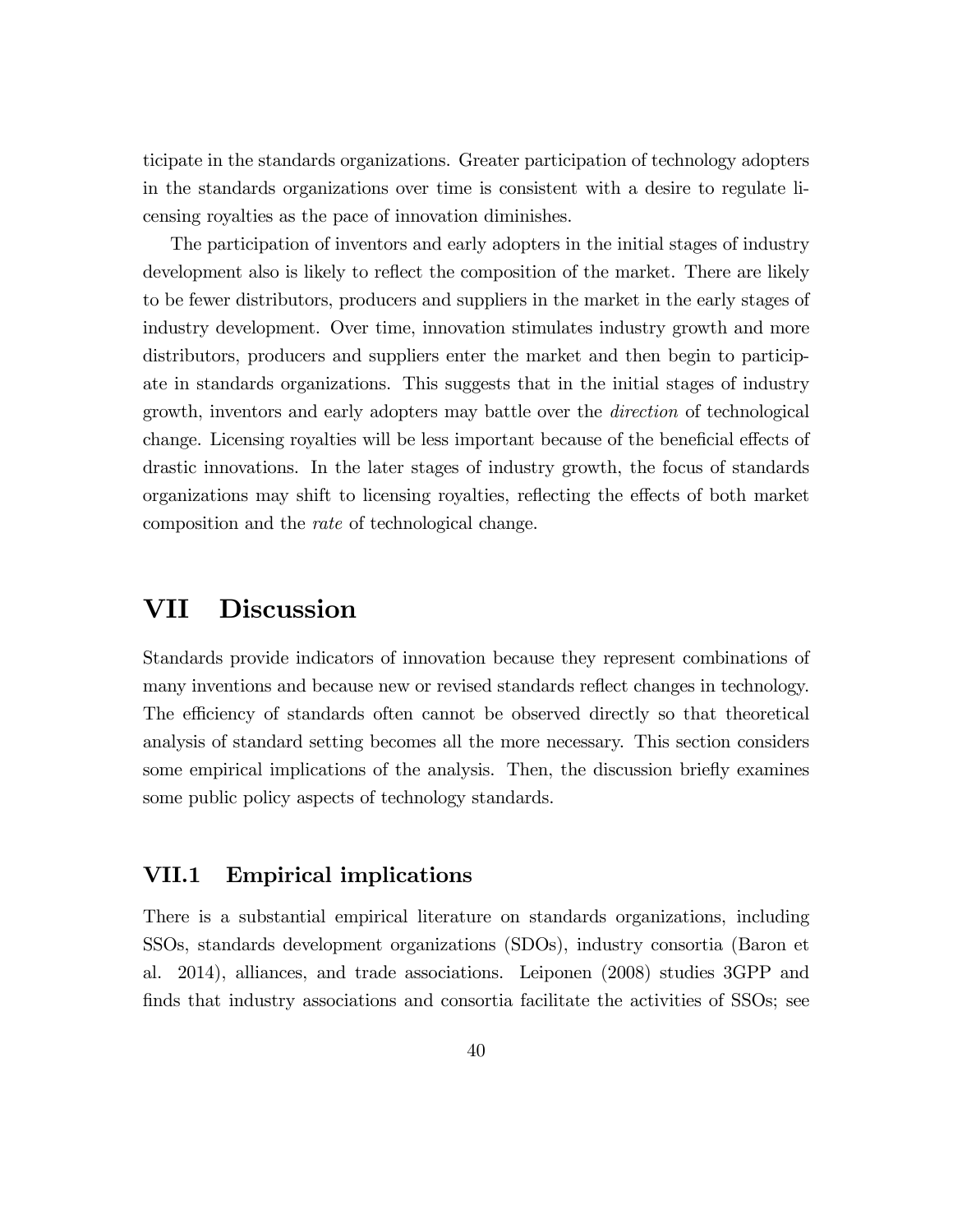also Rosenkopf and Tushman (1998). Firms form private alliances and consortia to exchange information and coordinate their participation in SSOs; see Leiponen (2008) and Baron and Pohlman (2013). Spencer and Temple (2013) consider the contribution of technology standards to economic growth in the U.K..

The present analysis has a number of empirical implications. One set of implications is based on the significance of the quality of the innovation  $\varphi(s)$  embodied in the standard s. The analysis shows that the greater is the innovation, the larger will be downstream output. This suggests that adoption of standards representing significant innovations or substantial revisions in standards should promote industry growth and reduce prices of products based on the standard. The analysis finds that greater innovations embodied in standards increase the profits of distributors, producers, or suppliers. In practice, adoption of significant standards and substantial revisions in standards may translate into growth of the industry. Such growth could take the form of expansion of existing firms or entry of new firms accompanied by creative destruction.

The analysis also suggests that when new industries form and drastic innovations occur, SSOs need not be as concerned with rules that regulate licensing revenues after standards are established. As the industry develops and incremental innovation are observed, SSOs will be more concerned with regulating licensing revenues. This further suggests that the SSO will reflect the interests of inventors and early adopters in the initial stages and will involve greater participation from distributors, producers and suppliers over time.

The analysis further suggests that more homogeneity within industry groups will be associated with consensus voting rules and less homogeneity will be associated with majority voting rules. Alternatively, the results of disagreements within industry groups may be the formation of multiple SSOs, and perhaps consolidation of SSOs as industry groups become more homogeneous. The discussion suggests that diversity of membership can help increase efficiency of standards, particularly when there are disagreements within industry groups.

It is difficult to evaluate directly whether or not technology standards are effi-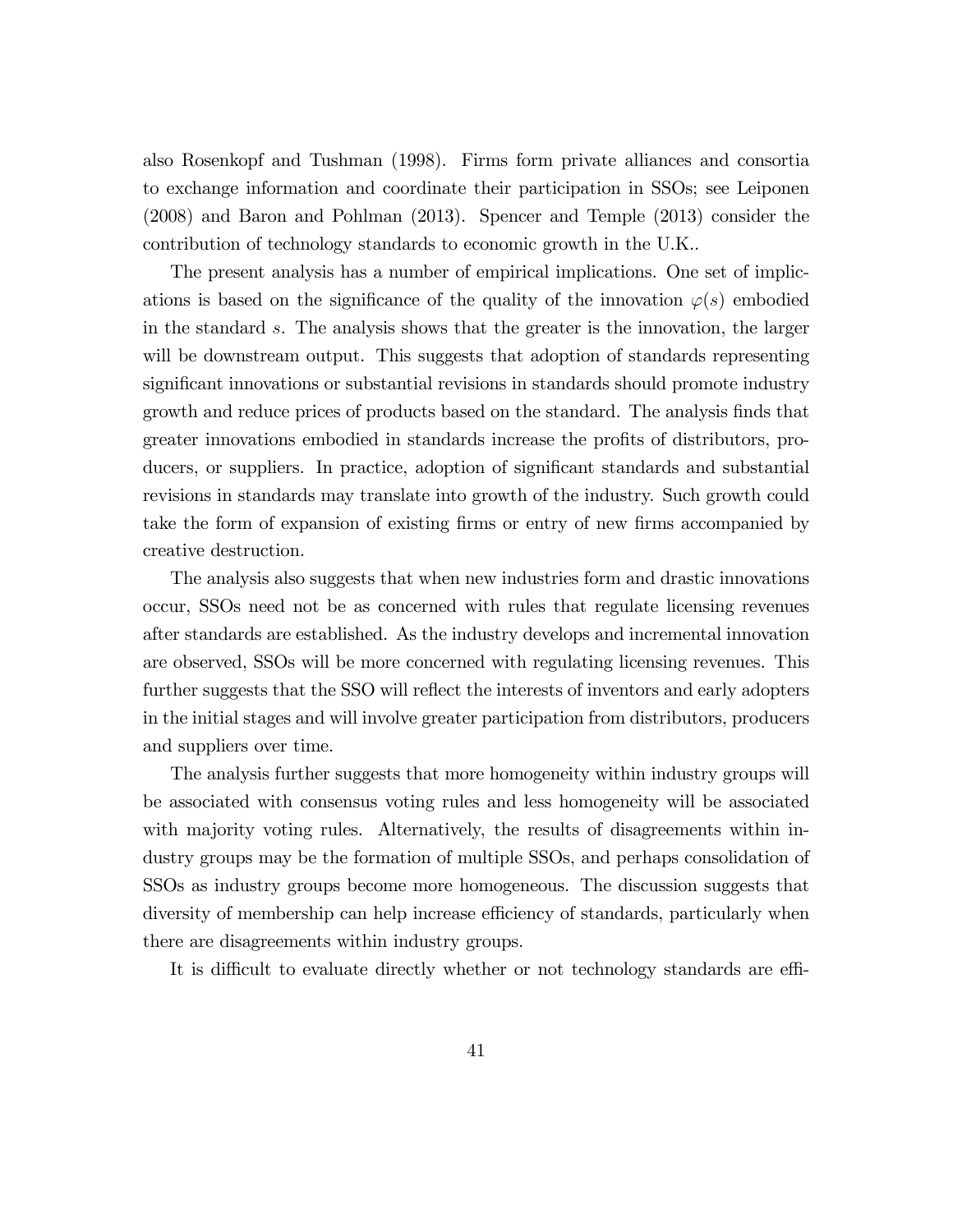cient in practice.<sup>21</sup> To determine whether a technology standard is efficient requires consideration of alternative standards. However, alternative standards are not likely to be observable in practice because they were considered in SSO discussions rather than implemented in the market. Also, alternative standards are not observable in practice because the details of the standards were not fully developed and the technologies associated with those standards may be speculative.

Even if alternative standards could be observed, comparisons with the chosen standard may be impossible. There are many technologies associated with each alternative standard and those technologies could be highly complex, defying simple quality rankings. Technology standards also address interoperability of technologies, which can involve an extremely large number of potential interactions. The technologies embodied in standards often develop at the same time as the standards, and there is interaction between standard setting and invention (Spulber, 2013). Finally, the efficiency of technology standards ultimately depends on how they affect market outcomes. It is unlikely that the effects of standards on market outcomes can be directly observed, and certainly the effects of alternative standards that were not chosen by the SSO will not be observed.

This suggests that it would be useful to examine the efficiency of technology standards indirectly by considering the standard setting process itself. Baron and Spulber (2015) provide a data set that considers the membership and rules of SSOs and the development and revision of standards over time. Tsai and Wright (2015) consider SSO IP policies and find that changes over time are consistent with a competitive contracting process and diversity of technology adopters and contributors to the standard.

The question of whether or not standards are efficient also can be tested indir-

 $21$ The reason is analogous to the evaluating the efficiency predictions of neoclassical models of competitive markets. Neoclassical analysis predicts that market equilibria will be Pareto optimal. In practice, it is usually not possible to directly observe how individuals rank market allocations, particularly in comparison to allocations that have not happened. However, it is possible to observe whether some of the predictions of market models are consistent with competitive market equilibria. For example, we observe some relationships between prices, outputs, and costs and we observe variations across markets and changes over time. This allows tests of the predictions of competitive market models.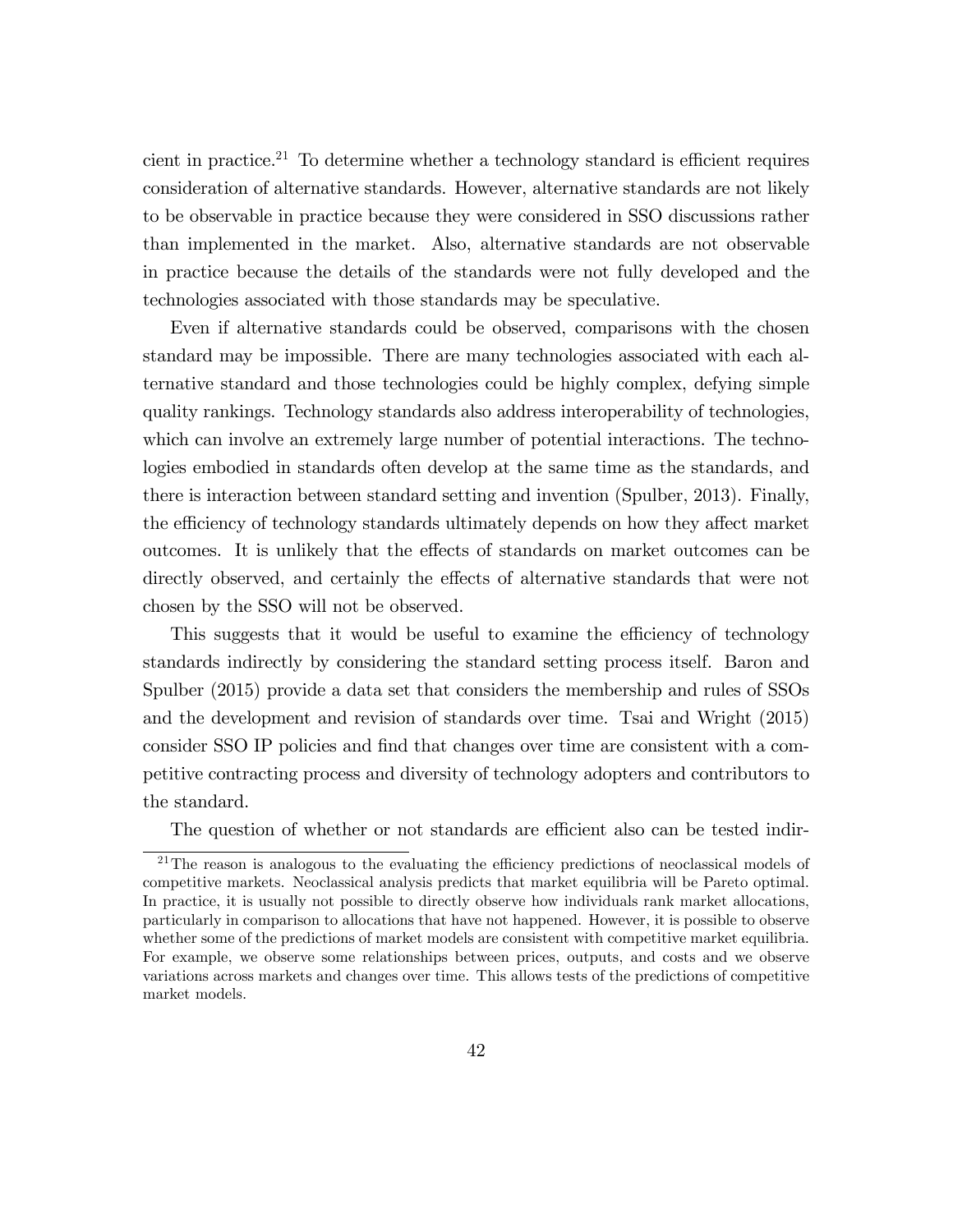ectly by studying the economic effects of standards. Rysman and Simcoe (2008) examine the efficiency of standards by considering patents disclosed to four major SSOs (ANSI, IEEE, IETF, and ITU) and Önd that disclosure increases citations and shifts citations toward later years. Rysman and Simcoe  $(2008, p. 1932)$  find that SSOs "perform well in selecting important technologies" and, if patents citations indicate a causal relationship, their results suggest that SSO endorsements contribute to technology adoption.

The choice of efficient standards by SSOs suggests that companies will send engineers and other technical personnel as representatives to SSO meetings. This is in part because these specialized individuals can understand and contribute to the discussion of potential standards in highly technical committees that work on the details of technology standards. The present analysis also suggests that delegation to specialized technical representatives occurs because the focus of the discussions will be the choice of the best technologies. This could be examined empirically by observing what are the areas of expertise of company representatives at SSO meetings.

#### VII.2 Public policy implications

Antitrust authorities and other public policy makers are concerned that some industry groups will dominate standards organizations. Such industry groups could include distributors, producers, input suppliers, or inventors. The results presented here provide sufficient conditions under which voting on standards by SSOs selects the most efficient standard.

One concern is that SSOs will choose inefficient technology standards that confer market power on some industry groups, see Weiss and Sirbu (1990), Axelrod et al. (1995), Teece and Sherry (2003), Schmalensee (2009), and Lerner and Tirole  $(2015)$ . Teece and Sherry  $(2003)$  argue that SSOs could choose inefficient technology standards because: adopters seek to avoid royalties, SSO rules favor adopters over inventors, and engineers making decisions are biased against technologies protected by IP. Conversely, others argue that technology standards will be inefficient because owners of SEPs seek those standards that increase their patent licensing revenues.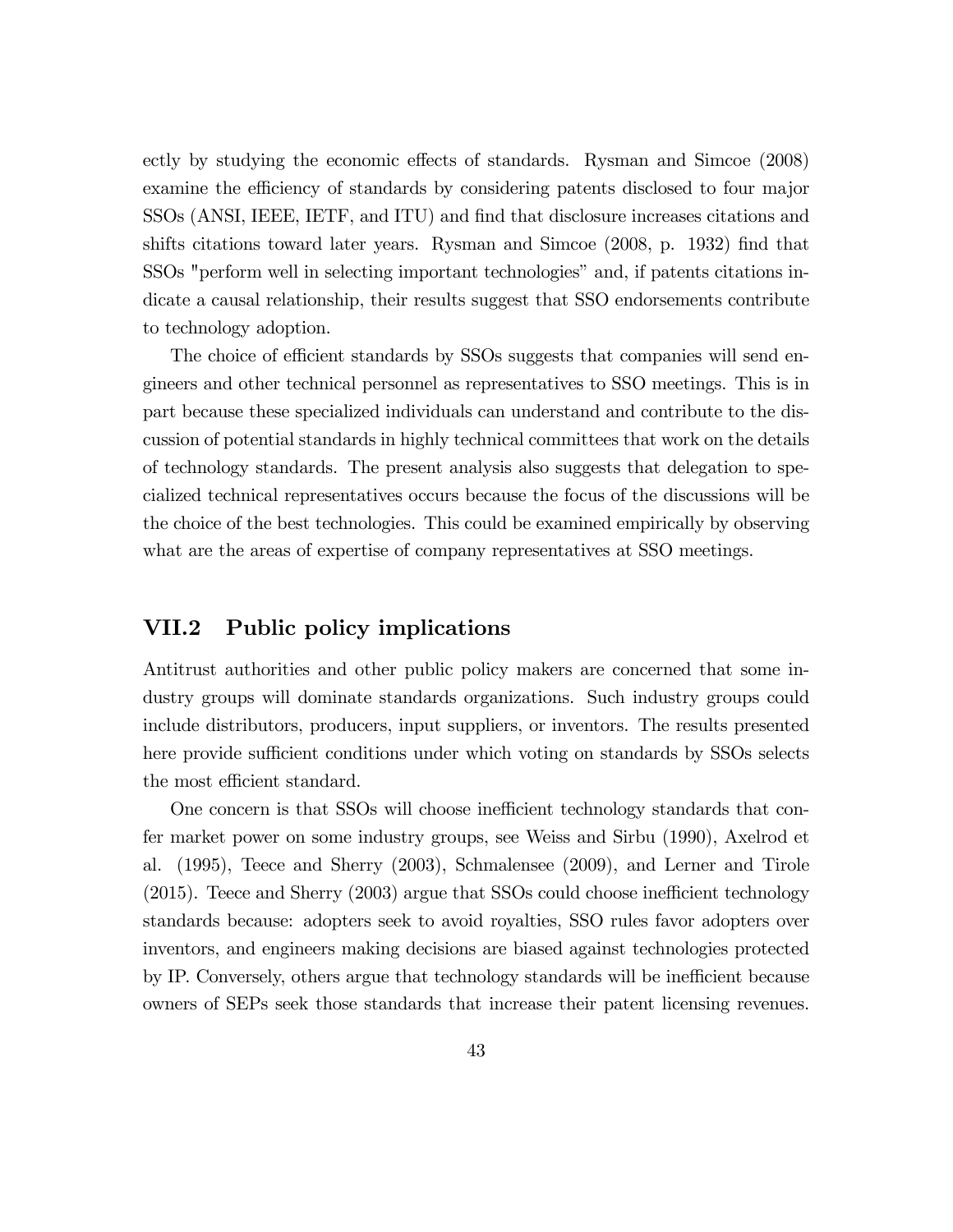Simcoe et al. (2009) discuss market power effects of standards, suggesting that smaller firms that own IP face a trade-off between opening a standard to encourage technology adoption and closing a standard to create monopoly rents, whereas larger firms with market power downstream favor greater competition upstream in technology markets. They Önd that entrepreneurs rely on compatibility standards to supply components to the industry.

The present analysis suggests that even with SEPs, technology adopters will choose efficient standards. Even if inventors with SEPs extract monopoly rents, adopters are either better off or indifferent in comparison with other standards. The same reasoning applies if royalties are constrained by low-cost alternative technologies or by royalty constraints imposed by SSO rules.

A related policy concern is that if some industry group dominates the standards organization, it will seek standards that give them a competitive advantage in the marketplace. Then, technology standards would distort outputs and prices in favor of distributors, producers, or input suppliers. On concerns that industry members will use cooperative agreements to raise prices, thereby reducing economic welfare, see FTC and U.S. DOJ (2000) and FTC (2011, p. 192). Bar and Leiponen (2014) find that standards affect competition in communication and information technology (CIT) industries. Schmidt (2014) considers the complementarity of SEPs and compares the effects of vertical and horizontal integration. Chiao et al. (2007) find that technology owners will engage in forum shopping and choose friendly SSOs that allow fewer concessions on royalties. In Lerner and Tirole (2015), inventors with SEPs choose licensing royalties non-cooperatively as in the Cournot complementary monopolies setting, so that total royalties exceed the monopoly level. In their setting, technology standards increase the prices of licenses of SEPs and distort the market equilibrium after standards are established.

Standards organizations have different policies and rules regarding the disclosure of IP by their members and licensing of IP after standards are chosen. Some SSOs require owners of SEPs to license their technologies on terms that are Fair, Reasonable, and Non-Discriminatory (FRAND), see Geradin and Rato (2007), Epstein and Kappos (2013), and Sidak (2013, 2015).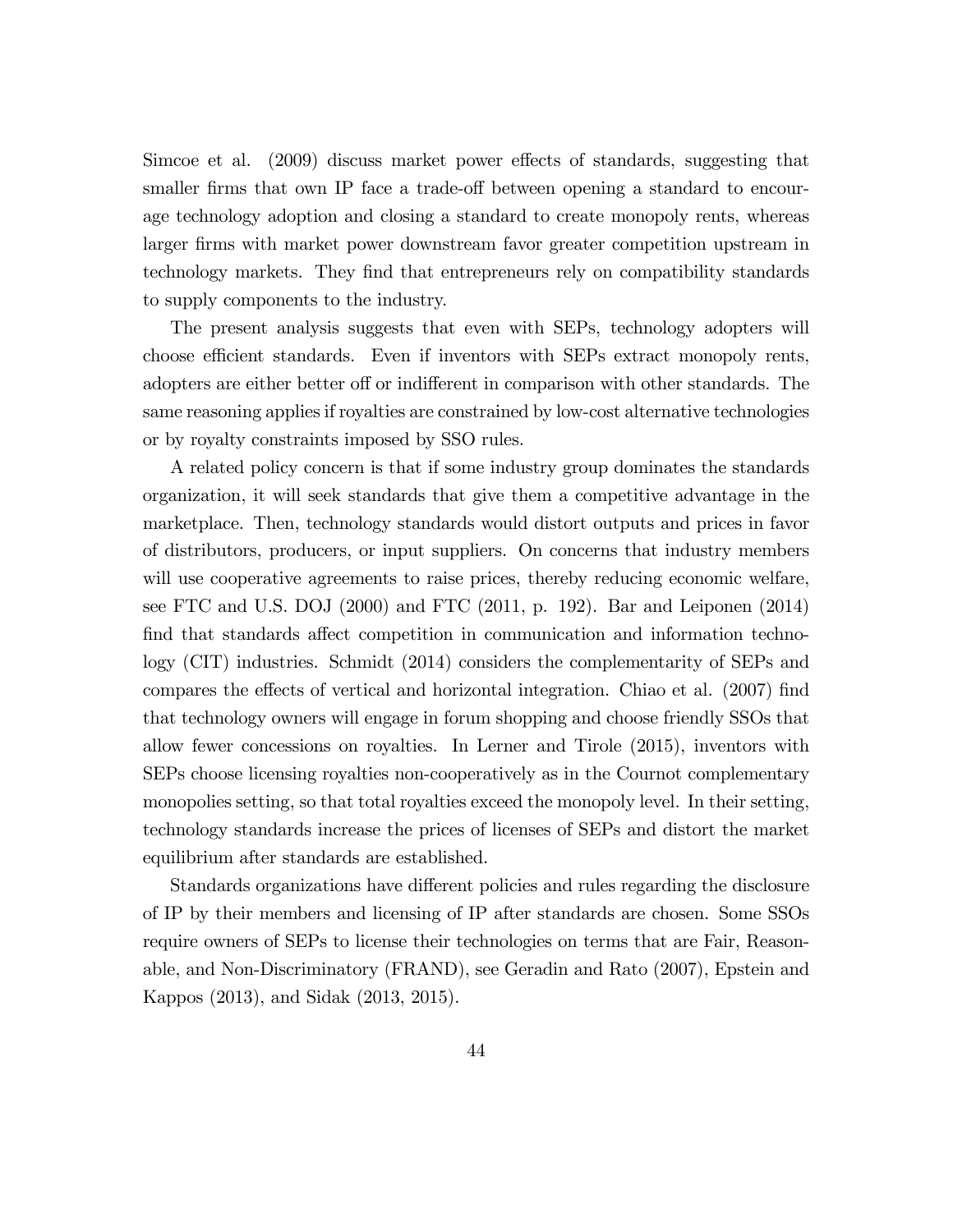Propositions 10 and 11 help explain why industry members may be concerned with incremental inventions that generate monopoly rents and may seek commitments to lower royalties. If the efficient standard represents a drastic innovation, it generates monopoly royalties that are not limited by the tightest royalty constraint. With drastic innovation, the welfare gains from technological improvements outweigh the effects of higher royalties. The efficient technology generates an innovation that increases the profits of adopters.

In the present setting monopoly rents for inventors represents a worst case scenario. In practice, there often are competitive alternatives for the inventions that satisfy the standard. Also, there may be multiple substitute inventions because inventors simply declare their inventions to be SEPs, even though adopters can satisfy the standard with alternative inventions. In addition, continual technological change makes technologies obsolete, reducing or eliminating royalties for SEPs. Also, in practice, there are competing standards and competing SSOs. Adopters also have complementary assets that are necessary to implement innovations and further limit the returns to inventors with SEPs. Spulber (2013) discusses some implications of the interaction between technology standards, market conduct, and economic performance.

The analysis considers the efficiency of standards for a given organization that contains subsets of members of an industry. Many industries have multiple standards organizations, with entry and exit of organizations in response to changes in technology and market conditions. Standards organization may compete with each other to provide standardization services to their members, so there may be excessive or insufficient standardization. This raises the question of whether standards organizations are efficient in terms of the numbers of participants and the numbers of organizations within an industry. To answer this question requires consideration of how the formation of cooperative standards organizations interacts with market competition among members of the industry.

Propositions 8 and 9 raise questions about industry participation. For example, given the partition  $\{S_A^H, S_B^H\}$ , low-h types of producers prefer standards in  $S_A^H$ , which includes the efficient standard, and high- $h$  types of producers prefer standards in the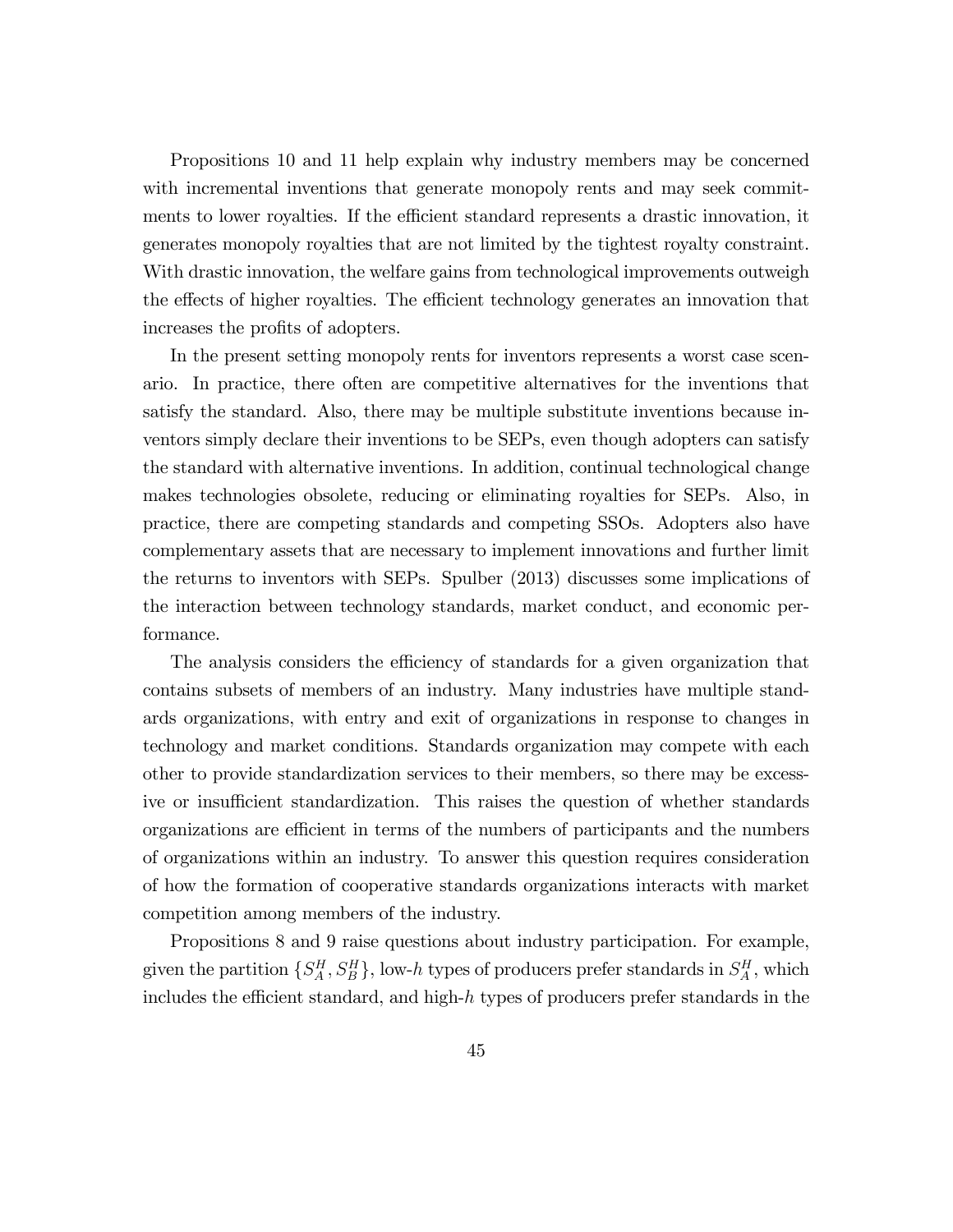set  $S_B^H$ . Then, systematic exclusion of a subset of producers, say for example high h types of producers, could result in the choice of an inefficient standard. This might occur if high-h producers favoring standards in  $S_B^H$  dominate the membership of an SSO. Then, even though distributors and input suppliers prefer the efficient standard, the SSO could choose an inefficient standard.

Such biases in membership could occur in an international organization in which industry groups from some countries participate more than industry groups from other countries.<sup>22</sup> In a similar way, if there are disagreements between incumbent firms or new entrants within an industry group, the resulting standard might be inefficient depending on which subgroup participates more in the SSO. This suggests that SSOs should be as inclusive as possible both within an economy and across economies.

The present analysis shows that technology standards satisfy static efficiency for a given set of potential technologies. Technology standards affect dynamic efficiency because they affect incentives for invention and innovation. Companies invent in anticipation of technology standards and technology standards depend on invention, so standard setting and invention are interconnected (Spulber, 2013). Additional research is needed to examine whether the choice of technology standards by SSOs generates efficient investment in invention and innovation.

### VIII Conclusion

The combination of voting on standards and market competition generates efficient standard setting. The choice of technology standards by SSOs depends on interactions between voting power and market power. In a competitive market, the long side of the market has greater voting power but competes away economic rents at the margin, and the opposite is the case for the short side of the market. The countervailing effects of the size of groups of economic agents in cooperative organizations and competitive markets generate efficient standards.

 $22$ See Delimatsis (2015) on international aspects of technology standards.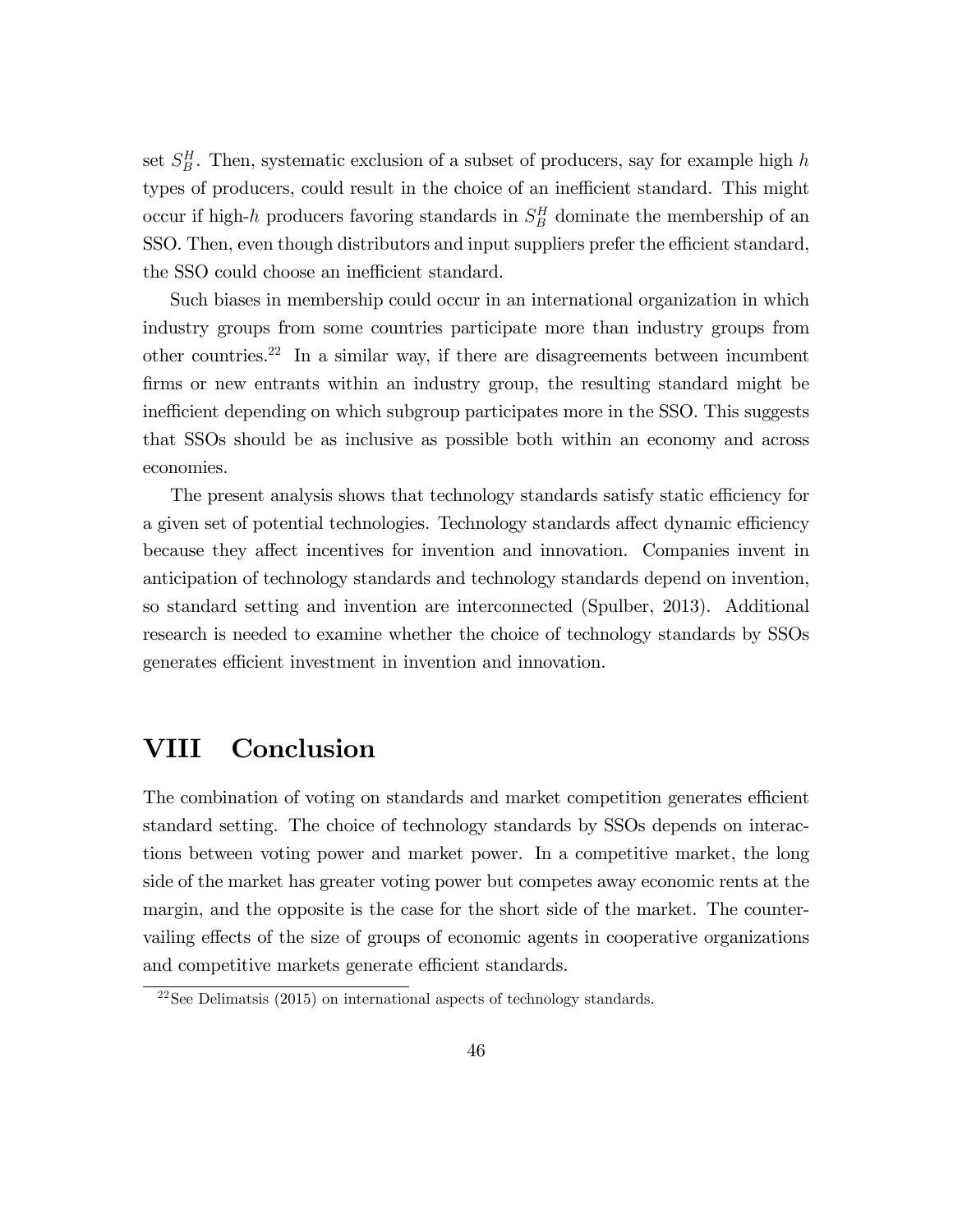In a competitive market, the analysis suggests that standards can be invariant to changes in industry structure. This means that standards will tend to be stable even with entry, exit, entrepreneurship, mergers, and acquisitions. The transaction costs of industry coordination and the costs of revising or replacing standards should further reinforce stability in standards. In addition, the organizational costs of implementing new standards in new products and production processes will tend to promote stability of standards. These forces help explain the stability of standards during periods of significant change in industry structure. Although standards are steadily revised and replaced with new generations, these changes may be less frequent than changes in market conditions.

The discussion helps explain the variation of voting rules among SSOs, ranging from majority rule to consensus requirements. When the main disagreements are among industry groups and there are no SEPs, SSO members unanimously prefer technology standards. This is because ex post transfers in competitive markets are sufficient to generate efficient standards. When there are disagreements both within and among industry groups, a majority of SSO members prefer efficient standards. This is because there are more active market participants with the efficient standard than with other standards, so that a majority of industry members prefer the efficient standard. Even when there are disagreements within groups of adopters, the more significant the innovation, the more the voting rule approaches a consensus

In the extreme case in which inventors capture monopoly rents, SSOs still choose the efficient standard. Inventors obtain monopoly rents when they choose license offers non-cooperatively. This has important implications for voting by inventors and adopters. When inventors share monopoly rents, they have incentives to avoid larger coalitions that support inefficient standards. Although inventors may have incentives to join smaller coalitions to support inefficient standards, voting rules can limit this outcome. In addition, the participation of adopters in SSOs tends to reduce the effects of inventors on SSO decisions.

When the efficient standard has SEPs but the less efficient standard does not an important tradeoff emerges. When standards generate drastic innovations, there is no need to restrict *ex post* royalties because the efficient standard increases net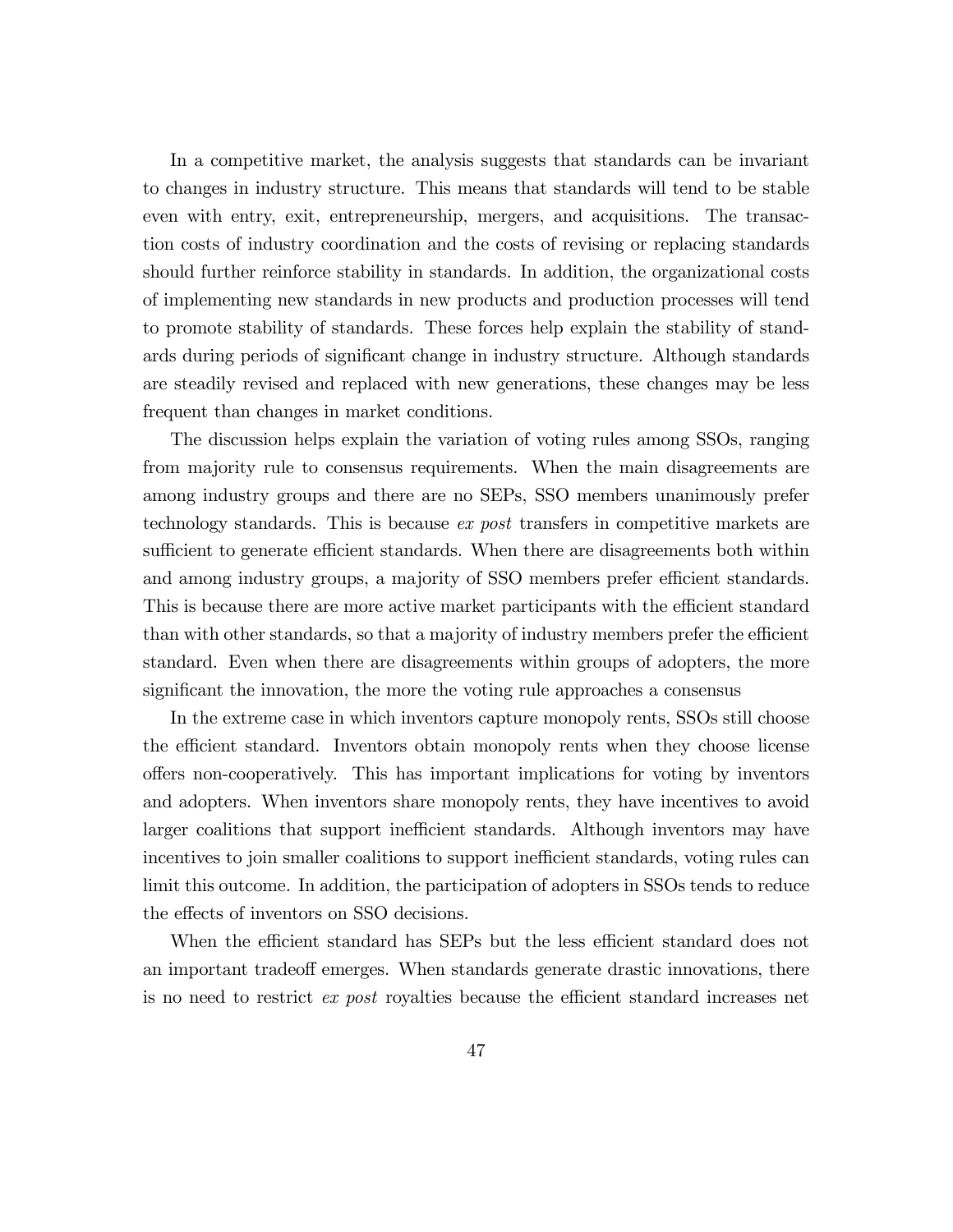benefits. When standards generate incremental inventions, voting by adopters in SSOs and voting rules can be needed to achieve efficient standards.

Industry growth and development often involve both entry of technology adopters in the market and broadening participation of industry members in SSOs. In this way, greater competition in the market accompanies increased interaction within cooperative standards organizations. Technology standards will be efficient when SSO decision making reflects the countervailing effects of voting power and market power.

## IX Appendix

**PROOF OF PROPOSITION 1.** Suppose first that market equilibria are not capacity constrained for any  $s \in S$ . Then, the marginal producer, distributor, and supplier have zero profits for all  $s \in S$  and are indifferent. Inframarginal producers have profits  $\pi_h(s) = \theta(\hat{q}(\varphi(s))) - \theta(h)$ . Inframarginal distributors have profits  $v_i(s) =$  $\eta(\widehat{q}(\varphi(s))) - \eta(i)$ . Inframarginal suppliers have profits  $g_j(s) = \zeta(\widehat{q}(\varphi(s))) - \zeta(j)$ . Because  $\theta(h)$ ,  $\eta(i)$ , and  $\zeta(j)$  are increasing and  $\hat{q}(\varphi(s))$  is increasing in  $\varphi(s)$ , all inframarginal agents prefer  $s^*$  to all other  $s \in S$  and so choose  $s^*$ .

Next suppose that market equilibria are capacity constrained for all  $s \in S$ . (i) Let distributors be in the scarce category,  $\overline{q} = I < \min\{H, J\}$ . All distributors have positive profits  $v_i(s) = \varphi(s) - \psi(\overline{q}) + \eta(I) - \eta(i)$  and so strictly prefer s\*to all other  $s \in S$ . Producers have profits  $\pi_h(s) = \theta(\overline{q}) - \theta(h)$  and are indifferent across standards. Suppliers have profits  $g_j(s) = \zeta(\overline{q}) - \zeta(j)$  and are indifferent across standards. So, all agents choose  $s^*$ . (ii) Let producers be in the scarce category,  $\overline{q} = H < \min\{I, J\}$ . Producers have positive profits  $\pi_h(s) = \varphi(s) - \psi(\overline{q}) + \theta(\overline{q}) - \theta(h)$ . distributors and suppliers are indifferent across standards. So, all agents choose  $s^*$ . (iii) Let suppliers be in the scarce category,  $\overline{q} = J < \min\{H, I\}$ . Suppliers have positive profits  $g_j(s) = \varphi(s) - \psi(\overline{q}) + \zeta(\overline{q}) - \zeta(j)$ . Producers and distributors are indifferent across standards. So, all agents choose s .

Finally, suppose that market equilibria are capacity constrained for all  $s\in \overline{S}$  and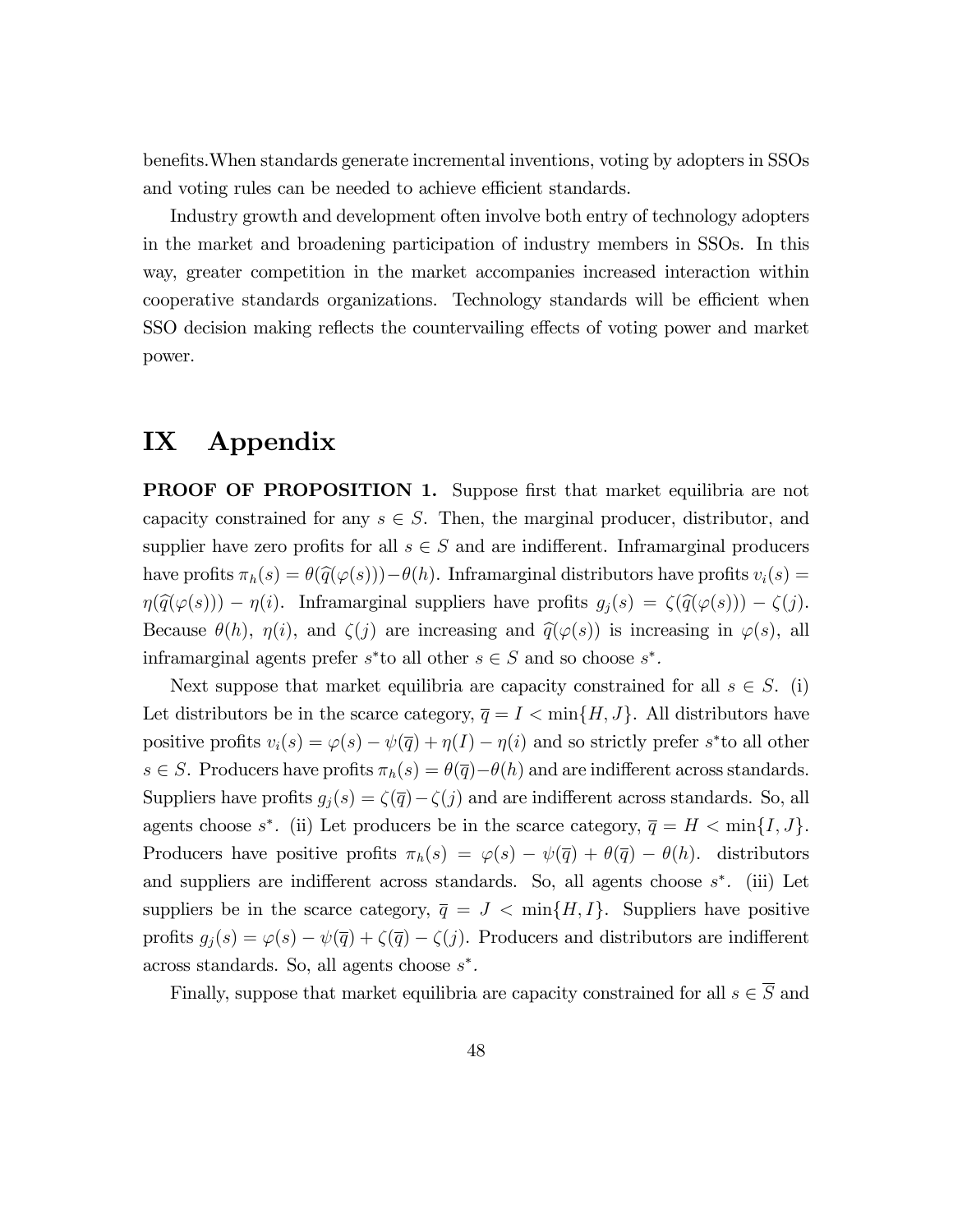not capacity constrained for  $s \in \widehat{S}$ , where  $\overline{S} \cup \widehat{S} = S$  and  $\overline{S} \cap \widehat{S} = \emptyset$ . Then, because  $\widehat{q}(\varphi(s))$  is increasing in  $\varphi(s)$  it follows that  $s^* \in S$ . So, if restricted to standards in S, all agents would choose  $s^*$ , as already shown. Now, choose any standard  $s' \in S$ . Then, given  $s'$ , the marginal producer, distributor, and supplier have zero profits. Note that  $\varphi(s^*) > \varphi(s')$  and

$$
q^*(\varphi(s'), \overline{q}) = \widehat{q}(\varphi(s')) < \overline{q} = q^*(\varphi(s^*), \overline{q}).
$$

This implies that  $v_i(s') < 0 \le v_i(s^*)$ ,  $\pi_h(s') < 0 \le \pi_h(s^*)$ , and  $g_j(s') < 0 \le g_j(s^*)$ for all agents with types h, i or j in the set  $(\hat{q}(\varphi(s')), \overline{q}]$ , so those agents prefer s<sup>\*</sup> to s'. Agents with types h, i or j greater than  $\overline{q}$  are indifferent and choose s<sup>\*</sup>. Consider agents with types h, i or j less than  $\hat{q}(\varphi(s'))$ . Consider first  $\overline{q} = I < \min\{H, J\}$ , so that the market equilibrium is of type (i). Because  $\bar{q} = q^*(\varphi(s^*), \bar{q})$  it follows that  $\widehat{q}(\varphi(s^*) \geq \overline{q} \text{ and so } \varphi(s^*) = \psi(\widehat{q}(\varphi(s^*)) \geq \psi(\overline{q}).$  For distributors with type *i* less than  $\widehat{q}(\varphi(s'))$ , this implies

$$
v_i(s^*) = \varphi(s^*) - \psi(\overline{q}) + \eta(I) - \eta(i).
$$

It follows that  $v_i(s^*) > \eta(I) - \eta(i)$ . Also, because  $\hat{q}(\varphi(s')) < \overline{q} = I$ , we have

$$
\eta(I) - \eta(i) > \eta(\widehat{q}(\varphi(s'))) - \eta(i) = v_i(s').
$$

So,  $v_i(s^*) > v_i(s')$  for all i less than  $\hat{q}(\varphi(s'))$ , so those distributors choose  $s^*$ . For producers with type h less than  $\hat{q}(\varphi(s'))$ , profits with standard s' equal  $\pi_h(s') =$  $\theta(\hat{q}(\varphi(s'))) - \theta(h)$  and profits with standard  $s^*$  equal  $\pi_h(s^*) = \theta(\overline{q}) - \theta(h)$ . So,  $\widehat{q}(\varphi(s')) < \overline{q}$  implies that  $\pi_h(s^*) > \pi_h(s')$ , so those producers choose  $s^*$ . For suppliers with type j less than  $\hat{q}(\varphi(s'))$ , profits with standard s' equal  $g_j(s') = \zeta(\hat{q}(\varphi(s))) - \zeta(j)$ . and profits with standard  $s^*$  equal  $g_j(s^*) = \zeta(\overline{q}) - \zeta(j)$ . So,  $\hat{q}(\varphi(s')) < \overline{q}$  implies that  $g_j(s^*) > g_j(s')$ , so those suppliers choose  $s^*$ . So, all distributors, producers, and buyers choose  $s^* \in S$ . The same analysis applies for market equilibrium (ii),  $\overline{q} = H < \min\{I, J\}$ , and for market equilibrium (iii),  $\overline{q} = J < \min\{H, I\}$ . So, agents unanimously choose  $s^*$ .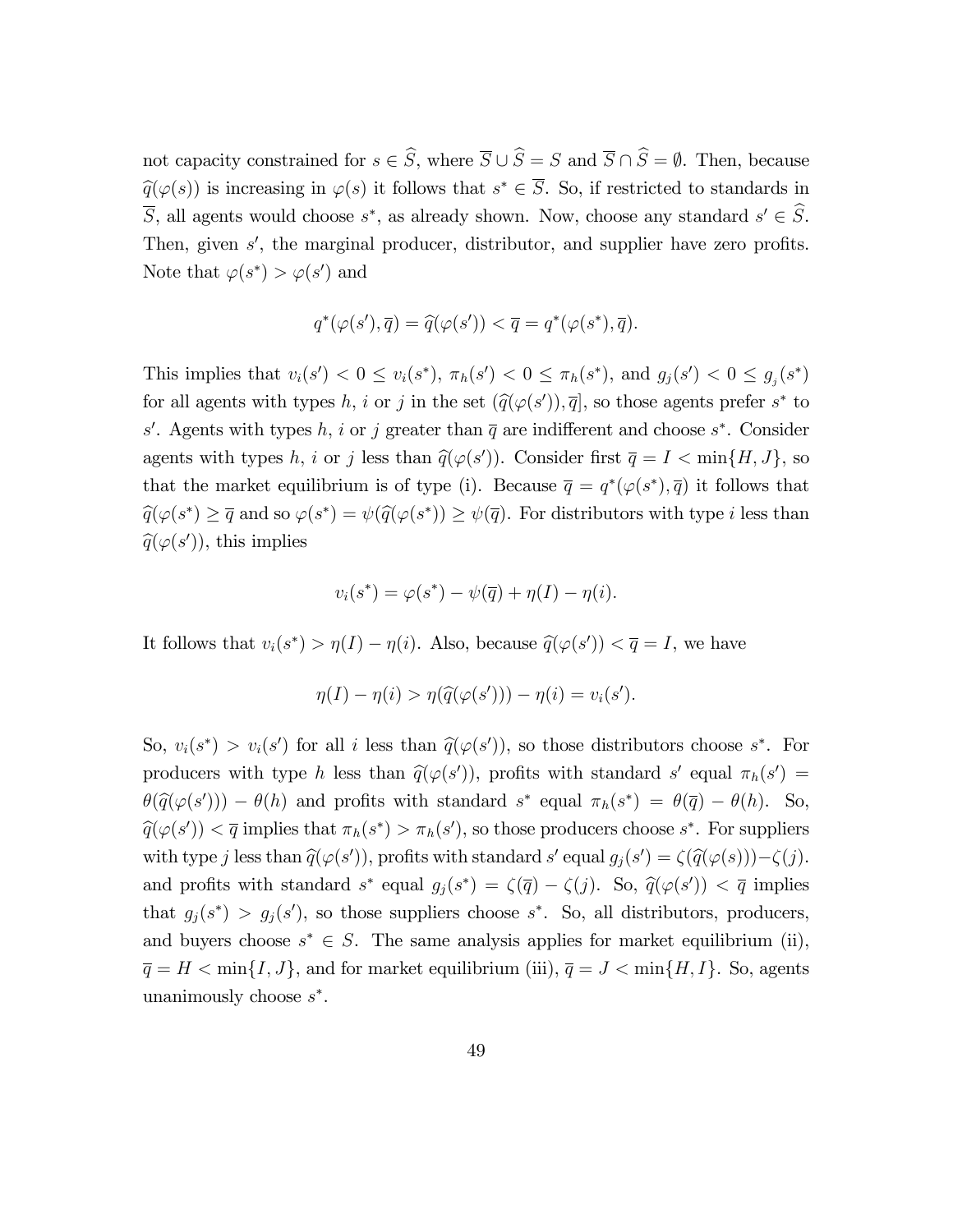Suppose now that the members of the standards organization include any two groups or only one group. Then, by unanimity, it follows that the members of the standards organization unanimously choose  $s^*$  for all  $F \in \Lambda$ . Also by unanimity, the result holds for any decision rule  $\delta$ .  $\Box$ 

**PROOF OF PROPOSITION 2.** Because  $\varphi(s^*) > \varphi(s)$ , we have  $q^*(\varphi(s^*), \overline{q}) \geq$  $q^*(\varphi(s), \overline{q})$ , This also implies that the equilibrium standard maximizes distributor profits,

$$
\int_0^{q^*(\varphi(s^*),\overline{q})} v_i(s^*)di \ge \int_0^{q^*(\varphi(s),\overline{q})} v_i(s^*)di \ge \int_0^{q^*(\varphi(s),\overline{q})} v_i(s)di.
$$

The same holds for producers and suppliers.  $\square$ 

EQUAL NUMBER OF MEMBERS OF INDUSTRY GROUPS. The results in Propositions 1 and 2 hold if two or more groups have the same number of members. For example, suppose that all three groups have the same total numbers,  $H = I =$  $J=\bar{q}$ . Let the bargaining power of distributors  $\alpha$ , producers  $\beta$ , and suppliers  $\gamma$  take values in the unit interval and  $\alpha + \beta + \gamma = 1$ . If the capacity constraint is binding, market equilibrium prices divide rents at the margin.<sup>23</sup> Then, prices depend on the relative bargaining power of the economic agents,

$$
p(s) = (1 - \alpha)u_{\overline{q}}(s) + \alpha[c_{\overline{q}}(s) + k_{\overline{q}}(s)].
$$

The market equilibrium input price is

$$
r(s) = (1 - \gamma)k_{\overline{q}}(s) + \gamma[u_{\overline{q}}(s) - c_{\overline{q}}(s)].
$$

Similar prices result if any two industry groups have the same number of members. If the two groups of equal size are smaller than the third group, the two smaller groups divide marginal rents and the larger group does not obtain marginal rents. If the two groups of equal size are larger than the other group, the smaller group obtains

 $^{23}$ With equal numbers of agents in two or more groups, the market equilibrium with bargaining over rents at the margin is related to Bohm-Bawerkís (1891) method of marginal pairs. In his framework, the marginal agents determine the market-clearing price and quantity, that is, the buyer–seller pair who have the smallest positive difference between the buyer's value and that of the seller, or by the marginal pair who are excluded from trade.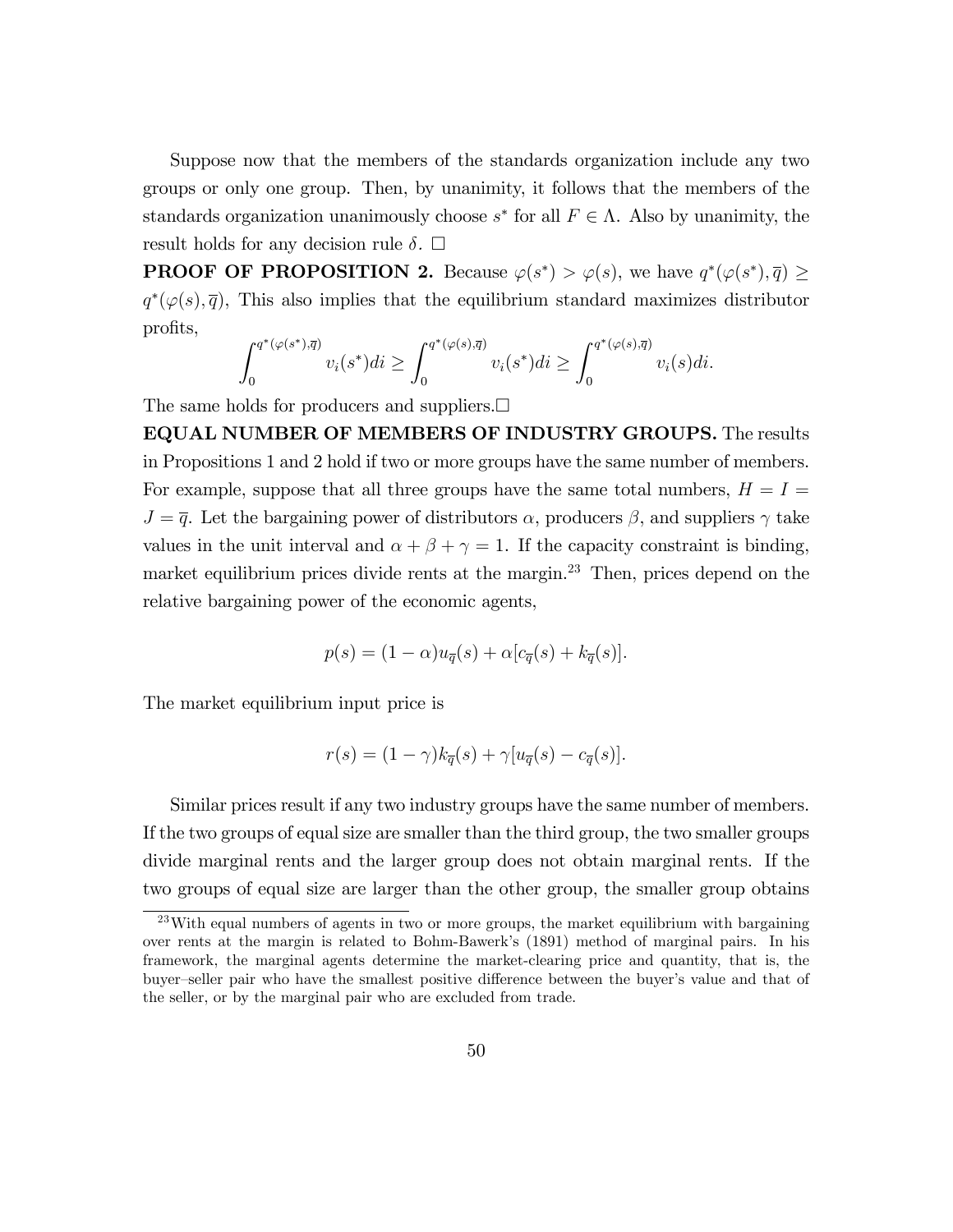marginal rents.

These prices give expressions for profits,  $\psi_j(s) = \gamma[\varphi(s) - \psi(\overline{q})] + \zeta(\overline{q}) - \zeta(j),$  $\pi_h(s) = \beta[\varphi(s) - \psi(\overline{q})] + \theta(\overline{q}) - \theta(h)$ , and  $v_i(s) = \eta(\overline{q}) - \eta(i) + \alpha[\varphi(s) - \psi(\overline{q})]$ . Notice that the expressions for profits depend on the incremental effects of the standard. It follows immediately that agents unanimously choose the efficient standard.

**PROOF OF PROPOSITION 3.** For a given standard  $s$ , an inventor  $y$  has profits  $\xi_y(s,q) = \frac{R(\varphi(s),q)\lambda_s(y)}{N(s)}$ . So, an inventor with SEPs for the standard chooses the licensing offer  $x_y$  to maximize total revenues  $R(\varphi(s), q)$ . The inventor does not gain anything from choosing a maximum license offer greater than the competitive equilibrium, so we can restrict attention to maximum license offers that are less than or equal to the competitive equilibrium,  $x_y \leq q^*(\varphi(s), \overline{q})$ . This implies that the total demand for licenses equals the minimum of the maximum license offers,

$$
q = \min\{x_y; y \in Y(s)\}.
$$

So, each inventor  $y \in Y(s)$  chooses the license schedule  $X_y(q_y)$  to maximize  $R(\varphi(s), q)$ subject to  $q = \min\{x_{\widetilde{y}}; \widetilde{y} \in Y(s)\}\$  and  $q_{\mu} \le q \le \overline{q}$ . If  $x_{-y} > q^M(\varphi(s), q_{\mu}, \overline{q})$ , the inventor strictly prefers  $x_y = q^M(\varphi(s), q_\mu, \overline{q})$ . If  $x_{-y} \le q^M(\varphi(s), q_\mu, \overline{q})$ , the inventor is indifferent between all  $x_y \ge x_{-y}$  and strictly prefers any  $x_y \ge x_{-y}$  to any  $x_y < x_{-y}$ . So,  $x_y^0 = q^M(\varphi(s), q_\mu, \overline{q})$  is the unique weakly dominant strategy for inventor y. This holds for all  $y \in Y(s)$ . If there are multiple profit-maximizing monopoly outputs, it can be shown that the unique weakly dominant strategy equilibrium is the smallest profit-maximizing monopoly output.  $\square$ 

**PROOF OF PROPOSITION 4.** Inventors choose  $q^M(\varphi(s), q_\mu, \overline{q}) = \widehat{q}^M(\varphi(s))$  if the constraints are non-binding. By standard monotone comparative statics arguments, the highest profit-maximizing monopoly output  $\hat{q}^M(\varphi(s))$  is increasing in the quality of the innovation because output and the quality of the innovation are complements,  $\frac{\partial^2 R(\varphi(s), q)}{\partial q \partial \varphi(s)} = 1$ . The highest monopoly output is continuous because  $\psi(q)$  is twice differentiable. The unconstrained monopoly output is less than the competitive output,  $\widehat{q}^M(\varphi(s)) < \widehat{q}(\varphi(s))$ . The profit-maximizing output is  $q^M(\varphi(s), q_\mu, \overline{q}) = q_\mu$ for sufficiently low  $\varphi(s)$  and  $q^M(\varphi(s), q_\mu, \overline{q}) = \overline{q}$  for sufficiently high  $\varphi(s)$ .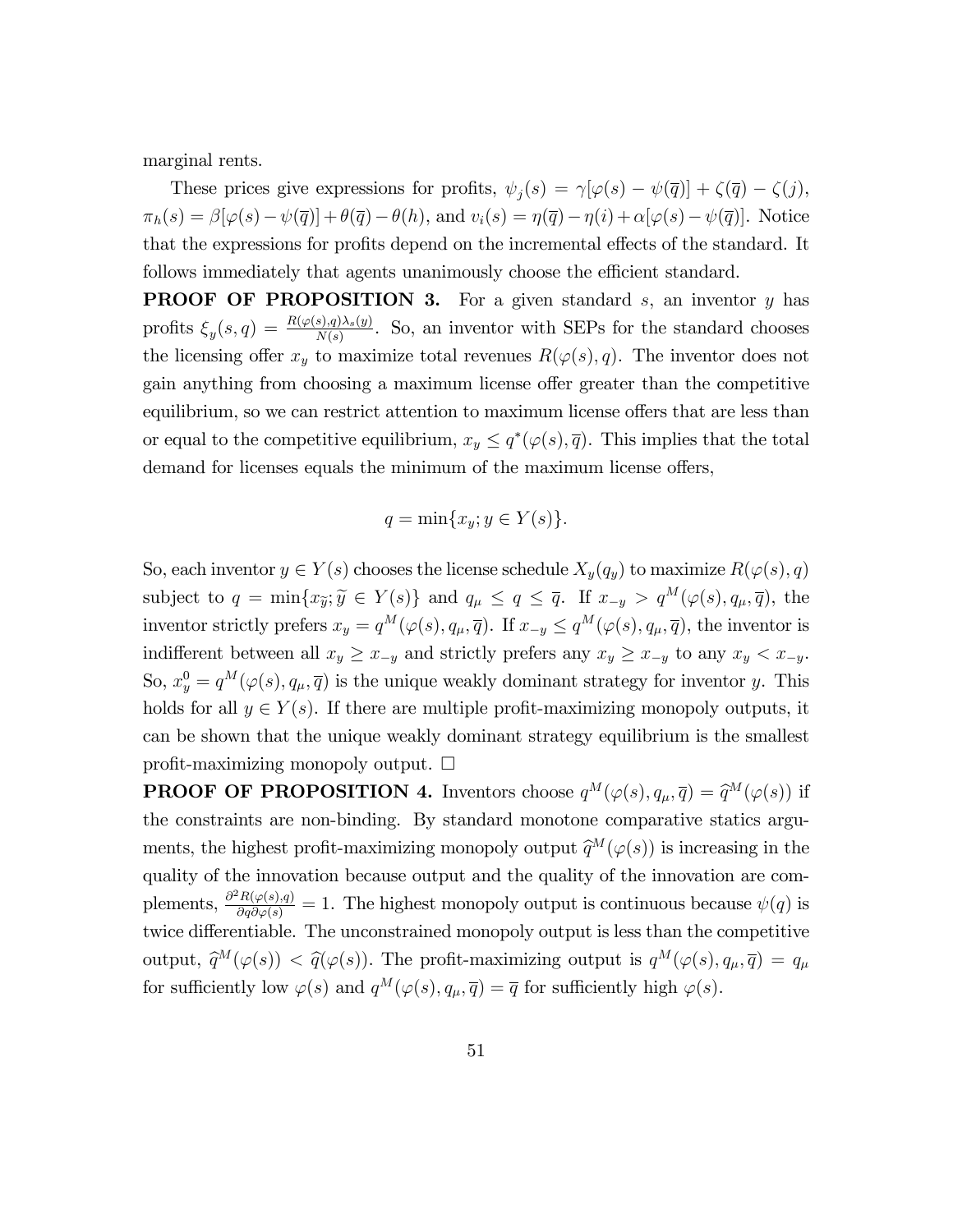Because  $\varphi(s^*) > \varphi(s)$  for all  $s \in S - s^*$ , it follows that  $\widehat{q}^M(\varphi(s^*)) > \widehat{q}^M(\varphi(s))$ . So, if the upper and lower constraints are not binding at  $\varphi(s^*)$ , monopoly output is maximized at  $\varphi(s^*)$ . If the upper-constraint is binding at  $\varphi(s^*)$ ,  $q^M(\varphi(s^*), q_\mu, \overline{q}) = \overline{q}$ is the maximum output. If the lower-constraint is binding at  $\varphi(s^*)$ , it is also binding for all  $\varphi(s)$  so that  $q^M(\varphi(s^*), q_\mu, \overline{q}) = q_\mu$  is the maximum output. So, if  $s^*$  maximizes  $\varphi(s)$  it also maximizes  $q^M(\varphi(s), q_\mu, \overline{q}).$ 

Given the monopoly output level, we can write social welfare as a function of the incremental effects of the standard,

$$
w^M(\varphi(s)) = \varphi(s)q^M(\varphi(s), q_\mu, \overline{q}) - \int_0^{q^M(\varphi(s), q_\mu, \overline{q})} \psi(x) dx.
$$

The marginal effects of the standard on second-best welfare equal

$$
\frac{dw^M(\varphi(s))}{d\varphi(s)} = q^M(\varphi(s), q_\mu, \overline{q}) + [\varphi(s) - \psi(q^M(\varphi(s), q_\mu, \overline{q}))] \frac{dq^M(\varphi(s), q_\mu, \overline{q}))}{d\varphi(s)}
$$

:

From the monopolist's maximization problem, it follows that  $\varphi(s) - \psi(q^M(\varphi(s), q_\mu, \overline{q})) >$ 0 and  $\frac{dq^M(\varphi(s),q_\mu,\overline{q})}{d\varphi(s)} \geq 0$ . It follows that  $\frac{dw^M(\varphi(s))}{d\varphi(s)} > 0$  so if  $s^*$  maximizes  $\varphi(s)$  it also maximizes  $w^M(\varphi(s))$ . Because  $\varphi(s^*) > \varphi(s)$  for all  $s \in S - s^*$ , it follows that  $w^M(\varphi(s^*))$  >  $w^M(\varphi(s))$  for all  $s \in S - s^*$ , so  $s^*$  is the unique standard that maximizes  $w^M(\varphi(s))$ .

By the envelope theorem, the marginal effects of the standard on monopoly profit equals

$$
\frac{dR^M(\varphi(s))}{d\varphi(s)} = q^M(\varphi(s), q_\mu, \overline{q}) > 0.
$$

so if s<sup>\*</sup> maximizes  $\varphi(s)$  it also maximizes  $R^M(\varphi(s))$ . Because  $\varphi(s^*) > \varphi(s)$  for all  $s \in S - s^*$ , it follows that  $R^M(\varphi(s^*)) > R^M(\varphi(s))$  for all  $s \in S - s^*$ , so  $s^*$  is the unique standard that maximizes  $R^M(\varphi(s))$ .  $\Box$ 

**PROOF OF PROPOSITION 5.** Because  $\varphi(s^*) > \varphi(s)$ , we have  $q^M(\varphi(s^*), q_\mu, \overline{q}) \ge$  $q^M(\varphi(s), q_\mu, \overline{q})$ . This also implies that the equilibrium standard maximizes distrib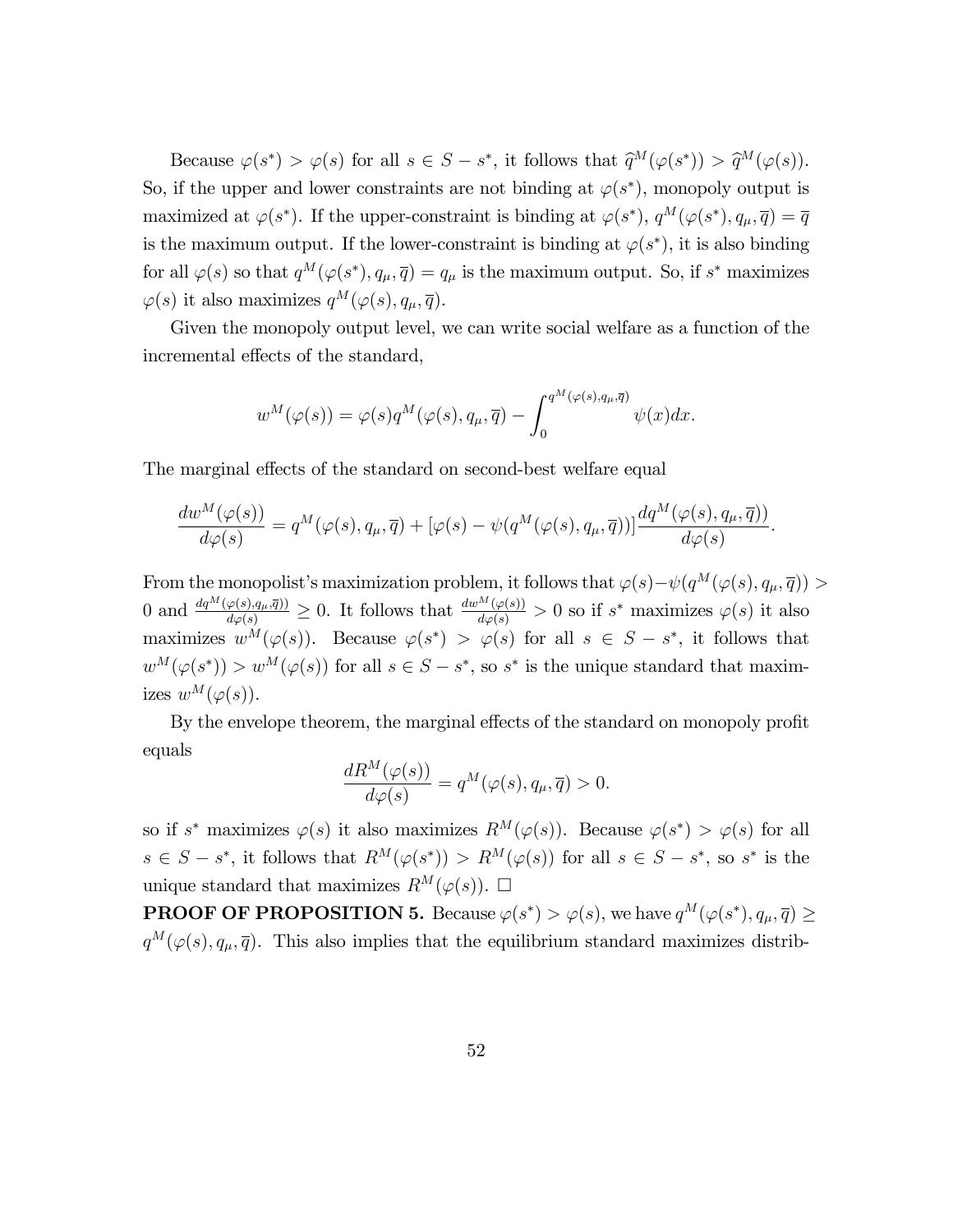utor profits,

$$
\int_0^{q^M(\varphi(s^*), q_\mu, \overline{q})} v_i(s^*) dt \ge \int_0^{q^M(\varphi(s), q_\mu, \overline{q})} v_i(s^*) dt \ge \int_0^{q^M(\varphi(s), q_\mu, \overline{q})} v_i(s) dt.
$$

The same holds for producers and suppliers.  $\square$ 

**PROOF OF PROPOSITION 6.** Partition the set of standards  $S$  into three sets,  $S_{\overline{q}}$ ,  $S_{\widehat{q}}$ , and  $S_{q\mu}$ . The upper constraint on output is binding for all  $s \in S_{\overline{q}}$ . Neither of the constraints on output is binding for all  $s \in S_{\hat{q}}$ . The lower constraint on output is binding for all  $s \in S_{q_\mu}$ . Recall that  $\rho(\varphi(s)) = \varphi(s) - \psi(q^M(\varphi(s), q_\mu, \overline{q})).$ 

Suppose first that  $S_{\overline{q}} = S$ , so the marginal agents are given by  $\overline{q}$ . Marginal and supramarginal agents have zero profits and are indifferent across all  $s \in S_{\overline{q}}$ . Inframarginal agents have profits  $\pi_h(s) = \theta(\bar{q}) - \theta(h)$ ,  $v_i(s) = \eta(\bar{q}) - \eta(i)$ , and  $g_j(s) = \zeta(\bar{q}) - \zeta(j)$ . So, all inframarginal agents are indifferent. So, all agents choose  $s^*$ . Next, suppose that  $S_{q_{\mu}} = S$ , so the marginal agents are given by  $q_{\mu}$ . Inframarginal agents have profits  $\pi_h(s) = \theta(q_\mu) - \theta(h)$ ,  $v_i(s) = \eta(q_\mu) - \eta(i)$ , and  $g_j(s) = \zeta(q_\mu) - \zeta(j)$ . By the same reasoning, all agents choose  $s^*$ .

Now suppose that  $S_{\hat{q}} = S$ , so the marginal agents are given by  $\hat{q}^M(\varphi(s))$ . Marginal and supramarginal agents have zero profits and inframarginal agents have profits  $\pi_h(s) = \theta(\overline{q}) - \theta(h), v_i(s) = \eta(\overline{q}) - \eta(i),$  and  $g_j(s) = \zeta(\overline{q}) - \zeta(j)$ . Agents that are marginal, inframarginal, or supramarginal for all  $s \in S_{\hat{q}}$  are indifferent and choose s . Next, consider the group of agents that are inframarginal for some s but marginal or supramarginal for other s. Because  $\hat{q}^M(\varphi(s))$  is increasing in  $\varphi(s)$ , the greatest number of those agents are inframarginal at  $s^*$ , and therefore strictly prefer  $s^*$ . So, all agents choose  $s^*$ .

If the set of standards such that industry capacity is binding is empty,  $S_{\overline{q}} = \emptyset$ , but not the other two sets,  $S_{q_{\mu}} \neq \emptyset$ , and  $S_{\widehat{q}} \neq \emptyset$ , it must be the case that  $s^* \in S_{\widehat{q}}$ . All agents choose  $s^*$  among standards in  $S_{\hat{q}}$ , as already shown. Now compare  $s^*$ with any  $s \in S_{q_{\mu}}$ . Agents that are inframarginal for both or supramarginal for standards, are indifferent and choose  $s^*$ . Because  $\widehat{q}^M(\varphi(s))$  is increasing in  $\varphi(s)$  and  $\widehat{q}^M(\varphi(s^*)) > q_\mu$ , the group of agents that are inframarginal for  $s^*$  but marginal or supramarginal for  $s \in S_{q_{\mu}}$  strictly prefer  $s^*$ . So, all agents choose  $s^*$ . Conversely, if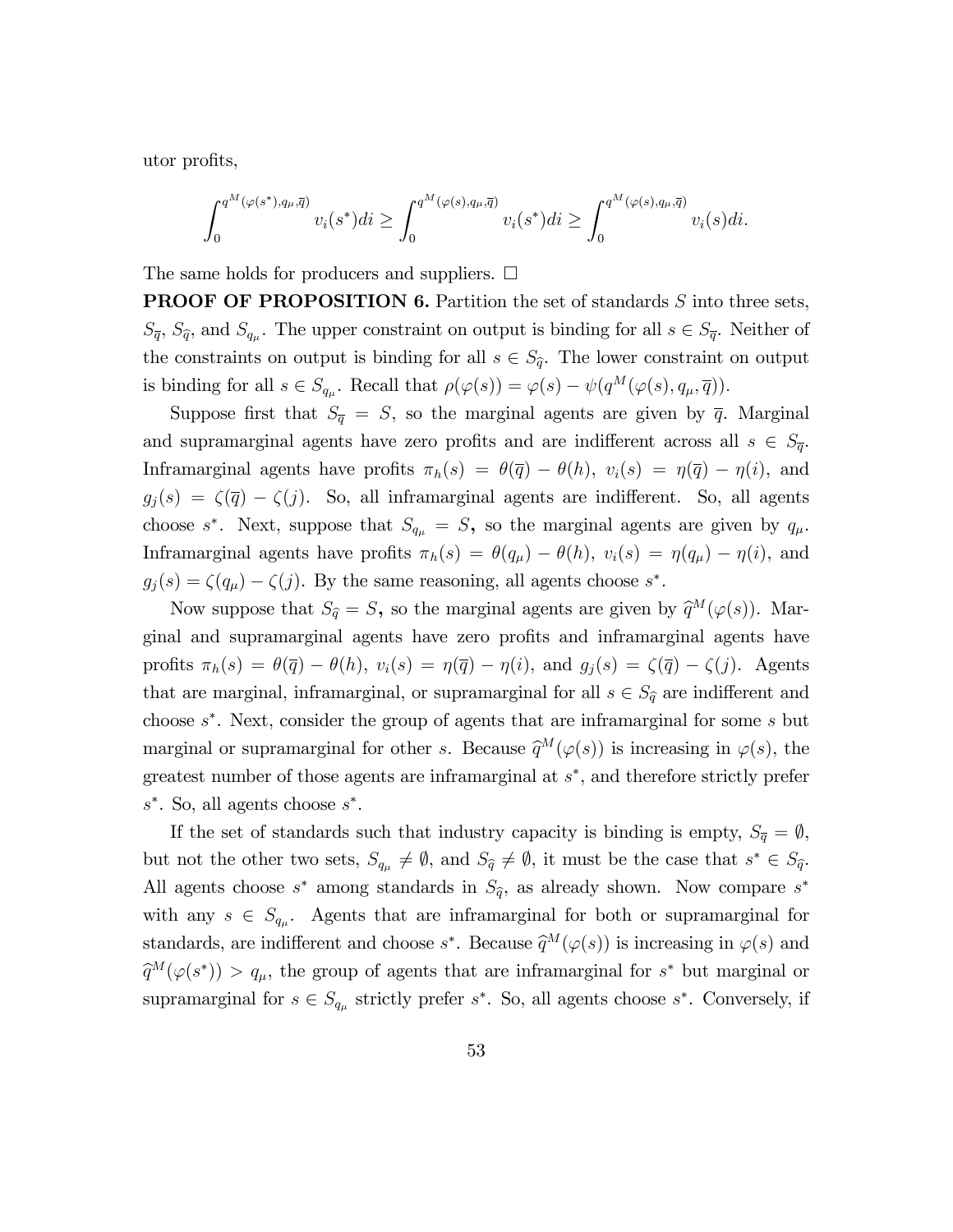$S_{\overline{q}} \neq \emptyset$ , then whatever is the case for the other two sets, it must be the case that  $s^* \in S_{\overline{q}}$ . By the same reasoning, all agents choose  $s^*$ . So, the standards organization always chooses  $s^*$ .  $\Box$ 

**PROOF OF PROPOSITION 7.** If  $Y(s) \cap Y(s^*) = \emptyset$  for  $s \neq s^*$ , then  $N(s) \leq$  $Y - N(s^*)$  <  $N(s^*)$ , so inventors in  $Y(s^*)$  have more votes than those in  $Y(s)$ . Consider now  $s \neq s^*$  such that  $Y(s) \cap Y(s^*) \neq \emptyset$ . If  $N(s) < N(s^*)$ , inventors in  $Y(s)$  cannot choose s because  $\delta = \frac{N(s^*)}{Y}$  $\frac{(s)}{Y}$ . Suppose now that  $N(s) \geq N(s^*)$ . Because  $R^M(\varphi(s^*)) > R^M(\varphi(s))$  and  $N(s) \ge N(s^*)$ , for any inventor  $y \in Y(s) \cap Y(s^*)$ ,

$$
\xi_y(s^*) = R^M(\varphi(s^*)) \frac{1}{N(s^*)} > R^M(\varphi(s)) \frac{1}{N(s)} = \xi_y(s).
$$

This implies that all members of  $Y(s^*)$  will choose  $s^*$ , which satisfies the voting rule  $\delta = \frac{N(s^*)}{V}$  $\frac{(s)}{Y}$ . So, given this voting rule, inventors choose  $s^*$ .  $\square$ 

PROOF OF PROPOSITION 8. The proof focuses on distributors, and the same arguments apply for producers and suppliers. For ease of notation, drop the superscripts in the partition  $\{S_A^I, S_B^I\}$ , maintaining the assumption that the three sets of partitions differ across the industry groups. Suppose without loss of generality that the efficient standard  $s^*$  is in the set  $S_A$  for distributors. Also, for ease of notation, let  $s_A = s^*$  and let  $s_B$  be any standard in  $S_B$ . It follows that  $\varphi(s_A) > \varphi(s_B)$ and  $q^*(\varphi(s_A), \overline{q}) \ge q^*(\varphi(s_B), \overline{q})$ . Suppose first that  $q^*(\varphi(s_A), \overline{q}) < I - q^*(\varphi(s_B), \overline{q})$ , so there is no overlap between active distributors under the two standards so that distributors in the set  $(q^*(\varphi(s_A), \overline{q}), I - q^*(\varphi(s_B), \overline{q}))$  are inactive and indifferent and vote for  $s_A$ . Also, distributors in  $[0, q^*(\varphi(s_A), \overline{q})]$  vote for  $s_A$  and distributors in  $[I - q^*(\varphi(s_B), \overline{q}), I]$  vote for  $s_B$ . So, there are  $I - q^*(\varphi(s_B), \overline{q})$  votes for  $s_A$  and  $q^*(\varphi(s_B), \overline{q})$  votes for  $s_B$ . A majority choose  $s_A$  because

$$
I - q^*(\varphi(s_B), \overline{q}) > q^*(\varphi(s_A), \overline{q}) \ge q^*(\varphi(s_B), \overline{q}).
$$

Because output depends on  $\varphi(s^*)$ , the number of votes for  $s^*$ ,  $I(\varphi(s^*))$ , also is a function of  $\varphi(s^*)$ . It follows that  $\frac{I(\varphi(s^*))}{I} > \frac{1}{2}$  $\frac{1}{2}$ .

Suppose next that there is an overlap between the sets of active agents under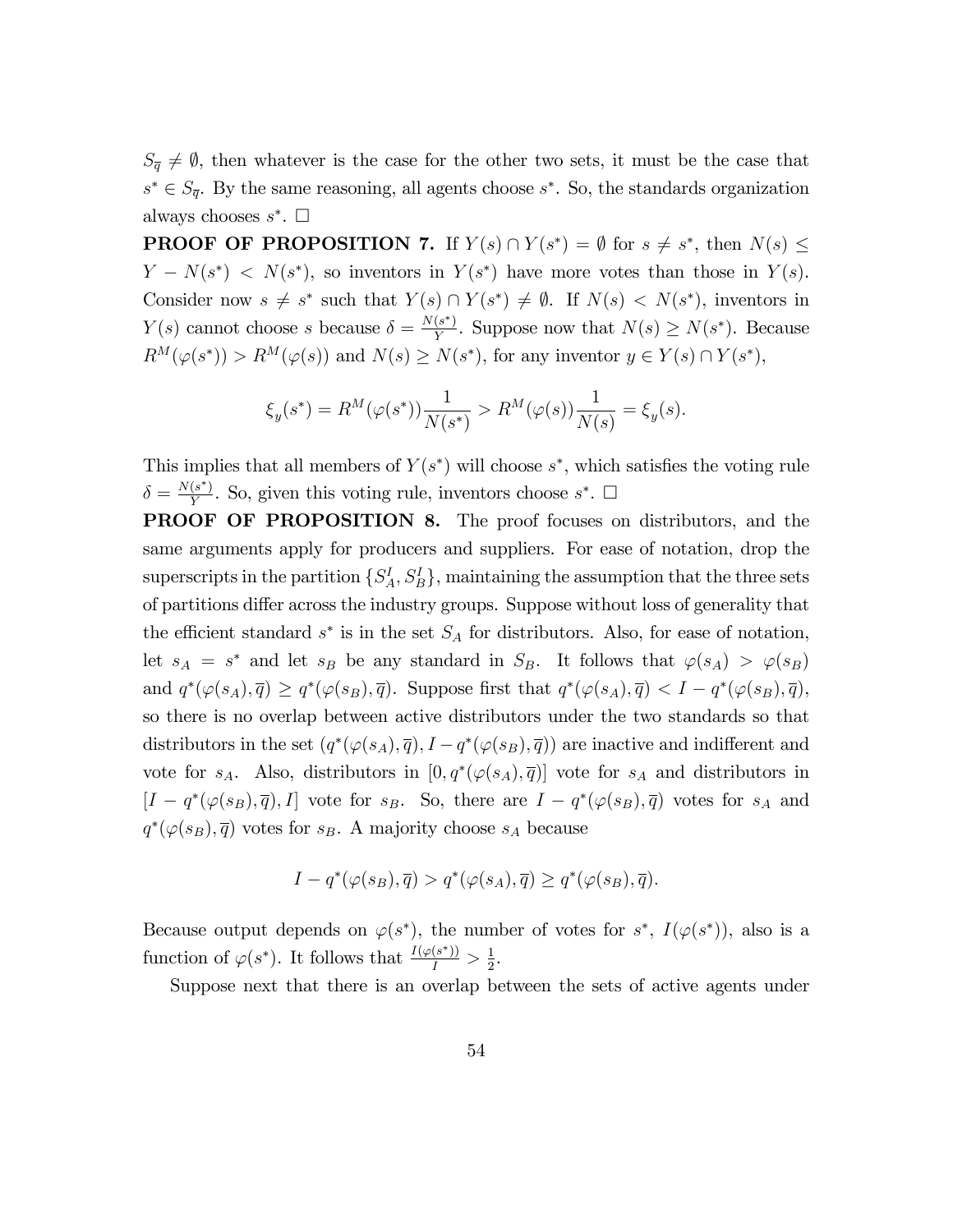the two standards,  $q^*(\varphi(s_A), \overline{q}) \geq I - q^*(\varphi(s_B), \overline{q})$ . Consider market equilibria that are not capacity constrained for  $s_A$  and  $s_B$ . Then, the marginal and supramarginal distributors have zero profits both standards. For standard  $s_A$ , active distributors are  $i \in [0, \hat{q}(\varphi(s_A))]$  and have profits

$$
v_i(s_A) = \eta(\widehat{q}(\varphi(s_A))) - \eta(i).
$$

For standard  $s_B$ , active distributors are  $i \in [I - \hat{q}(\varphi(s_B)), I]$  and have profits

$$
v_i(s_B) = \eta(\widehat{q}(\varphi(s_B))) - \eta(I - i).
$$

It follows that the indifferent distributor  $i^*$  is given by

$$
\eta(\widehat{q}(\varphi(s_A))) - \eta(i^*) = \eta(\widehat{q}(\varphi(s_B))) - \eta(I - i^*).
$$

Rearranging terms implies that

$$
\eta(i^*) - \eta(I - i^*) = \eta(\widehat{q}(\varphi(s_A))) - \eta(\widehat{q}(\varphi(s_B))).
$$

Because  $\eta(\cdot)$  and  $\hat{q}(\varphi)$  are increasing functions,  $\eta(\hat{q}(\varphi(s_A))) > \eta(\hat{q}(\varphi(s_B)))$  so that  $\eta(i^*) > \eta(I - i^*)$ . This implies that  $i^* > I - i^*$ so  $\frac{I(\varphi(s^*))}{I} > \frac{1}{2}$  $\frac{1}{2}$ .

Next suppose that market equilibria are capacity constrained for  $s_A$  and  $s_B$ . Let distributors be in the scarce category,  $\overline{q} = I < \min\{H, J\}$ , so that all distributors are active with either standard and have positive profits,

$$
v_i(s_A) = \varphi(s_A) - \psi(\overline{q}) + \eta(\overline{q}) - \eta(i),
$$
  

$$
v_i(s_B) = \varphi(s_B) - \psi(\overline{q}) + \eta(\overline{q}) - \eta(I - i).
$$

It follows that the indifferent distributor  $i^*$  is given by

$$
\eta(i^*) - \eta(I - i^*) = \varphi(s_A) - \varphi(s_B).
$$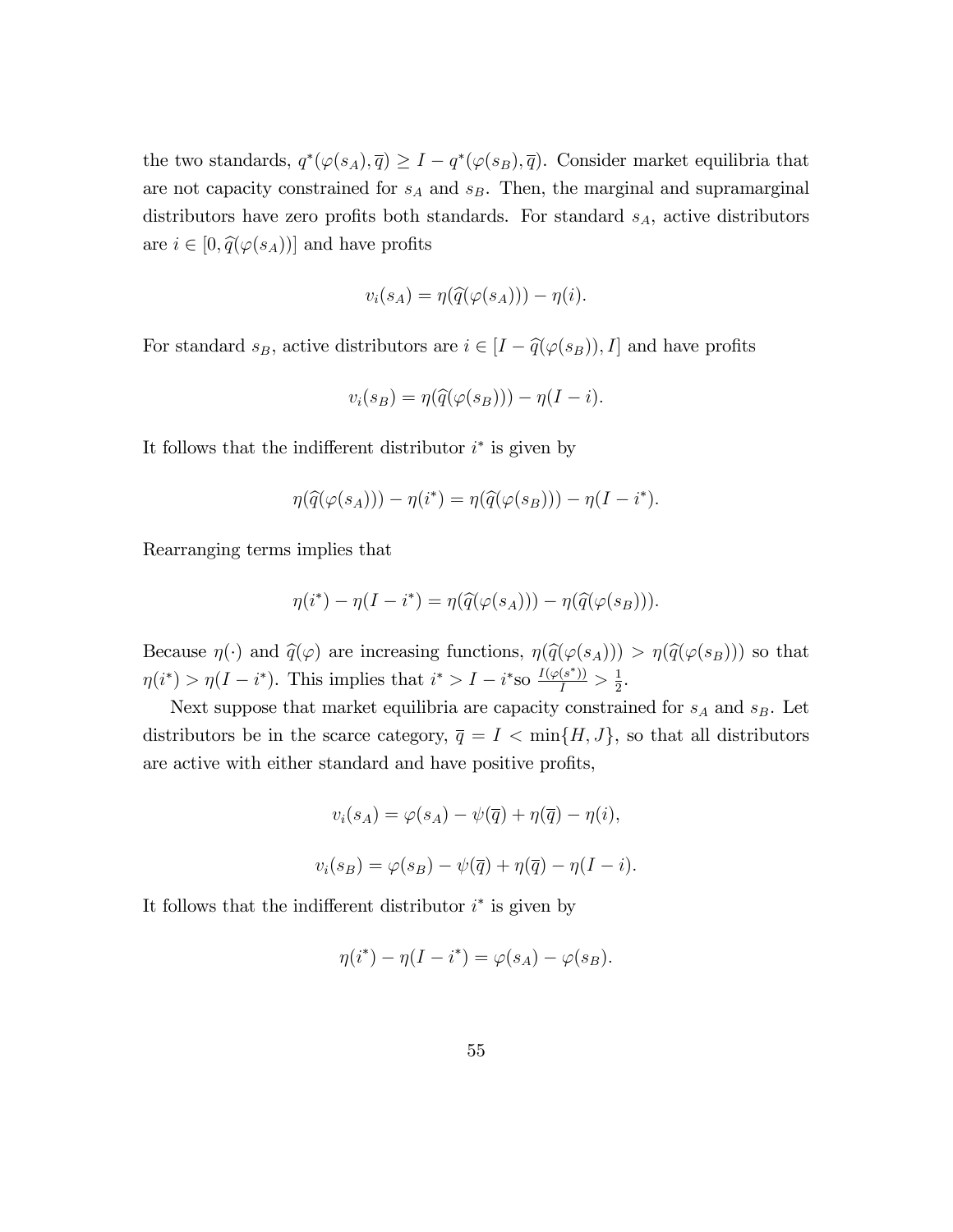Because  $\varphi(s_A) > \varphi(s_B)$ , it follows that  $i^* > I - i^*$  so  $\frac{I(\varphi(s^*))}{I} > \frac{1}{2}$  $\frac{1}{2}$ .

Maintaining the hypothesis that market equilibria are capacity constrained for all  $s \in S$ , either let producers be in the scarce category,  $\overline{q} = H < \min\{I, J\}$ , or let suppliers be in the scarce category,  $\overline{q} = J < \min\{H, I\}$  and  $\overline{q} \geq I - \overline{q}$ , so there is an overlap. Active distributors have profits

$$
v_i(s_A) = \eta(\overline{q}) - \eta(i),
$$
  

$$
v_i(s_B) = \eta(\overline{q}) - \eta(I - i).
$$

So, the indifferent distributor is  $i^* = 1/2$  and  $\frac{I(\varphi(s^*))}{I} = \frac{1}{2}$  $\frac{1}{2}$ .

Now let the market equilibrium be capacity constrained for  $s_A$  but not for  $s_B$ , that is,  $\hat{q}(\varphi(s_B)) \leq \overline{q} < \hat{q}(\varphi(s_B))$ . Let  $\overline{q} = I < \min\{H, J\}$ . Given the overlap,  $I - \hat{q}(\varphi(s_B))) \leq \overline{q}$ , the indifferent distributor is defined by

$$
\eta(i^*) - \eta(I - i^*) = \varphi(s_A) - \psi(\overline{q}) + \eta(\overline{q}) - \eta(\widehat{q}(\varphi(s_B))) > 0,
$$

Because  $\overline{q} \geq \widehat{q}(\varphi(s_B)))$  and  $\varphi(s_A) > \psi(\overline{q})$ , it follows that  $i^* > I - i^*$  so  $\frac{I(\varphi(s^*))}{I} > \frac{1}{2}$  $\frac{1}{2}$ . Next, let  $\overline{q} = H < \min\{I, J\}$  or  $\overline{q} = J < \min\{H, I\}$ . Then,  $v_i(s_A) = \eta(\overline{q}) - \eta(i)$  and  $v_i(s_B) = \eta(\widehat{q}(\varphi(s_B))) - \eta(I - i)$  so that

$$
\eta(i^*) - \eta(I - i^*) = \eta(\overline{q}) - \eta(\widehat{q}(\varphi(s_B))) > 0.
$$

Again,  $\bar{q} \geq \hat{q}(\varphi(s_B)))$  implies that  $i^* > I - i^*$  so  $\frac{I(\varphi(s^*))}{I} > \frac{1}{2}$  $\frac{1}{2}$ . Finally, notice that because output is nondecreasing in  $\varphi(s)$ , it is not possible for the market equilibrium to be capacity constrained for  $s_B$  but not for  $s_A$ . This implies that  $\frac{I(\varphi(s^*))}{I} \geq \frac{1}{2}$  $\frac{1}{2}$ . The same result holds for producers and suppliers, regardless of the partition. Therefore, the result holds for any set  $F \in \Lambda$ . This implies that  $\delta(\varphi(s^*)) \geq \frac{1}{2}$  $\frac{1}{2}$  and  $\delta(\varphi(s^*))$  nondecreasing in  $\varphi(s^*)$ . The same arguments apply to disagreements among producers and suppliers, regardless of the partitions. Therefore, the result holds for any set  $F \in \Lambda$ .  $\square$ 

**PROOF OF PROPOSITION 9.** Suppose again without loss of generality that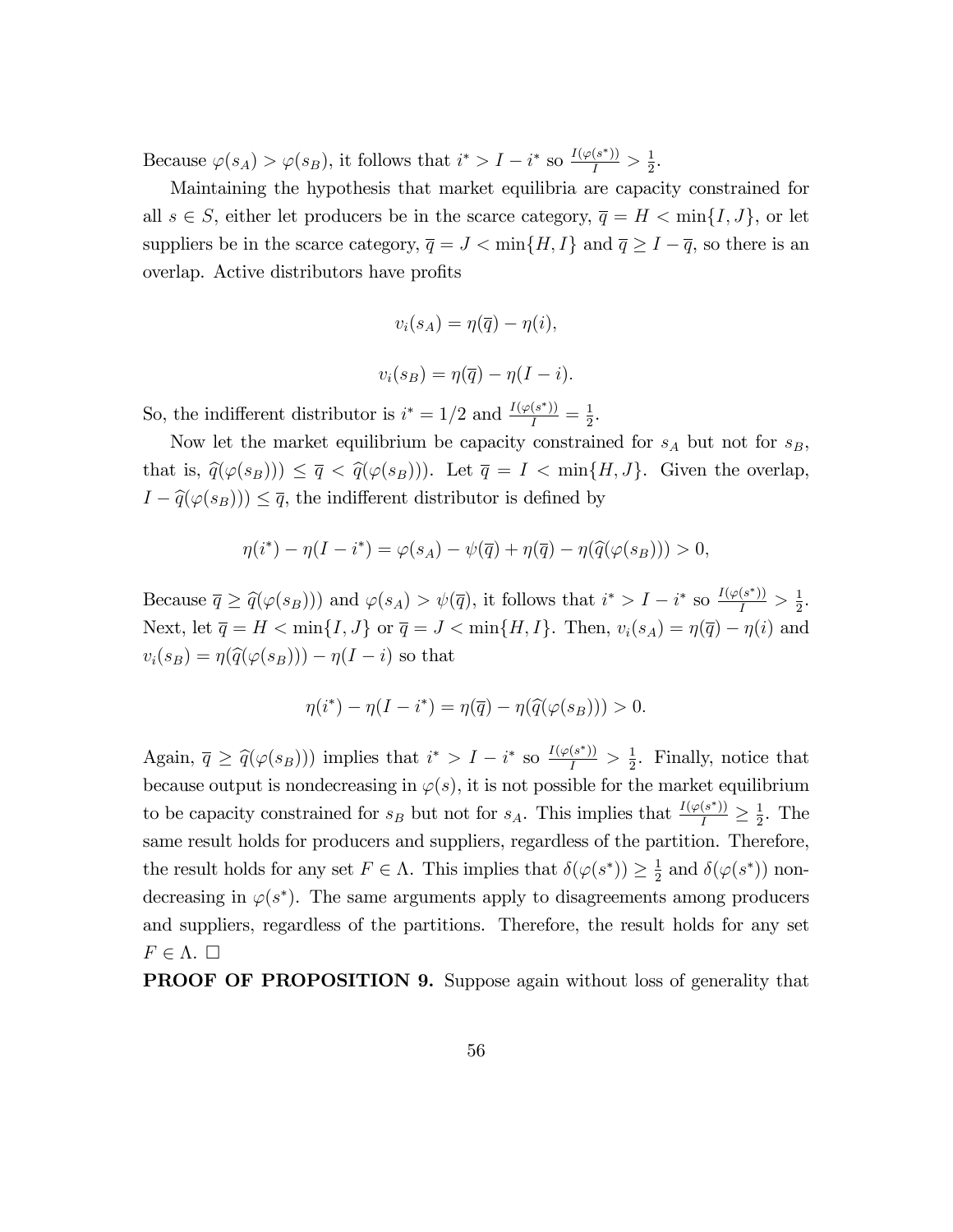the efficient standard  $s^*$  is in the set  $S_A$ . Again for ease of notation, let  $s_A = s^*$  and let  $s_B$  be any standard in  $S_B$ . It follows that  $\varphi(s_A) > \varphi(s_B)$  and  $q^M(\varphi(s_A), q_\mu, \overline{q}) \ge$  $q^M(\varphi(s_B), q_\mu, \overline{q})$ . If  $q^M(\varphi(s_A), q_\mu, \overline{q}) < I - q^M(\varphi(s_B), q_\mu, \overline{q})$ , there is no overlap between active distributors under the two standards. Because output depends on  $\varphi(s^*)$ , the number of votes for  $s^*$ , we can define  $I^M(\varphi(s^*))$  as a function of  $\varphi(s^*)$ . It follows that  $\frac{I^M(\varphi(s^*))}{I} > \frac{1}{2}$  $\frac{1}{2}$ .

If  $q^M(\varphi(s_A), q_\mu, \overline{q}) = q^M(\varphi(s_B), q_\mu, \overline{q}) = \overline{q}$ . If  $\overline{q} = I < \min\{H, J\}$ , all distributors are active and profits are  $v_i(s_A) = v_i(s_B) = \eta(\overline{q}) - \eta(I - i)$ . So,  $i^* = 1/2$  and  $\frac{I^M(\varphi(s^*))}{I}=\frac{1}{2}$  $\frac{1}{2}$ . If  $\overline{q} = H < \min\{I, J\}$  or  $\overline{q} = J < \min\{H, I\}$ , and  $\overline{q} \ge I - \overline{q}$ ,  $i^* = 1/2$ and  $\frac{I^M(\varphi(s^*))}{I} = \frac{1}{2}$  $\frac{1}{2}$ .

If  $q^M(\varphi(s_A), q_\mu, \overline{q}) = \widehat{q}^M(\varphi(s_A))$  and  $q^M(\varphi(s_B), q_\mu, \overline{q}) = \widehat{q}^M(\varphi(s_B))$ . Then,  $v_i(s_A) =$  $\eta(\widehat{q}^M(\varphi(s_A))) - \eta(i)$  and  $v_i(s_B) = \eta(\widehat{q}^M(\varphi(s_B))) - \eta(I - i)$ . Then,

$$
\eta(i^*) - \eta(I - i^*) = \eta(\widehat{q}^M(\varphi(s_A))) - \eta(\widehat{q}^M(\varphi(s_B))) > 0.
$$

So,  $i^* > 1/2$  and  $\frac{I^M(\varphi(s^*))}{I} > \frac{1}{2}$  $rac{1}{2}$ .

If  $q^M(\varphi(s_A), q_\mu, \overline{q}) = q^M(\varphi(s_B), q_\mu, \overline{q}) = q_\mu$ . So,  $v_i(s_A) = v_i(s_B) = \eta(q_\mu) - \eta(i)$ , and  $i^* = 1/2$  and  $\frac{I^M(\varphi(s^*))}{I} = \frac{1}{2}$  $\frac{1}{2}$ . If  $q^M(\varphi(s_A), q_\mu, \overline{q}) = \overline{q}$  and  $q^M(\varphi(s_B), q_\mu, \overline{q}) = q_\mu$  so that  $v_i(s_A) = \eta(\overline{q}) - \eta(I - i)$  and  $v_i(s_B) = \eta(q_u) - \eta(i)$ . Then,

$$
\eta(i^*) - \eta(I - i^*) = \eta(\overline{q}) - \eta(q_\mu) > 0.
$$

So,  $i^* > 1/2$  and  $I(s^*) > \frac{I}{2}$  $\frac{1}{2}$ . If  $q^M(\varphi(s_A), q_\mu, \overline{q}) = \overline{q}$  and  $q^M(\varphi(s_B), q_\mu, \overline{q}) =$  $\widehat{q}^M(\varphi(s_B)),$  then  $i^* > 1/2$  and  $I(s^*) > \frac{1}{2}$  $\frac{1}{2}$ . Finally, if  $q^M(\varphi(s_A), q_\mu, \overline{q}) = \widehat{q}^M(\varphi(s_A))$ and  $q^M(\varphi(s_B) = q_\mu$ , then  $i^* > 1/2$  and  $\frac{I^M(\varphi(s^*))}{I} > \frac{1}{2}$  $\frac{1}{2}$ . This implies that  $\frac{I^M(\varphi(s^*))}{I} \geq \frac{1}{2}$  $\frac{1}{2}$ . The same result holds for producers and suppliers, regardless of the partitions. Therefore, the result holds for any set  $F \in \Lambda$ .  $\Box$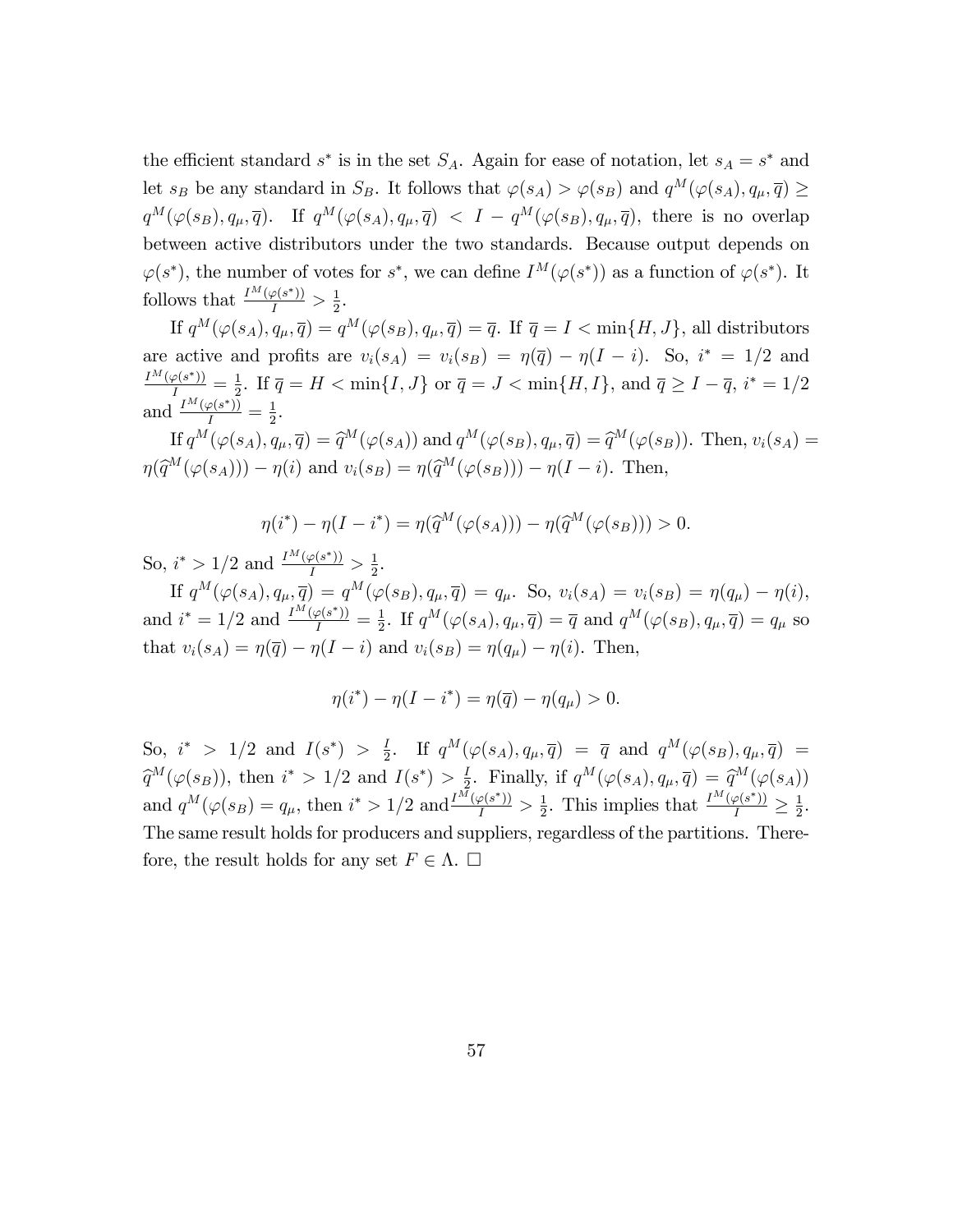### References

- [1] Arrow, K. J., 1963, Social Choice and Individual Values, Second Edition, New York: John Wiley.
- [2] Aumann, R. J., 1987, "Game Theory," in J. Eatwell, M. Milgate and P. Newman, eds., The New Palgrave; A Dictionary of Economics, London: Macmillan, pp. 460-482.
- [3] Aumann, R. J. and L. S. Shapley, 1974, Values of Non-Atomic Games, Princeton: Princeton University Press.
- [4] Axelrod, R., S., W. Mitchell, R. Thomas, D. S. Bennett, and E. Bruderer, 1995, "Coalition Formation in Standard-Setting Alliances," Management Science,  $41(9)$ , pp. 1493-1508.
- [5] Bar, T. and A. Leiponen, 2014, "Committee Composition and Networking in Standard Setting: The Case of Wireless Telecommunications," Journal of Economics & Management Strategy, 23 (1), pp. 1-23.
- [6] Baron, J., Y. MÈniËre, and T. Pohlmann, 2014, "Standards, Consortia and Innovation," International Journal of Industrial Organization, 36, pp. 22-35.
- [7] Baron, J. and T. Pohlmann, 2013, "Who Cooperates in Standards Consortia Rivals or Complementors?," Journal of Competition Law and Economics, 9(4), pp. 905-929.
- [8] Baron, J. and T. Pohlmann, 2015, "Mapping Standards to Patents Using Databases of Declared Standard-Essential Patents and Systems of Technological Classification," Searle Center on Law, Regulation and Economic Growth Working Paper.
- [9] Baron, J. and D. F. Spulber, 2015, "The Searle Center Database of Technology Standards and Standard Setting Organizations," March, Searle Center on Law, Regulation, and Economic Growth, Working Paper.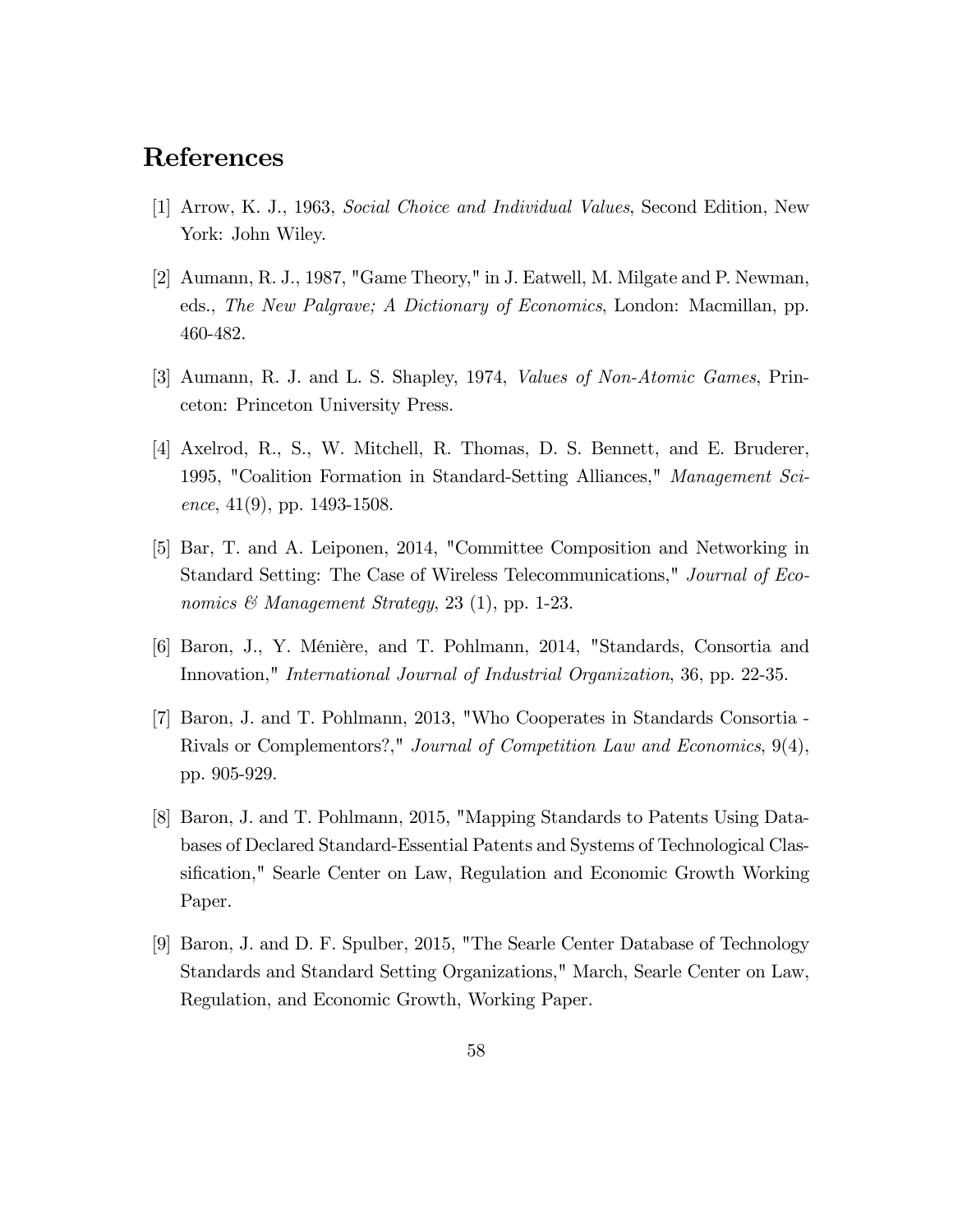- [10] Barry, B., 1980a, "Is it Better to be Powerful or Lucky? Part 1," Political Studies, 28(2), pp. 183-194.
- [11] Barry, B., 1980b, "Is it Better to be Powerful or Lucky? Part 1," Political Studies, 28(3), pp. 338-352.
- [12] Bohm-Bawerk, E. von, 1891, Positive Theory of Capital, Translated from German by W. E. Smart, Macmillan, London.
- [13] Bowen, H., 1943, "The Interpretation of Voting in the Allocation of Economic Resources, Quarterly Journal of Economics, 58, pp. 27-48.
- [14] Chiao, B., J. Lerner, and J. Tirole, 2007, "The Rules of Standard-Setting Organizations: An Empirical Analysis." The RAND Journal of Economics 38, 4, pp. 905-930.
- [15] Condorcet, Marquis de, 1976, "Essay on the Application of Mathematics to the Theory of Decision Making," in Condorcet, Selected Writings, K. Baker ed., Indianapolis: Bobbs-Merrill.
- [16] Delimatsis, P., ed., 2015, The Law, Economics and Politics of International Standardization, Cambridge: Cambridge University Press.
- [17] Denzau A. T. and R. P. Parks, 1983, "Existence of Voting-Market Equilibria," Journal of Economic Theory, 30(2), pp. 243-265.
- [18] Edgeworth, F. Y.,, 1881, Mathematical Psychics, London: Kegan Paul.
- [19] Epstein, R. A. and D. J. Kappos, 2013, "Legal Remedies For Patent Infringement: From General Principles To FRAND Obligations For Standard Essential Patents," Competition Policy International, 9, pp. 69-164.
- [20] Federal Trade Commission (FTC), 2011, The Evolving IP Marketplace: Aligning Patent Notice and Remedies with Competition, March, Washington, D.C., https://www.ftc.gov/sites/default/Öles/documents/reports/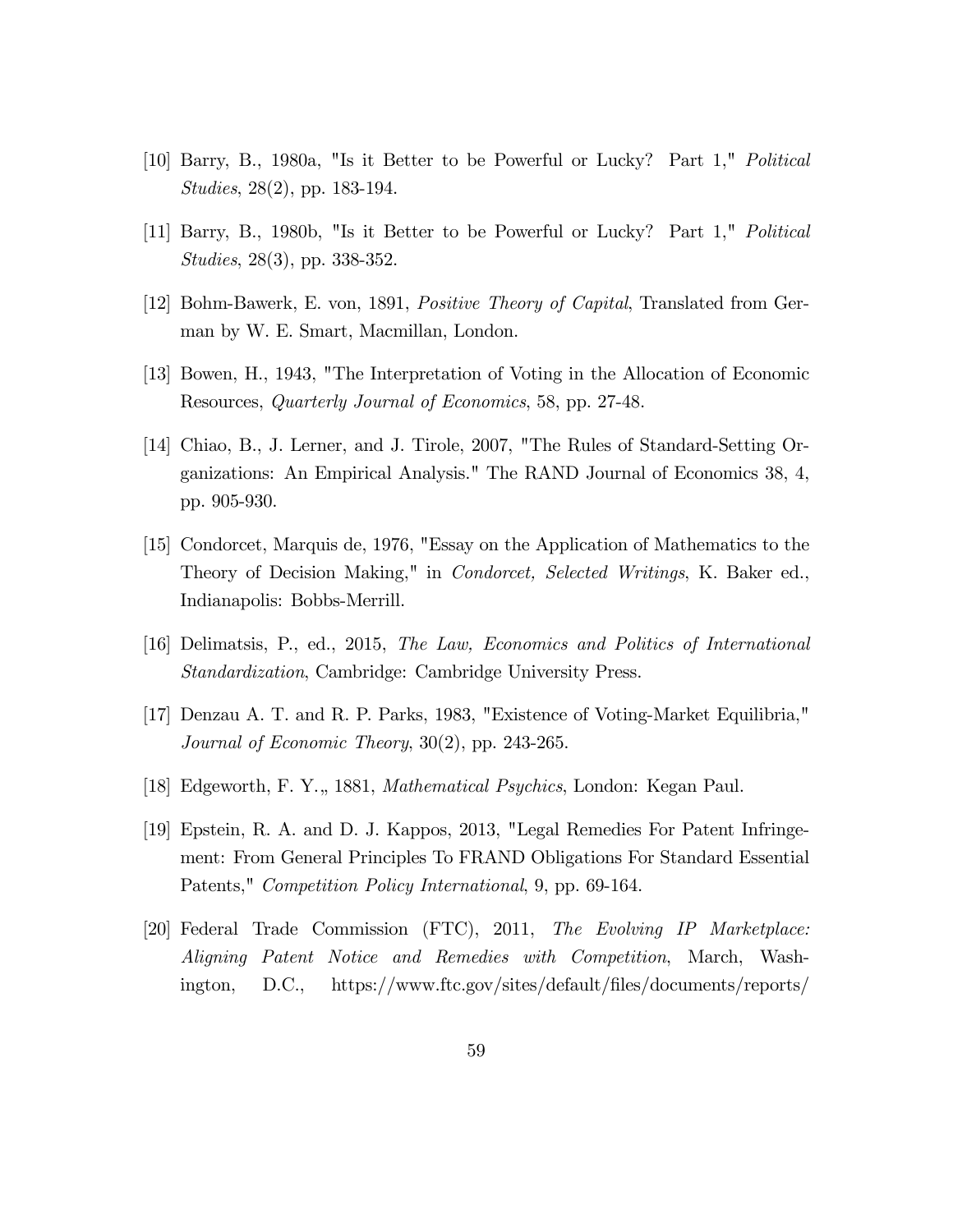evolving-ip-marketplace-aligning-patent-notice-and-remedies-competitionreport-federal-trade/110307patentreport.pdf, Accessed May 21, 2015.

- [21] Federal Trade Commission (FTC) and U.S. Department of Justice (DOJ), 2000, Antitrust Guidelines for Collaborations Among Competitors, April, Washington, D.C., https://www.ftc.gov/sites/default/Öles/documents/public\_events/ joint-venture-hearings-antitrust-guidelines-collaboration-amongcompetitors/ftcdojguidelines-2.pdf, Accessed May 21, 2015.
- [22] Greenberg, J., 1979, "Consistent Majority Rules Over Compact Sets of Alternatives," Econometrica, 47, pp. 627-636.
- [23] Greenberg, J. and B. Shitovitz, 1988, "Consistent Voting Rules for Competitive Local Public Goods Economies," Journal of Economic Theory, 46(2), pp. 223-236.
- [24] Greenstein, S. and V. Stango, eds., 2012, Standards and Public Policy, Cambridge: Cambridge University Press.
- [25] Geradin, D. and M. Rato, 2007, "Can Standard-Setting Lead to Exploitative Abuse: A Dissonant View on Patent Hold-Up, Royalty Stacking and the Meaning of FRAND," European Competition Journal, 3, pp. 101-162.
- [26] Goerke, L. and M. Holler, 1995, "Voting on Standardisation," Public Choice, 83, pp. 337-351.
- [27] Kindleberger, C. P., 1983, "Standards as Public, Collective and Private Goods," Kyklos, 36, pp. 377–396.
- [28] Kramer, G. H., 1973, "On a Class of Equilibrium Conditions for Majority Rule," Econometrica, 41, pp. 285-297.
- [29] Lerner, J. and J. Tirole, 2015, "Standard Essential Patents, Journal of Political Economy, 123, No. 3, June, pp. 547-586.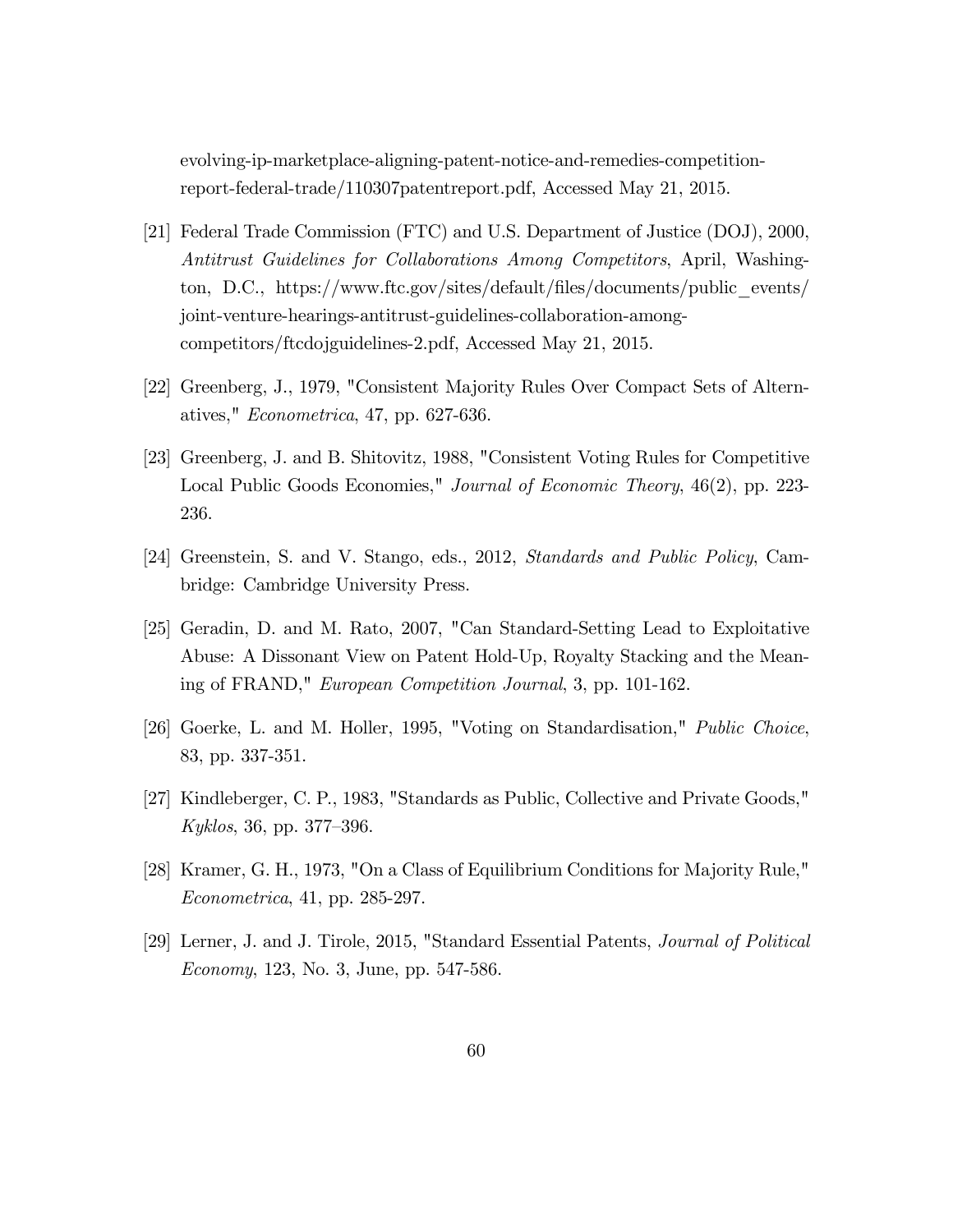- [30] Lévêque, F. and Y. Ménière, 2011, "Patent Pool Formation: Timing Matters," Information Economics and Policy,  $23(3-4)$ ,  $243-251$ .
- [31] Leiponen, A., 2008, "Competing Through Cooperation: Standard-Setting in Wireless Telecommunications, Management Science, 54(11), November, pp. 1904-1919.
- [32] Llanes, G., and J. Poblete, 2014, "Ex Ante Agreements in Standard Setting and Patent-Pool Formation." Journal of Economics & Management Strategy, 23, pp.  $50 - 67$ .
- [33] Makowski, L., 1980, "A Characterization of Perfectly Competitive Economies with Production," *Journal of Economic Theory*, 22, pp. 208-221.
- [34] Makowski, L., 1980b, "Perfect Competition, the Profit Criterion, and the Organization of Economic Activity," Journal of Economic Theory, 22 (2), April, pp. 222-242.
- [35] Makowski, L., 1983, "Competition and Unanimity Revisited," American Economic Review, 73, pp. 329-339.
- [36] Makowski, L. and J. M. Ostroy, 1995, "Appropriation and Efficiency: A Revision of the First Theorem of Welfare Economics," American Economic Review, 85 (4), September, pp. 808-827.
- [37] Ostroy, J. M., 1980, "The No-Surplus condition as a Characterization of Perfectly Competitive Equilibrium," Journal of Economic Theory, 22(2), 183-207.
- [38] Ostroy, J. M., 1984, "A Reformulation of the Marginal Productivity Theory of Distribution," *Econometrica*, 52, 3, May, pp. 599-630.
- [39] Richardson, G. B., 1972, "The Organisation of Industry," Economic Journal, 82  $(327)$ , September, pp. 883–896.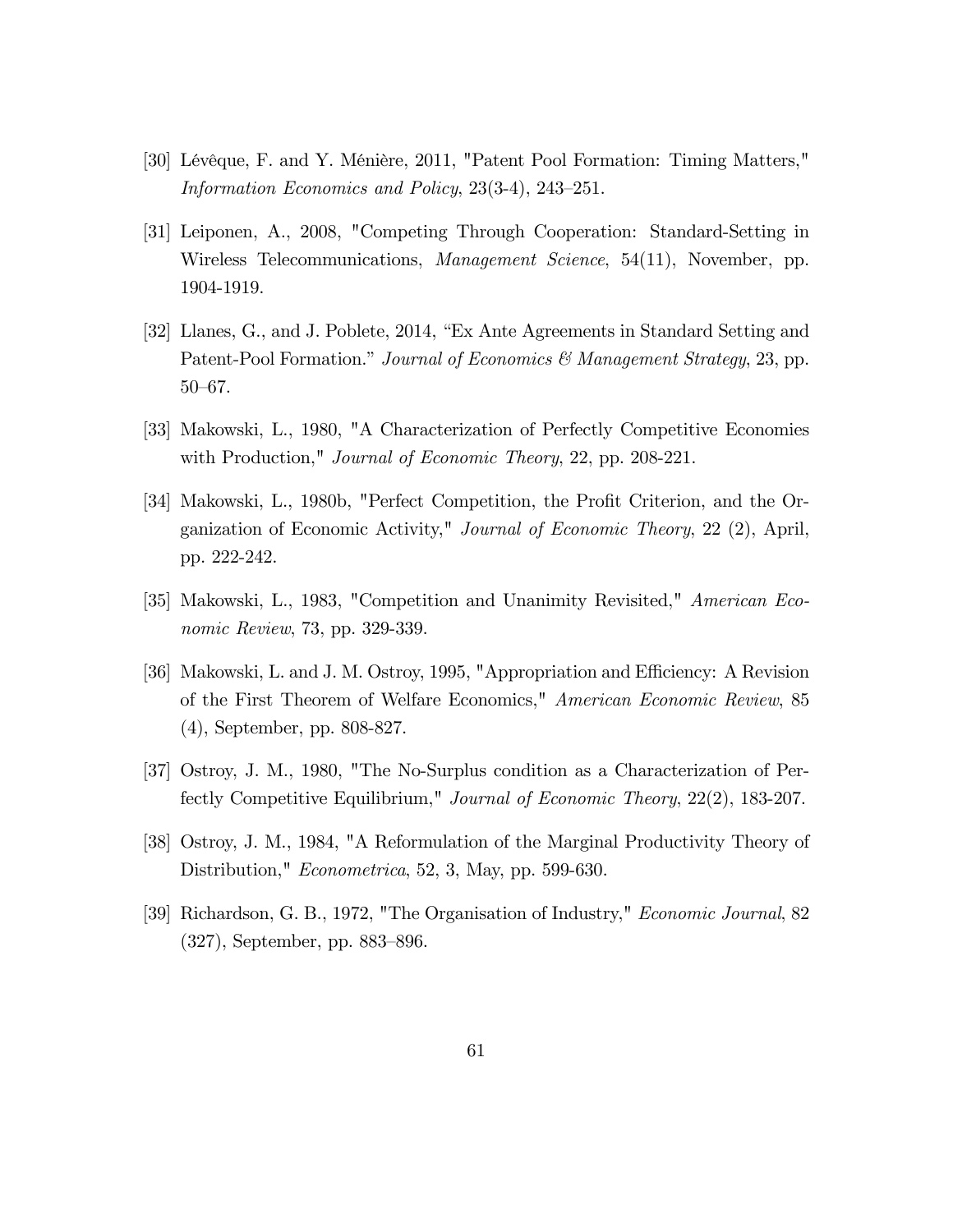- [40] Rosenkopf, L. and M . L. Tushman, 1998, "The Coevolution of Community Networks and Technology: Lessons from the Flight Simulation Industry," *Industrial* and Corporate Change, 7 (2), pp. 311-346.
- [41] Rosenthal, R. W., 1975, "Voting Majority Sizes," Econometrica, 43, pp. 293-299.
- [42] Rysman, M. and T. Simcoe, 2008, "Patents and the Performance of Voluntary Standard-Setting Organizations, *Management Science*,  $54(11)$ , pp. 1920–1934.
- [43] Schmalensee, R., 2009, "Standard-Setting, Innovation Specialists and Competition Policy," Journal of Industrial Economics, 57(3), pp. 526-552.
- [44] Schmidt, K. M., 2014, "Complementary Patents and Market Structure," Journal of Economics & Management Strategy, 23, pp. 68–88.
- [45] Shapley, L. S., 1952, "A Value for N-Person Games," Report No. RAND-P-295, Santa Monica, CA: Rand Corporation.
- [46] Shapley, L. S., & Shubik, M., 1954, "A Method for Evaluating the Distribution of Power in a Committee System, American Political Science Review, 48(03), pp. 787-792.
- [47] Shubik, M., 1982, Game Theory in the Social Sciences: Concepts and Solutions, Cambridge, MA: MIT Press.
- [48] Shubik, M., 1984, A Game-Theoretic Approach to Political Economy, Cambridge, MA: MIT Press.
- [49] Sidak, J. G., 2013, "The Meaning of Frand, Part I Royalties," Journal of Competition Law & Economics, 9(4), pp. 931–1055.
- [50] Sidak, J. G., 2015, "The Meaning of Frand, Part II Injunctions," Journal of Competition Law & Economics, 11(1), pp. 1–69.
- [51] Simcoe, T., S. J. Graham, and M. Feldman, 2009, "Competing on Standards? Entrepreneurship, Intellectual Property and Platform Technologies," Journal of Economics and Management Strategy, 18(3), pp. 775-816.